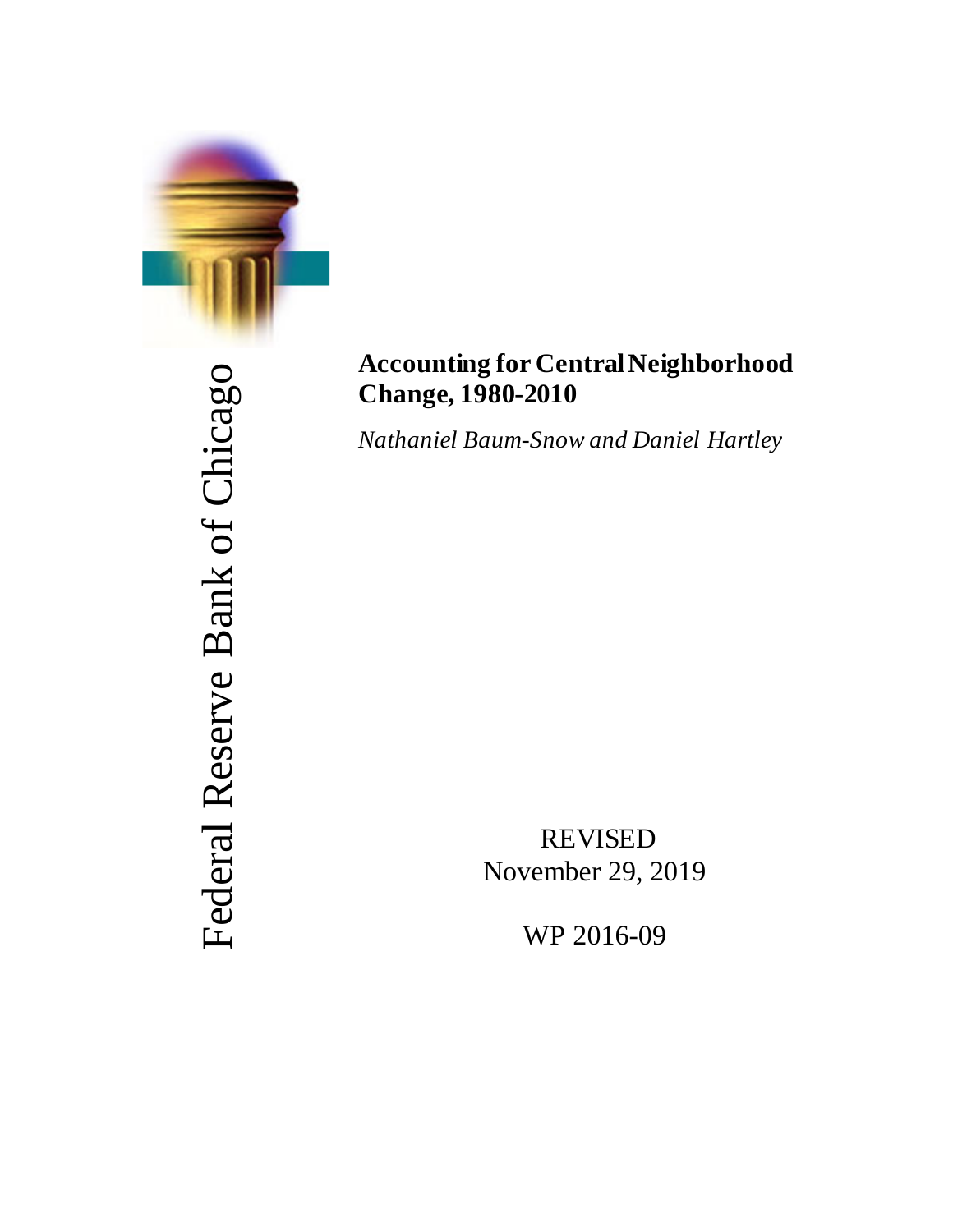# Accounting for Central Neighborhood Change, 1980-2010

Nathaniel Baum-Snow, Daniel Hartley

November 29, 2019

#### Abstract

After 1980-2000 population decline and economic stagnation, downtown neighborhoods in most large US cities experienced 2000-2010 population growth and gentrification. Stark racial differences in valuations of downtown amenities and suburban labor market opportunities among those with less than college that only emerged after 2000 are the primary drivers of these downtown neighborhood dynamics. As collegeeducated whites moved in, increases in valuations of downtown amenities encouraged other whites to remain in downtowns, a reversal from prior decades. Continued departures of less than college educated minorities were driven both by relative improvements in suburban employment opportunities for this group and their continued declines in valuations of downtown amenities. Our evidence highlights the importance of racial differences in valuations of potentially endogenous local amenities for understanding recent downtown gentrification.

Baum-Snow: University of Toronto, 105 St. George St. Toronto, ON M5S 3E6, Nate.Baum-Snow@rotman.utoronto.ca; Hartley: Federal Reserve Bank of Chicago, 230 S. LaSalle St., Chicago, IL 60604, Daniel.A.Hartley@chi.frb.org. We thank participants in various seminars and conferences for their helpful comments. The views expressed are those of the authors and do not necessarily represent the views of the Federal Reserve Bank of Chicago, the Board of Governors of the Federal Reserve System, or their staff.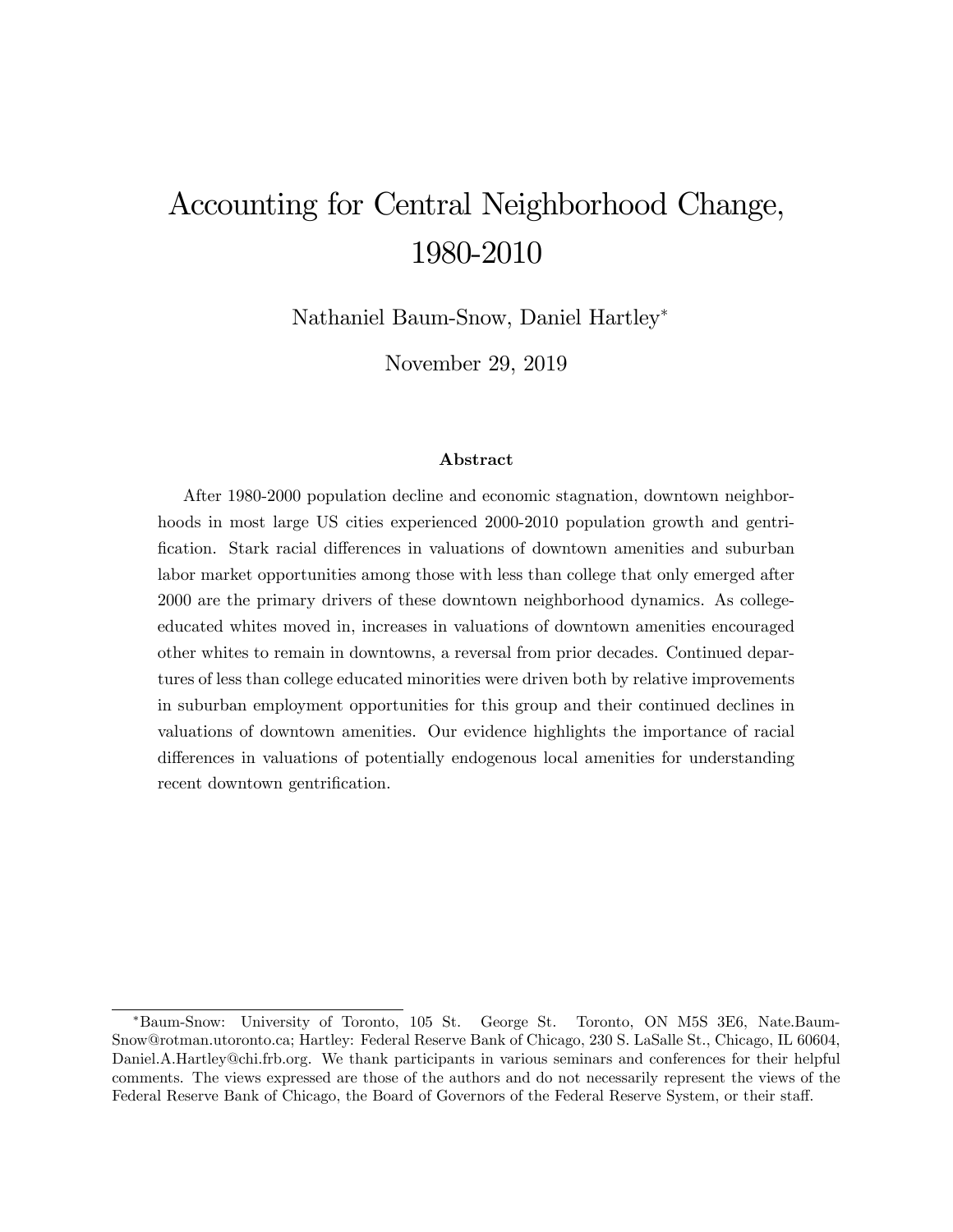# 1 Introduction

In the decades following WWII, the downtown neighborhoods of most US metropolitan areas were in decline. A host of mechanisms responsible for this decline have been considered in the literature. These include highway construction (Baum-Snow, 2007), decentralization of low-skilled work (Kain, 1992), white flight from rising minority populations in cities (Boustan, 2010), rising incomes (Margo, 1992), mortgage lending "redlining" (Aaronson, Hartley & Mazumder, 2017), Federal Housing Authority mortgage insurance provision favoring the suburbs (Jackson, 1985) and vintage housing in cities filtering down to lower-income occupants (Brueckner and Rosenthal, 2009). While downtown neighborhood declines continued through the 1980-2000 period when measured in terms of population, they began to reverse when measured using demographic indicators including average household income and the share of the population with a college degree. In the 2000-2010 period, the average cityís downtown experienced both population growth and gentrification.

This paper emphasizes the importance of stark racial differences in amenity valuations of downtown neighborhoods and improvements in suburban labor market opportunities among those with less than a college degree for explaining the demographic stabilization and gentri-Öcation that occurred in central neighborhoods after 1980. Because 92 percent of downtown residents in the average metro area had no college degree in 1980, shifts in the spatial distribution of neighborhood amenity values and labor market opportunities for this group account for the majority of 1980-2010 demographic change and population dynamics in downtown neighborhoods. Our results indicate that rapidly declining 1980-2000 downtown populations were driven mostly by outflows of less educated whites and minorities alike, mechanically generating some gentrification through population composition effects during this period. Departures were driven primarily by improving suburban employment opportunities (relative to those in city centers), with an additional quantitatively important push given by declining valuations of downtown amenities. For 2000-2010, departures of less educated whites nearly ceased while those of less educated minorities continued unabated. Racial differences in both the suburban employment pull factor and valuation of downtown amenities drive the divergence for this later period. College educated whites and minorities both experienced newly increasing amenity valuations of downtown neighborhoods in the 2000-2010 period. But since only 14 percent of downtown residents were college educated in 2000 in an average metro area, this amenity force accounts for a small part of 2000-2010 downtown demographic change. Stabilization of 1980-2000 downtown employment declines after 2000 also played a small role in generating the reversal of downtown population declines.

Our evidence that the large reductions in rates of downtown population declines after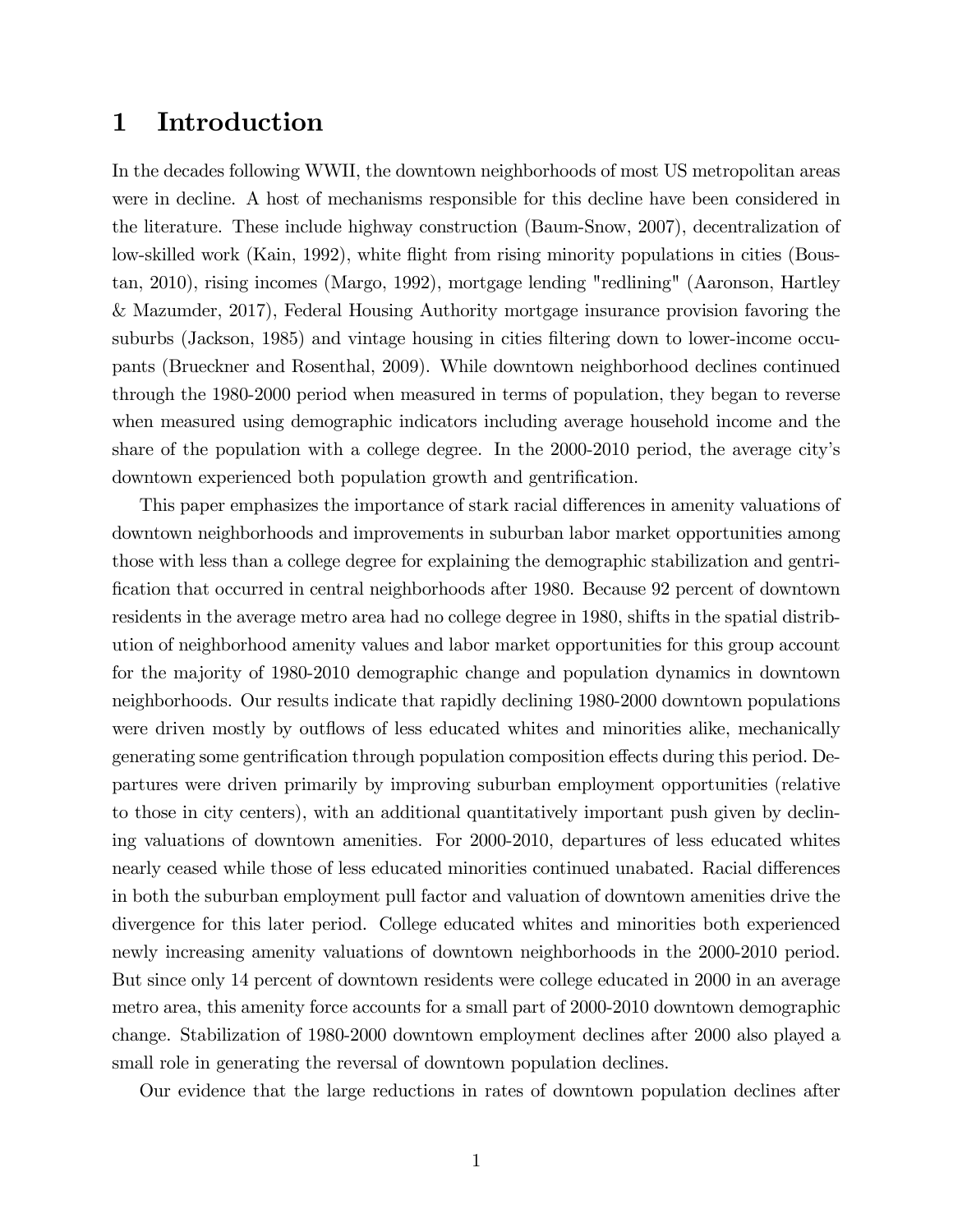year 2000 are mostly driven by changes in race-specific influences among those with less than a college degree is of particular note. As a baseline, our analysis shows that neighborhoods within 4 km of CBDs (central business districts) lost 33 percent of population on average across the largest 120 CBSAs in the 1980-2000 period because of changes in neighborhood choices, holding the aggregate race-education joint population distributions constant at 1980 levels in each CBSA (core-based statistical area). Holding these joint distributions constant at 2000 levels, central neighborhoods lost 10 percent of population on average in the 2000- 2010 period. For 1980-2000, changes in neighborhood choices among those with less than college accounted for 31 of the 33 percent decline, split equally between whites and minorities. For 2000-2010, however, 8 of the 10 percent decline is accounted for by changes in neighborhood choices by less than college minorities, with the remaining 2 by less than college whites. These same patterns appear with greater magnitudes in neighborhoods within 2 km of CBDs.

The post-2000 racial divergence in both valuations of downtown amenities and labor market opportunities in other areas among those with less than a college degree account for these facts. For 1980-2000, all racial groups experienced similar rates of declining amenity valuations of downtown neighborhoods and improving labor market oppurtunities elsewhere, drawing them out of central neighborhoods. For 2000-2010, unobserved amenity valuations among whites with less than a college degree drove a 2 point growth in downtown population, o§set by a 2 point decline among minorities. Changing suburban labor market opportunities drove a 1 point decline among whites and a 5 point decline among minorities.

Methodologically, our analysis proceeds in two stages. First, using a procedure akin to that proposed by DiNardo, Fortin & Lemieux (1996) for decomposing wage distributions, we decompose the sources of changes in demand for central neighborhoods into those due to secular demographic shifts, holding neighborhood choices constant, and those due to changes in neighborhood choices of various demographic groups, holding demographic shares constant. While our focus is on central neighborhoods, this method is broadly applicable for decomposing drivers of demographic change for any type of neighborhood, as is also discussed in Carrillo & Rothbaum  $(2016)$ . In this portion of the analysis, we highlight the importance of the growth in minority population shares to counteract negative group-speciÖc demand shifts for downtown neighborhoods, mitigating downtown population declines driven by changing neighborhood choices among all demographic groups. For 2000- 2010, this force was sufficiently large to fully counteract the smaller within-group demand reductions to generate stable or growing downtown populations. Second, we estimate a standard neighborhood choice model to determine demographic group-specific changes in valuations of neighobrhood amenities and labor market opportunities. These estimates fa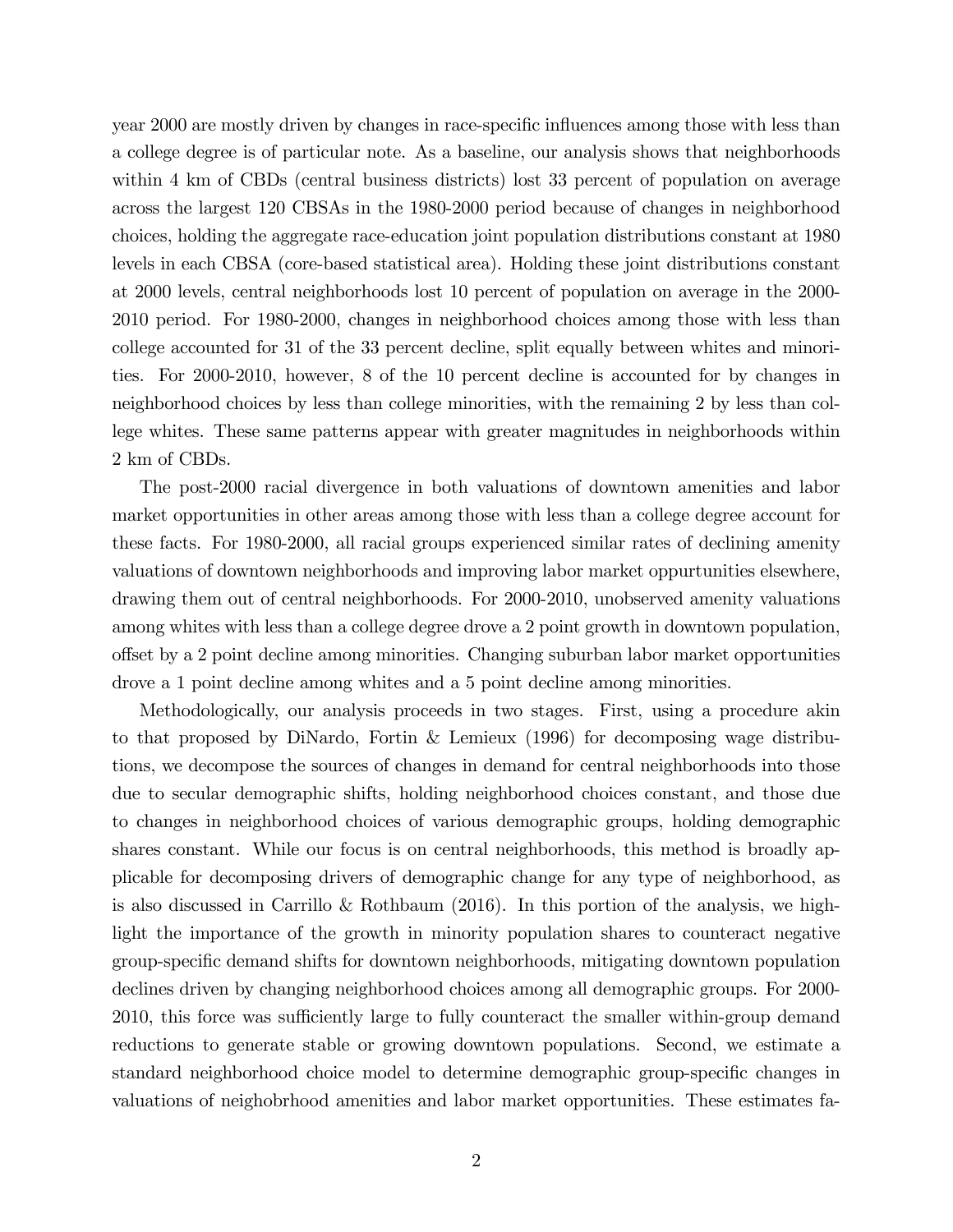cilitate a unified decomposition of the extent to which changing labor demand conditions versus amenities in CBD areas and competing neighborhoods by demographic group explain the components of 1980-2010 central neighborhood demographic change that we attribute to shifts in group-specific neighborhood choices.

A number of other studies also examine the causes of downtown gentrification since 1980 in US cities. These studies primarily focus on forces driving the rise in college educated populations in these areas. Like this study, Couture & Handbury  $(2019)$  finds that rising valuations of downtown amenities is the primary driver of 2000-2010 increases in downtown populations of young and college educated residents. Couture & Handbury (2019) provides compelling evidence that changing tastes for restaurants and bars rather than food stores among the young college educated accounts for the largest component of these amenity effects. In contrast, Su  $(2019)$  examines the increasing importance of long work hours in high paying downtown jobs, and how this channel may interact with endogenous amenity production. Through estimation of a neighborhood choice model, Su (2019) demonstrates that the rise in long hours among high income occupations has drawn in population to downtown neighborhoods, where commutes to such jobs are shorter. However, he finds an even bigger multiplier that runs through the general equilibrium channel of endogenous amenity production. Edlund, Machado, & Sviatchi (2019) provide further evidence that longer hours worked among skilled workers has promoted growth in downtown housing values and rents through a labor supply channel. Couture et al. (2019) propose a model that generates these endogenous amenity improvements and facilitates analysis of the welfare consequences of downtown gentrification.

Our emphasis on the importance of racial differences in amenity valuations and labor market opportunities, especially among those with less than a college degree, is driven by two features of the data. First, while indeed there were rapid 2000-2010 growth rates in young college educated residents near CBDs of many large cities, they came off of a small base. Therefore, changing neighobrhood choices of less educated individuals continued to be more important quantitatively for driving downtown population and demographic change. Second, these racial differences show up very starkly in our analysis. In the 1980-2000 period, less than college educated downtown residents of all races acted quite similarly. In the 2000-2010 period, the less than college educated whites living in downtowns began to act more like college educated whites. This change represents the largest force pushing the change in downtown population dynamics. Our results are consistent with observations in Gabriel & Rosenthal (1989) that whites and blacks of similar socioeconomic backgrounds have different revealed preferences for downtown and suburban neighborhoods. They are also consistent with Su's (2019) evidence of a quantitatively important endogenous amenity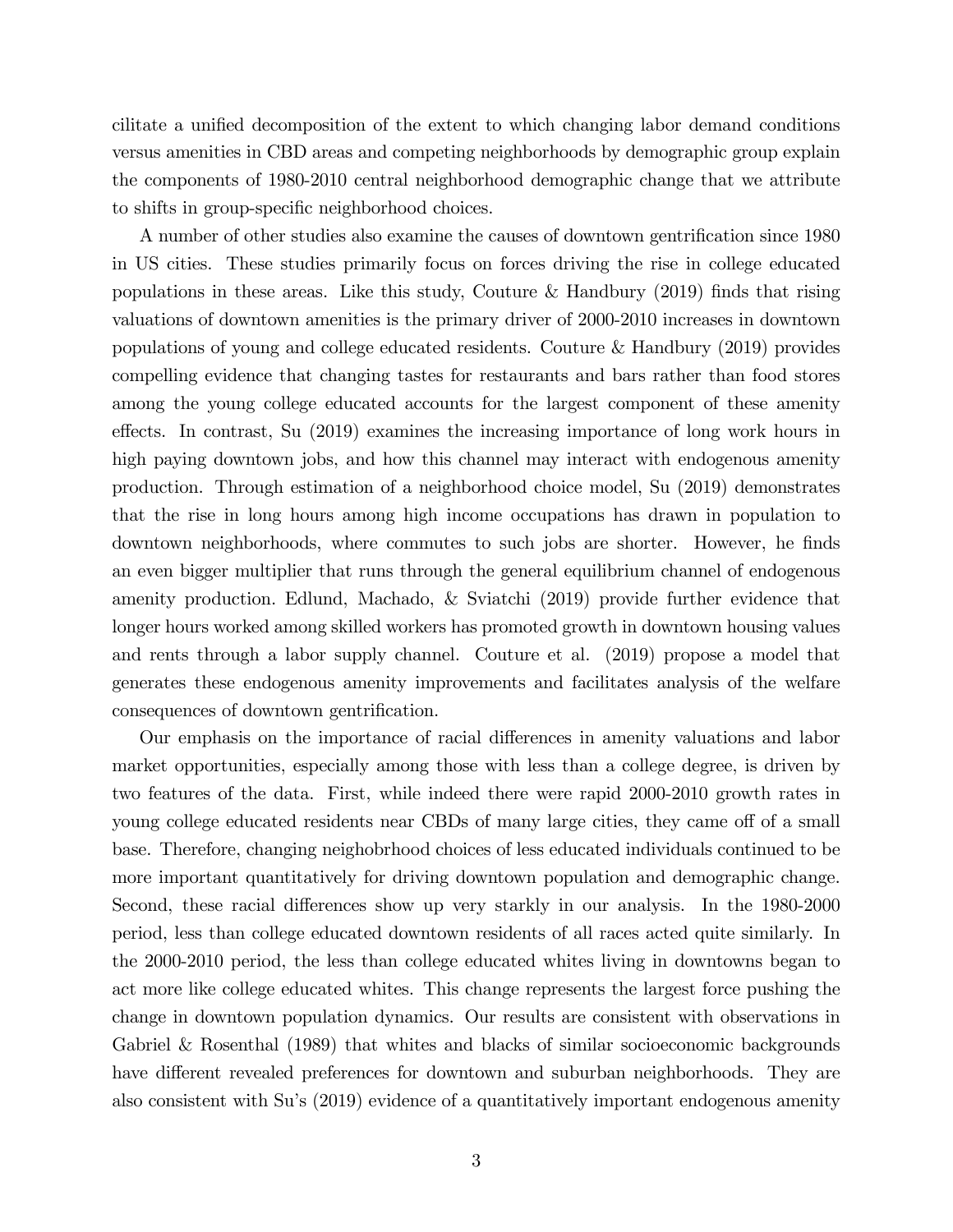channel driving increased demand for downtown living, but one that is primarily relevant for all groups except minorities with less than a college degree.

A broad literature across the social sciences documents the "back to the city movement" (Sturtevant  $\&$  Jung, 2011) and considers the consequences of urban gentrification (e.g. Hyra, 2008; Birch, 2009; McKinnish et al., 2010). A necessary prerequisite to learning about the consequences of neighborhood change is to understand its causes. Florida (2002) and more recently Behrens et al. (2018) provide evidence that pioneer gentrifiers of many neighborhoods are the "Creative Class" and small businesses in the arts (such as artist's studios and galleries) that may bestow positive spillovers on incumbents either by improving neighborhood amenities or by alleviating poor nearby employment opportunities (Wilson, 1996). Indeed, the Kerner Report (1968), commissioned to provide policy recommendations in response to the urban riots of the 1960s, recommended establishing policies encouraging residential integration as a way to reduce the despair in "urban ghettoes". With the difficulties many low income minorities face in accessing more affluent neighborhoods, a natural vehicle for integration is thus through just the sort of urban gentrification we study in this paper.

While, by definition, it improves neighborhood quality by some measures, gentrification may also be onerous for incumbent residents. Rising rents may more than offset any potential increases in local amenities as valued by low income incumbents; such incumbents may thus be strictly worse off in the presence of moving  $costs<sup>1</sup>$ . The potential for urban gentrification to increase inequality has thus appropriately received considerable recent attention in the literature (Florida, 2017; Sampson, 2019). Our evidence is that incumbent minorities with less than a college degree had similar rates of decline in amenity valuations of downtown neighborhoods in both the 1980-2000 and 2000-2010 periods. This suggests that the 2000-2010 arrival of additional white college graduates into downtowns had little impact on amenity valuations for minorities, though it may account for the 2000-2010 rising amenity values by whites with less than a college degree. Moreover, we find scant evidence that 2000-2010 house price growth is responsible for pushing out many minority downtown residents. In summary, we find no evidence that the 2000-2010 flight of minorities with less than college from downtown neighborhoods was related to the arrival of college educated whites. Instead, if anything, our evidence is consistent with the reverse causal narrative. That is, prior departures of less educated minorities may have precipitated the arrival of college educated whites.

<sup>&</sup>lt;sup>1</sup>There is little evidence that gentrification has much impact on incumbent adult outcomes. However, there is evidence that gentrification is beneficial for incumbent children (Baum-Snow et al., 2019; Brummet & Reed, 2019).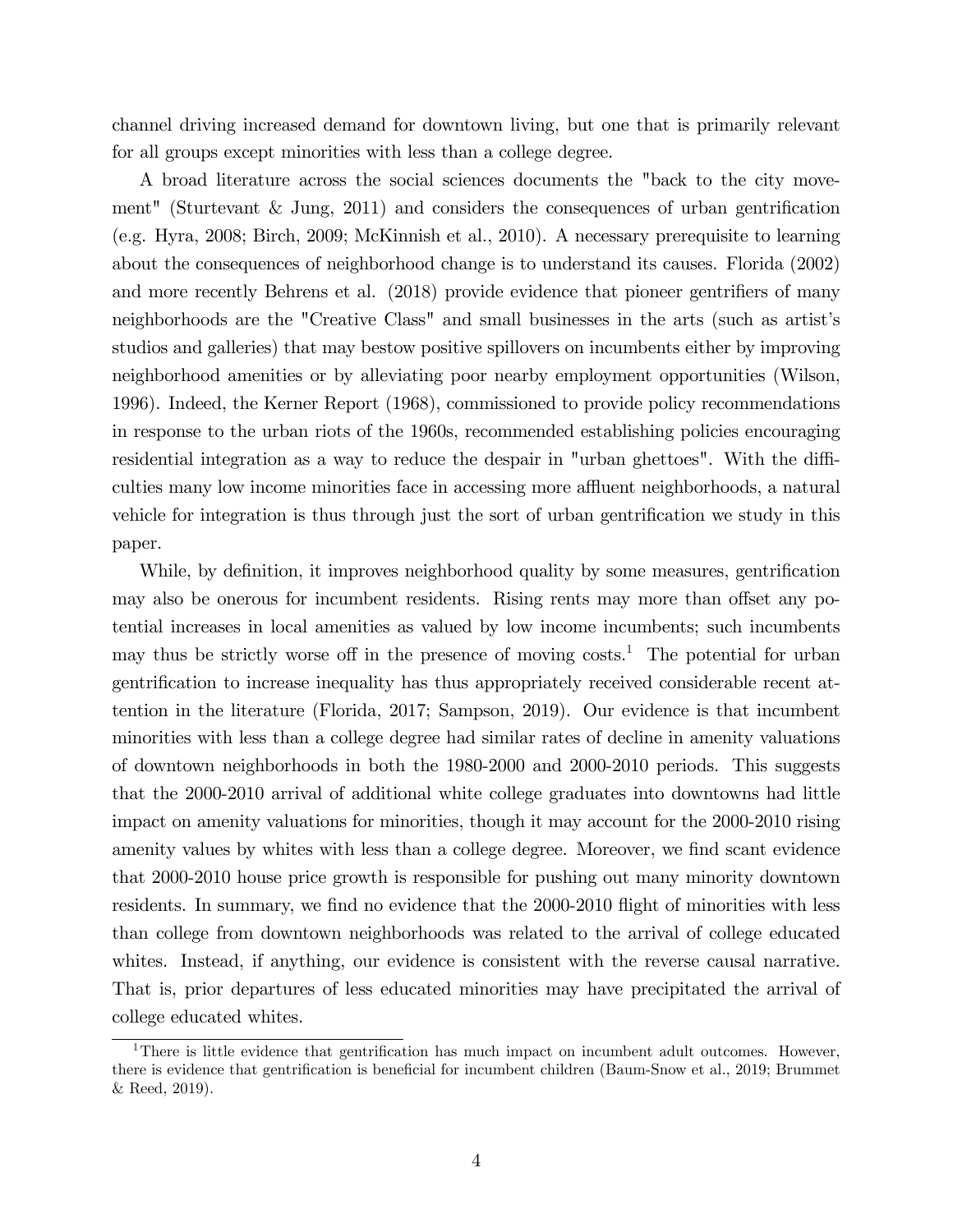This paper proceeds as follows. Section 2 describes our data and some key patterns therein. Section 3 lays out decompositions of sources of neighborhood change and presents these results. Section 4 investigates mechanisms driving shifts in central neighborhood choice probabilities as guided by a neighborhood choice model. Finally, Section 5 concludes.

# 2 Characterizing Neighborhood Change

#### 2.1 Data

We primarily use 1970-2010 decennial Census data and the 2008-2012 American Community Survey (ACS) data tabulated to 2000-definition census tracts for the analysis. Central to our investigation is the need for joint distributions of population by race and: education, household income, age or family structure across census tracts in each CBSA. To recover as many of these joint distributions in the most disaggregated form possible, we use summary tape Öle (STF) 3 and 4 census tabulations. We also use information about family structure and age by race from STF1 tabulations in the 2010 Census. Because the 2010 Census did not collect information about income or education, we must rely on 5-year ACS tabulations for 2008-2012 for these tract distributions. We also make use of some census micro data to estimate parameters governing shapes of household income distributions above topcodes, to generate weights used to assign some of the population counts in the tract aggregate data to different types of families, and to estimate housing expenditure shares by demographic group. See Appendix A for details.

We construct three different joint distribution data sets for individuals and one for households in 1980, 1990, 2000 and 2010. For each one, the race categories are white, black and other. In the other dimension of each joint distribution, we have either 4 education groups (less than high school, high school only, some college, college  $+$ ), 18 age groups (0-4, 5-9, ..., 80-84, 85+) or 6 family type groups (in married couple families with no children, in married couple families with children, in single female headed families with children, in single male headed families with children, not in a family, in group quarters). For income, we construct the number of households in each decile of the household income distribution of those residing in our national sample area in each year. We do this in order to facilitate comparisons across CBSAs and years in a sensible way while taking into account the secular increase in nationwide income inequality during our sample period.

The Census Transportation Planning Package (CTPP) reports aggregated Census or ACS micro data to microgeographic units for place of work in 1990, 2000 and 2005-2009. From this information, we construct the count of workers by industry in each census tract in each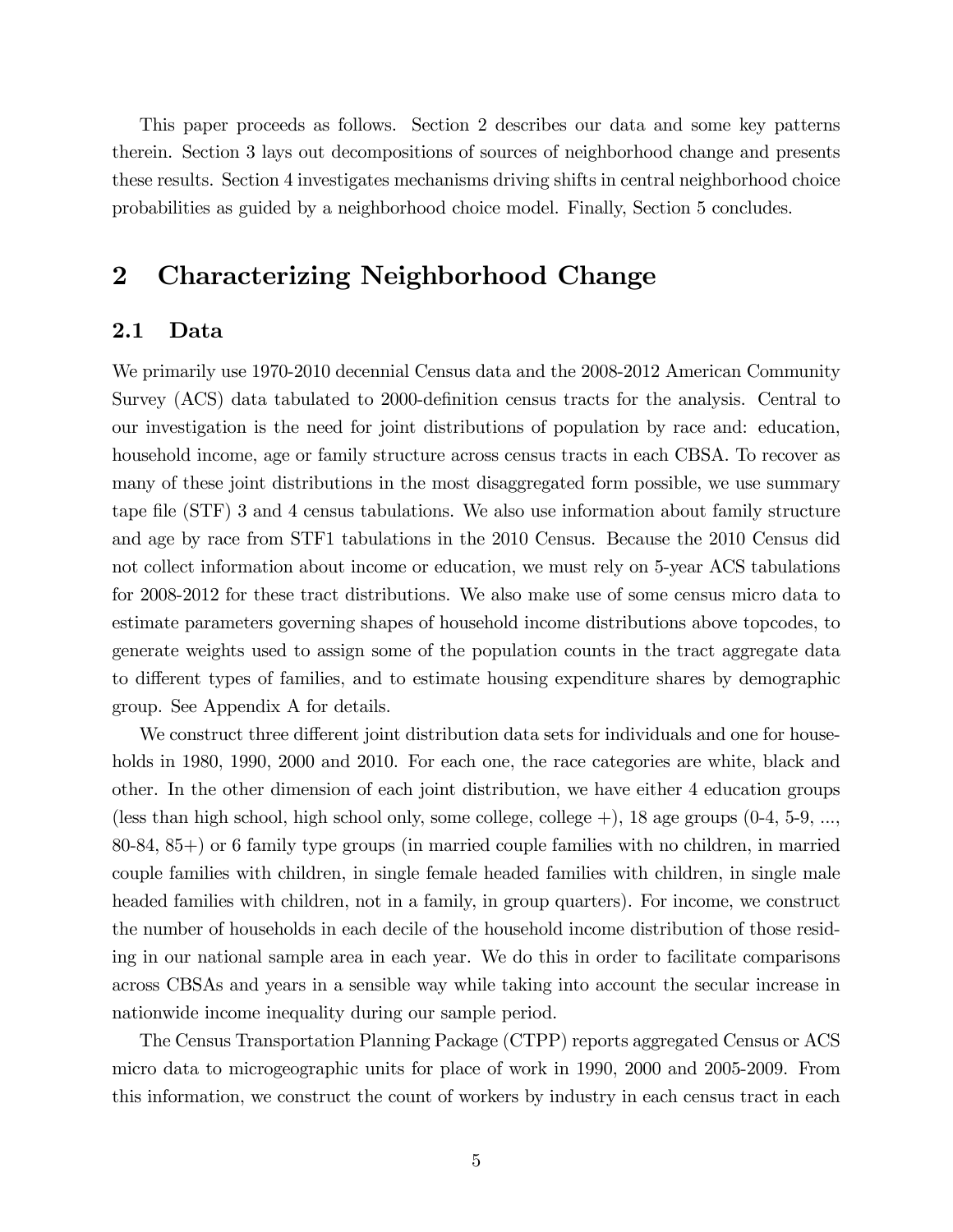of these time periods. We use these data for descriptive evidence and to construct labor demand shocks oriented toward downtown areas. Where available, we take CBD definitions from the 1982 Economic Census. Otherwise, we use the CBD location as assigned by ESRI. Each CBSA is assigned only one CBD.

Our sample includes the regions of all 120 year 2008 definition metropolitan areas (CB-SAs) that were tracted in 1970 and had a population of at least 250,000 in the continental United States.<sup>2</sup> In order for our analysis to apply for the average metropolitan area rather than the average resident, each element of our analysis applies tract-level weights such that each CBSA is weighted equally. Appendix A provides more details about our data construction and how we build weights.

To achieve a succinct descriptive analysis, we construct a summary measure of neighborhood demographics that incorporates the share of residents that are white, the share that are college educated and the median household income of the tract. This summary z-score measure for tract  $i$  is the average number of standard deviations tract  $i$  is away from its CBSA mean in each year across these three measures. We call this equally weighted tract z-score the socioeconomic status (SES) index.<sup>3</sup>

#### 2.2 Facts About Neighborhood Change

Figure 1 shows the prevalence of 1980-2010 central neighborhood gentrification in our sample. For each CBSA, we show how the share of the residential population within 4 km of the CBD that lives in a census tract in the top half of the CBSA's tract-level SES index distribution evolved over time. The left panel shows 1980-2000 trends and the right panel shows 2000- 2010 trends. Cities with positive 2000-2010 employment growth within 4 km of CBDs are indicated as circles and those with declining 2000-2010 downtown employment are indicated as crosses. We make this distinction to provide a descriptive indication of whether improving central employment prospects could be behind 2000-2010 downtown gentrification. Symbol size is proportional to 1980 CBSA population.

New York and Santa Barbara are the only CBSAs whose downtown areas were more affluent than average in 1980 (to the right of the vertical dashed line at  $0.5$ ). By 2000 Chicago, Orlando and Portland, OR joined this pair and by 2010, eight additional CBSAs were in this category. For 1980-2000, the downtown areas of 72 CBSAs experienced gentrification

 $2100\%$  of the 2000 definition tract must have been tracted in 1970 to be in our sample. The smallest CBSA in our sample (Binghamton) has 65 tracts and the largest (New York) has 3,423.

<sup>&</sup>lt;sup>3</sup>While race is not a measure of socioeconomic status, there is evidence that conditional on income and education, black households have lower wealth than white households (Altonji, Doraszelski, and Segal, 2000). We include the share of residents that are white in our SES index as a proxy for unobserved elements of socioeconomic status such as wealth.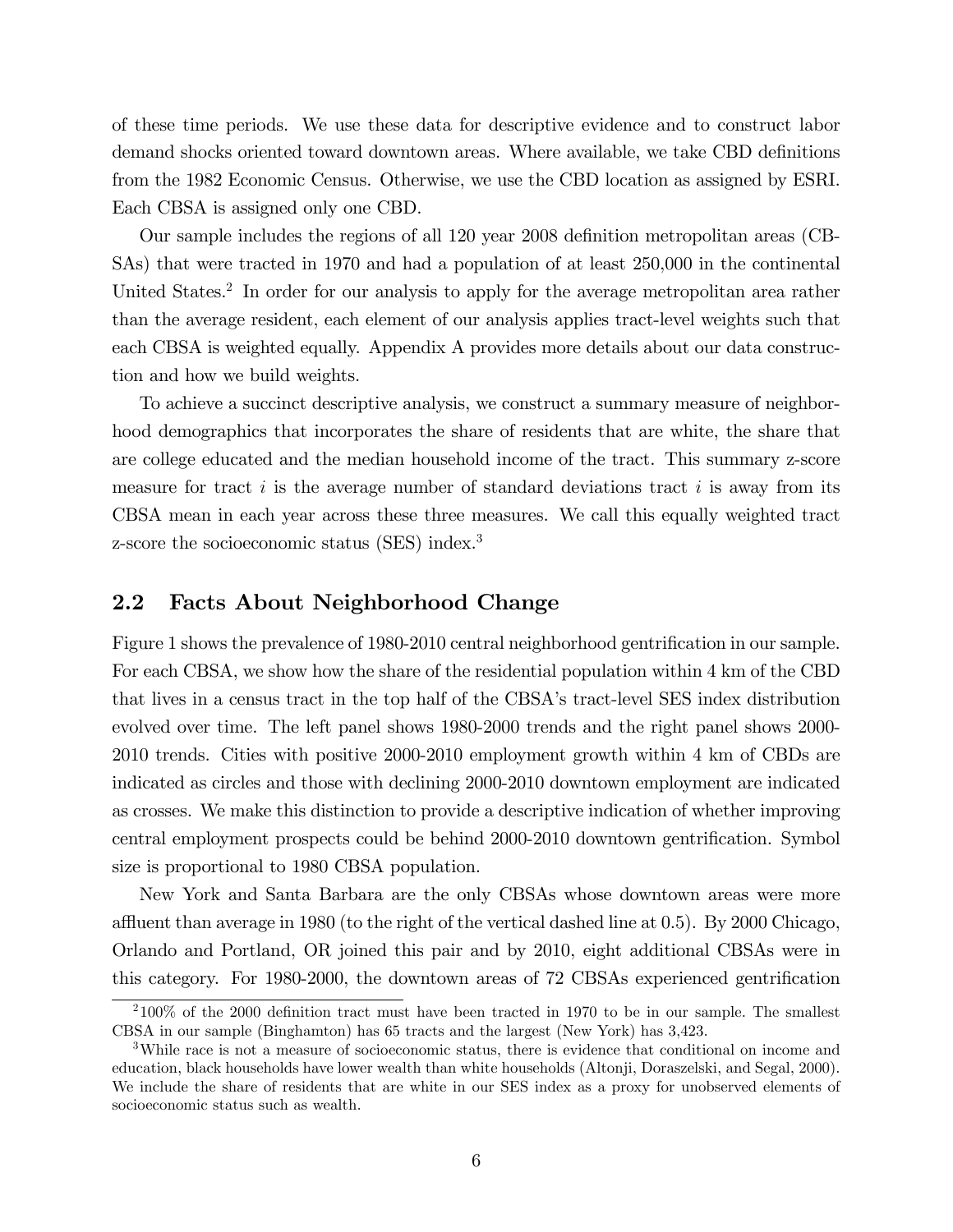(an increase in the SES index) for a median rise of 0.01. For 2000-2010, an additional 5 CBSA downtowns experienced gentrification for a median rise of 0.03, consistent with the fact that many CBSAs appear to the left of the 45 degree line in the right panel of Figure 1. As seen in both panels of Figure 1, while downtown gentrification was more pronounced in larger cities, it shows up throughout the city size distribution and is not limited to cities with growing 2000-2010 downtown employment. However, we note that most small CBSAs with declining 2000-2010 downtown employment did not experience 2000-2010 gentrification. We emphasize that downtown gentrification is very localized near CBDs. Looking within 2 km of CBDs instead, magnitudes of gentrification are on average greater. Further evidence to this effect is seen in Figure 2.

Figure 2 reports statistics describing various aspects of neighborhood change since 1970 as functions of the distance from the CBD. All plots show medians across the CBSAs in our sample in order to emphasize that changes are not driven by just a few large notable cities. Analogous results using means across CBSAs, or using aggregates, are similar. The broad message from Figure 2 is that downtown gentrification since 2000 is evident in many dimensions and is very localized. Neighborhoods within 2 km of CBDs experienced the fastest 2000-2010 growth in terms of population, the share of residents that are white, and the share of residents that are college-educated of all CBD distance bands. The seeds of this gentriÖcation started to form after 1980, as evidenced by more localized upticks in 1980-1990 and 1990-2000 population growth within 1 km of the CBDs.

The evidence in Figure 2 shows that while central area population growth relative to that in the suburbs is a useful indicator of downtown gentrification, two additional features in the data also indicate a turnaround in overall demand for downtown neighborhoods. First, consider the growth in population growth (the second derivative) at each distance relative to that at a CBD distance of 20 km. This object, which is not explicitly plotted but can be discerned in Panel A by comparing the 4 lines, is positive well beyond 2 km from the CBD. At each distance out to 6 or 7 km, the population growth rate relative to that at 20 km from the CBD increased in each decade after the 1970s. That is, accounting for overall CBSA growth, central area population growth rates accelerated over time in a way that was particularly oriented toward CBDs. Second, the results in Panels B and C show that even areas within about 5 km of CBDs that experienced declining 2000-2010 populations experienced faster than average growth in the share of residents that are white and the share that are college educated. Such shifts in demographic composition counteract population declines and reflect increasing demand for living in central neighborhoods by higher SES demographic groups.<sup>4</sup>

<sup>&</sup>lt;sup>4</sup>Analogous figures which use growth in population density for Panel A or which index space instead by the cumulative distribution function of 1970 CBSA population moving outward from the CBD generate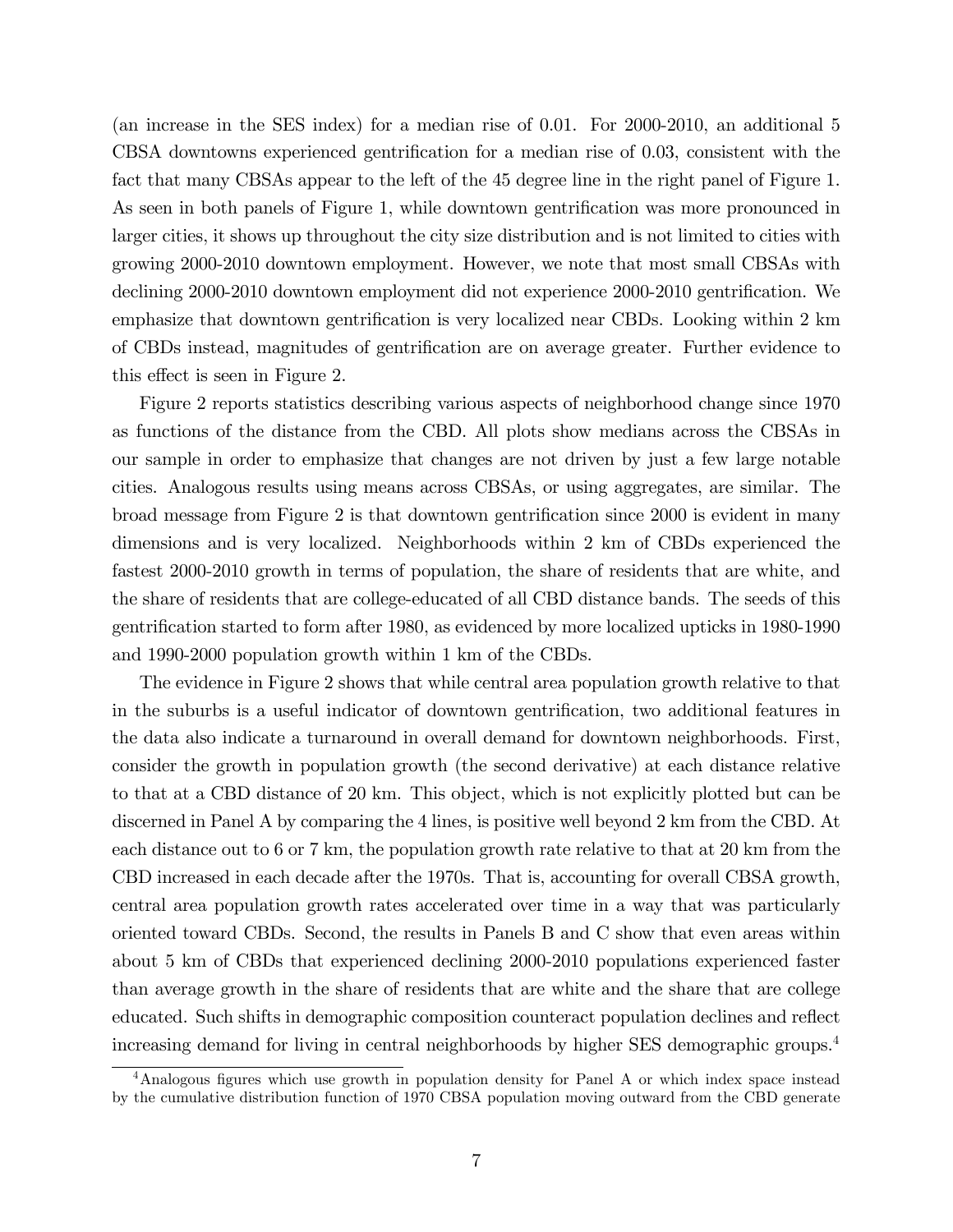Similar figures (not reported) show that mean household income started to tick up in central areas relative to outlying areas in the 1990s while mean home values did so in the 1980s, with both relative increases persistently greater near CBDs than in other areas in each subsequent decade up to 2010.

Along with 2000-2010 downtown residential gentrification came a shift in downtown employment growth. Evidence in Panel D of Figure 2 indicates that median near-CBD employment density grew by about 150 jobs per sq km in the 2000-2010 period after steep 1990-2000 declines. Despite this absolute growth, within 2 km remains the CBD distance band with the least rapid 2000-2010 median employment growth in percentage terms. More systematic quasi-experimental evidence discussed in Section 4 confirms the suggestive evidence from Figure 1 and Panel D of Figure 2 that improved post-2000 employment opportunities have at best a minor role in explaining post-2000 downtown gentrification.

The results in Table 1 provide a sense of the heterogeneity around the summary statistics presented in Figure 2. Table 1 reports the fraction of the population within 4 km of a typical CBSAís CBD living in tracts that moved more than 20 percentile points or 0.5 standard deviations up or down CBSA tract distributions of fraction white, fraction college educated and median income. We weight by the tract's share of CBSA population in the base year, meaning all CBSAs are weighted equally. Our results show that central area gentrification was not driven by just a few neighborhoods moving quickly up these distributions. Commensurate with the evidence in Figure 2, two of the three measures indicate that central area tracts were, on balance, in decline during the 1970s, with these declines slowly reversing sometime in the 1980s or 1990s and then advancing quickly between 2000 and  $2010<sup>5</sup>$ 

To help visualize typical trends in neighborhood inequality within CBSAs, Figure 3 depicts the same three demographic indicators and the composite SES Index for each census tract in the Chicago CBSA in 1980 and 2010. Each 2010 indicator is graphed against itself in 1980 in a scatterplot with regression lines (sloped dashed lines), and 1980 and 2010 means (vertical and horizontal dashed lines, repectively). Dark black dots represent tracts within 4 km of the CBD. Regression line slopes of less than 1, for tract income percentile and tract share white, indicate that Chicago neighborhoods have experienced convergence in these dimensions. Points above the regression line and to the left of the 1980 mean represent gentrifying neighborhoods.

Figure 3 reveals considerable heterogeneity in Chicago neighborhood change over the

similar results.

<sup>5</sup>Downtown neighborhoods were the poorest and had among the lowest education levels and shares of white residents of any CBD distance ring in 1980. One potential explanation for downtown gentrification is, thus, simple mean reversion. In Section 4.2 we provide evidence that while mean reversion in neighborhood income and racial composition does exist, it is not the main force behind downtown revitalization.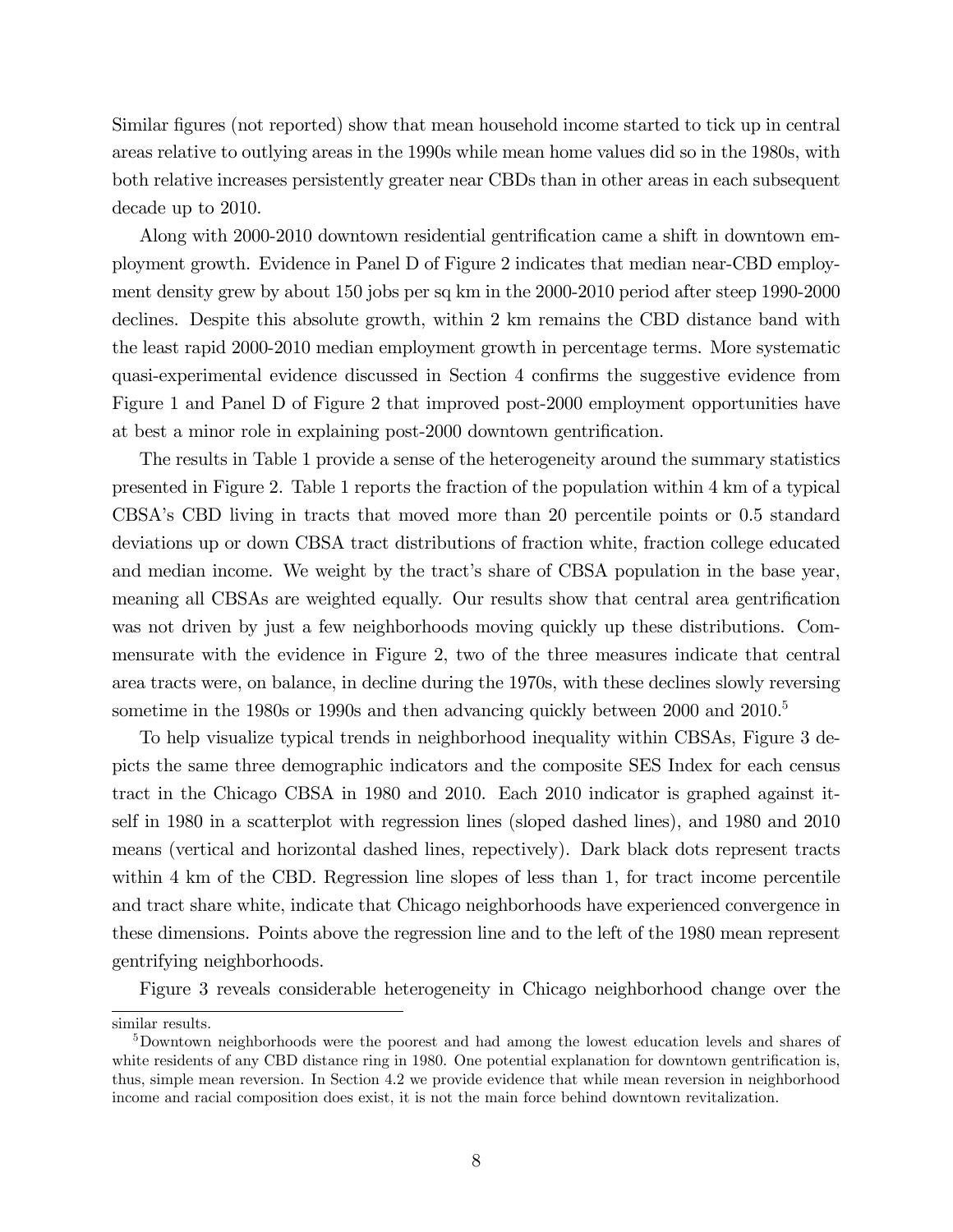1980-2010 period, with our three neighborhood change measures clearly capturing distinct things. The masses of points at the bottom left and top right of Panel A represent large concentrations of stable minority and white census tracts, respectively. The large number of tracts along the right edge of the graph at almost 100 percent white in 1980 and ending up less than 70 percent white may have experienced tipping (Card, Mas & Rothstein, 2008). But a number of tracts went in the other direction between 1980 and 2010, seen along the left side of the graph. These minority tracts in 1980 that gained white share much faster than the typical Chicago tract are almost exclusively within 4 km of the CBD. Indeed, all but 12 of the 54 tracts within 4 km of the CBD that were less than 75 percent white in 1980 experienced increases in white share between 1980 and 2010, even though share white decreased on average. Such downtown area gentrification is clear from the measures in the remaining panels of Figure 3 as well. For example, 49 of the 61 tracts within 4 km of the CBD with an SES Index of less than 1 experienced 1980-2010 increases in SES Index.

In summary, the descriptive evidence in Figures 1-3 and Table 1 shows that areas within 4 km of CBDs experienced demographic reversals after 1980, with particularly strong gentrification in the 2000-2010 period and closer to CBDs. While the magnitude of this gentrification was greater in larger cities, it appears throughout the top 100 metropolitan areas, as measured by 1980 population, though not in the 101-120 ranked metros.

# 3 Decomposing Central Neighborhood Demographic Change

In this section, we decompose 1980-2010 changes in central neighborhood population and demographic composition into two sets of forces. First, we isolate contributions from changes in the propensity of each demographic group to live in central neighborhoods while holding such propensities of other groups and demographic composition constant. Second, we break out the remaining contributions to central neighborhood change that come from changes in overall CBSA demographic compositions. To separate out the relative importance of changing race-speciÖc neighborhood choices from those due to other observed demographic factors that may be correlated with race, we use tract-level joint distributions of race and: education, age, family structure or income over time to construct counterfactual neighborhood compositions. While our focus is on isolating the extent to which increases in the downtown neighborhood choice probabilities and/or population shares of each demographic group have driven downtown population and demographic dynamics, the methodology we use can be applied to recover the main drivers of any dimension of neighborhood demographic change.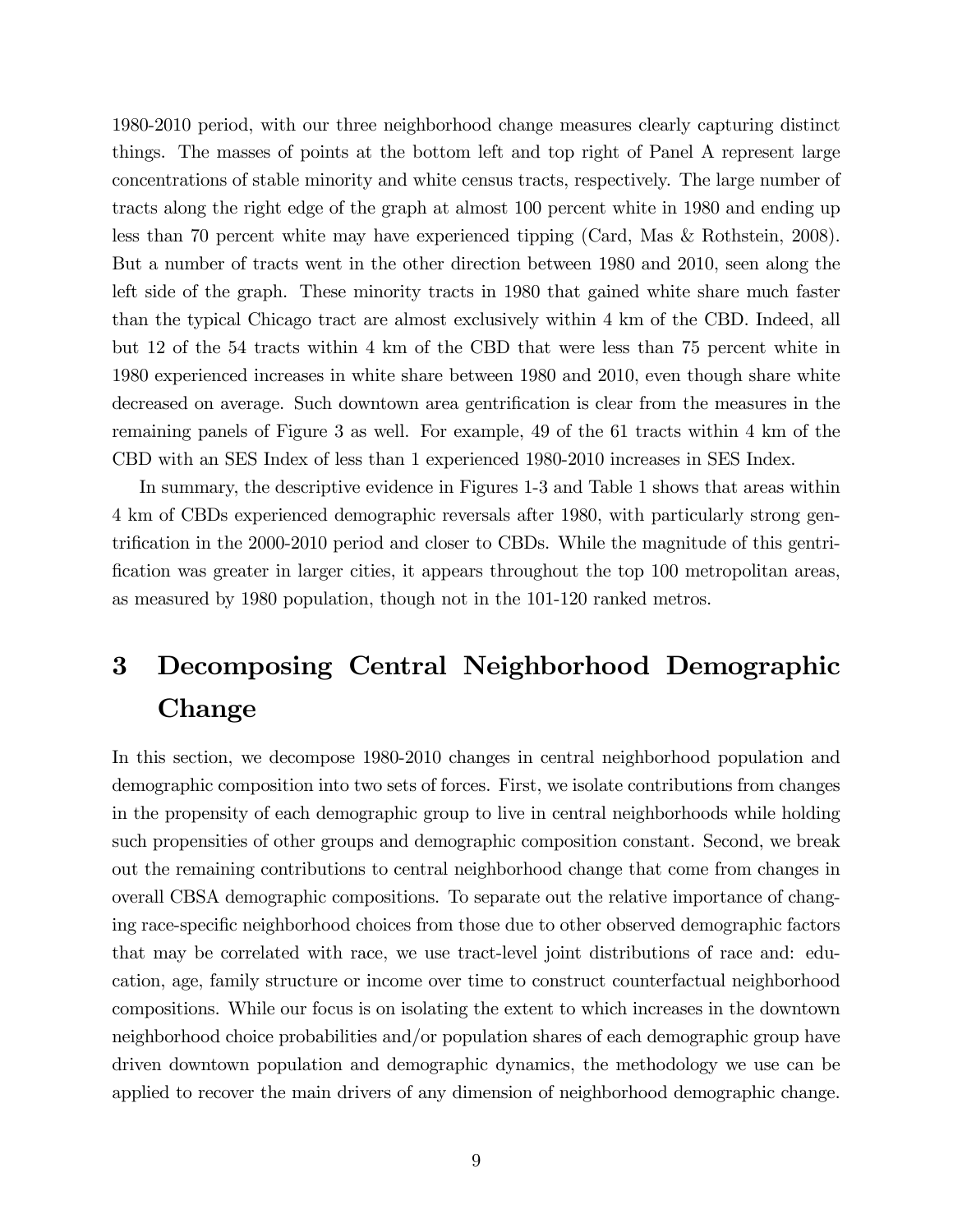Our decomposition procedure has similarities to that developed in Carillo and Rothbaum (2016), following the logic formalized in DiNardo, Fortin & Lemieux (1996) for decomposing wage distributions.

We caution that this decomposition exercise is fundamentally descriptive, thereby generating counterfactuals that do not incorporate endogenous congestion or agglomeration forces, including the house price adjustments that clear residential markets in each neighborhood. In Section 4 we show that a more completely specified economic model of neighborhood choice delivers almost identical implications about group-specific changes in neighborhood choices because house price changes impact each groupís neighborhood choice probability similarly on the margin.

#### 3.1 Construction of Counterfactual Neighborhoods

We observe the joint population distribution  $f_{jt}(i, r, x)$  of race r and the other demographic attribute x across census tracts i in CBSA j in year t. The attribute x indexes education group, age group, family structure or household income decile in the national distribution. That is,  $f_{jt}(i, r, x)$  denotes the fraction of CBSA j population at time t that is in demographic group  $(r, x)$  and lives in tract i. Given the structure of the tabulated census data, we are forced to evaluate counterfactual joint distributions of race (white, black, or other) and only one other demographic attribute at a time across census tracts. We denote CBSA density functions of demographics as  $g_{jt}(r, x) = \sum_i f_{jt}(i, r, x)$ . We treat  $g_{jt}(r, x)$  as exogenous to the allocation of people across neighborhoods, which can be justified in a long-run open-city model in which households first choose a CBSA and then a neighborhood within a CBSA.

Central to our recovery of counterfactuals is the following decomposition:

$$
f_{jt}(i, r, x) = f_{jt}(i|r, x)g_{jt}(x|r)h_{jt}(r)
$$
\n
$$
(1)
$$

This expression shows how to separate out neighborhood choices of particular demographic groups  $f_{jt}(i|r, x)$  from the CBSA-level distribution of  $(r, x)$  across locations. It additionally shows how to separate out shifts in education, age, income, or family type compositions independent of racial composition. Components of demographic change driven by changes in demand by group  $(r, x)$  for tract i are captured by shifts in  $f_{jt}(i|r, x)$ . Components driven by changes in the demographic makeup of whites, blacks or other minorities holding the racial distribution constant are captured by shifts in  $g_{jt}(x|r)$ . Components driven by changes in the racial composition of the population holding the demographic makeup of each race constant are captured by shifts in  $h_{jt}(r)$ .

Tables 2 and 3 report results of the counterfactual experiments. Table 2 focuses on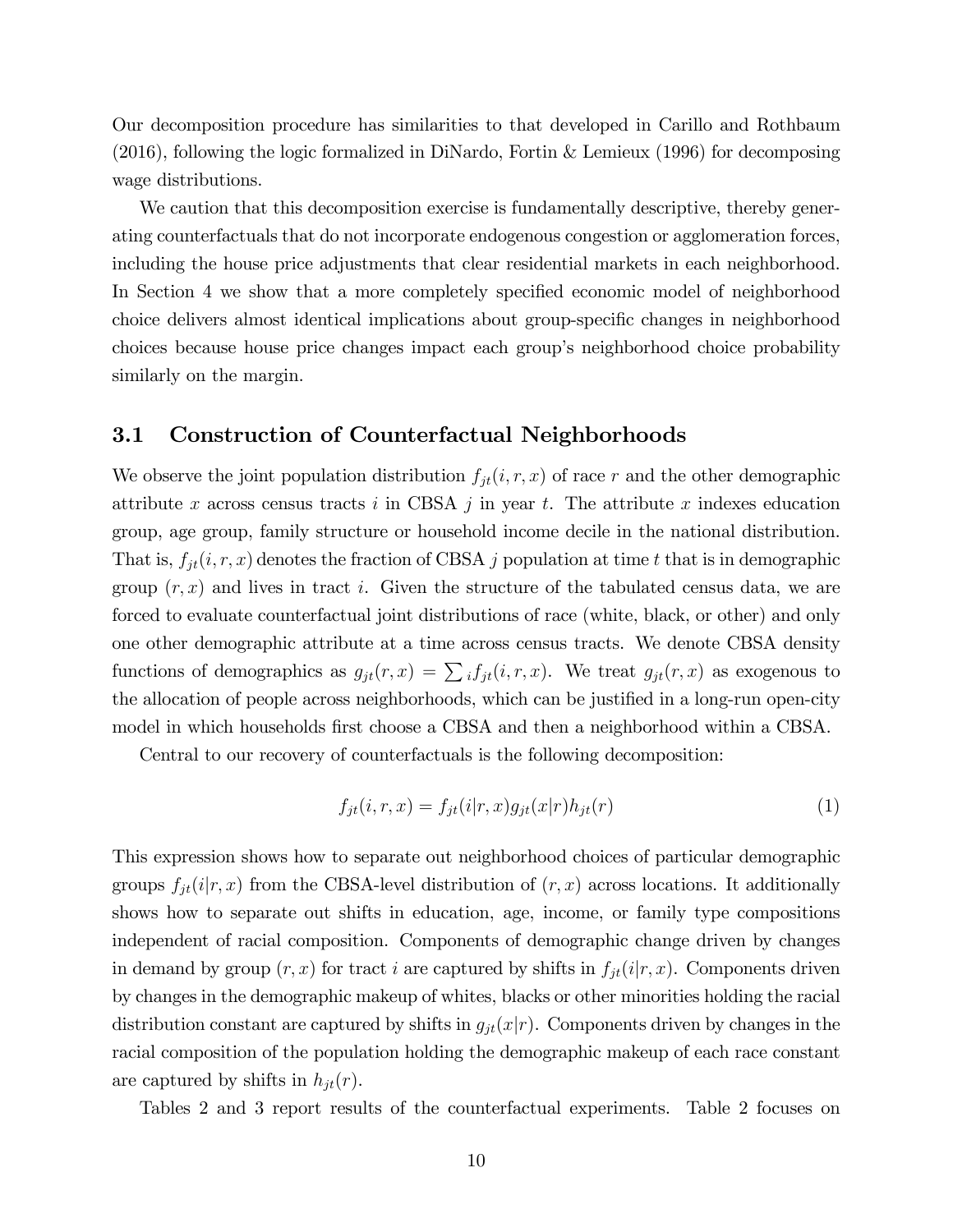mechanisms driving average central area population change, equally weighting across CBSAs in our sample. Table 3 similarly decomposes sources of changes in central areas' share white, share college-graduate and median income. In each table, Panels A and B report results for 1980-2000 and 2000-2010, respectively. The remainder of this subsection describes the construction of the counterfactual distributions that are used to generate the output for each column in Tables 2 and 3.

Column 1 in Tables 2 and 3 reports changes in outcomes of interest for central areas calculated using the raw data as a basis for comparison with counterfactuals. Because of sampling variability across the education, age and family type data sets and the use of households rather than people in the income data set, the numbers in Column 1 of Table 2 do not match perfectly across data sets. Column 2 shows the change that would have occurred had choices and shares not shifted from the base year. In Table 2, this is the CBSA population growth rate. Because the objects of interest in Table 3 are invariant to scale, Column 2 is all 0s in this table.

The remaining columns of Tables 2 and 3 are built using counterfactual distributions. Our notation indicates column number superscripts on these probability density functions. Column 3 reports counterfactual central neighborhood change given CBSA demographic shares that are unchanged from the base year. In particular, they are constructed using the counterfactual distributions

$$
f_{jt}^{3}(i, r, x) = f_{jt}(i|r, x)g_{jb}(x|r)h_{jb}(r).
$$

Here, demographic shares  $g_{jb}(x|r)h_{jb}(r)$  are for the base year but neighborhood choices for each group  $f_{jt}(i|r, x)$  change as they did in equilibrium. The results in Column 4 show the effects of holding choices constant but allowing demographic shares to shift as in equilibrium. These statistics are constructed using the counterfactual distribution

$$
f_{jt}^4(i,r,x) = f_{jb}(i|r,x)g_{jt}(x|r)h_{jt}(r).
$$

In most cases, baselines in Column 1 are closer to the results in Column 3 than they are to the than the results in Column 4. This means that changes in neighborhood choices have been more important than changes in demographic composition for generating the observed trends in central area demographics.

Columns 5-10 in Tables 2 and 3 decompose the difference between the actual changes in Column 1 and the counterfactuals given no changes in choices or shares (in Column 2) into components that are related to changes in neighborhood choices (Columns 5-8) and demographic shares (Columns 9-10). The four effects in Columns 5-8 sum to the total effect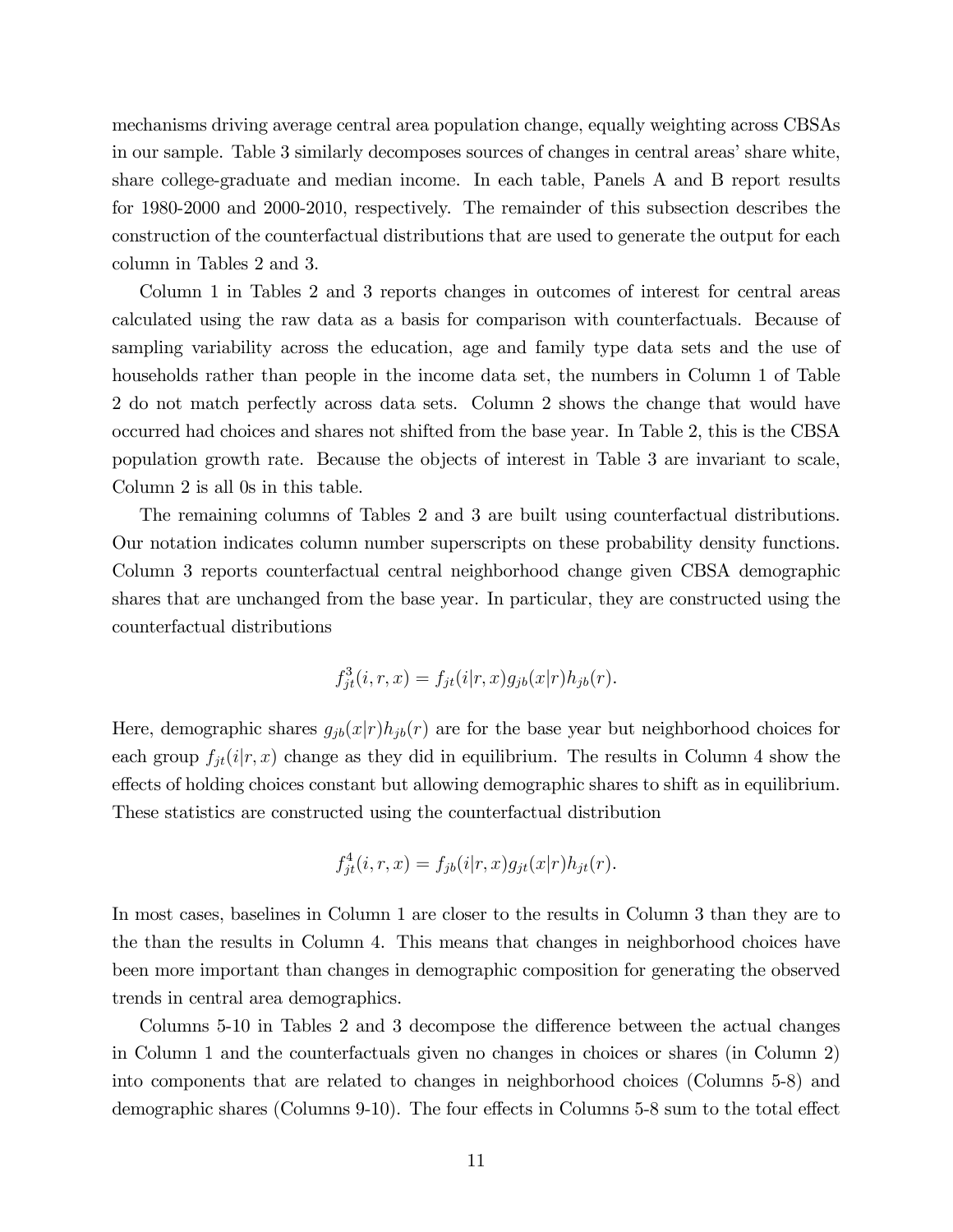of changing choices holding demographic shares constant reported in Column 3 relative to no changes reported in Column 2. Adding the effects of changing demographic shares (Columns 9-10) yields the full difference between the actual data in Column 1 and the "no changes" baseline in Column 2.

Columns 5-8 report components of changes in equilibrium tract composition due to changing neighborhood choices of target whites, non-target whites, target non-whites and nontarget non-whites, respectively, holding demographic shares at their base year levels. "Target" refers to college graduates, 20-34 year-olds, single people and married couples without children, or households in the top three deciles of the income distribution of the full sample area, depending on the data set used. In particular, the set of results for counterfactual column  $c$  (5 to 8) is constructed using distributions built as

$$
f_{jt}^c(i,r,x) = f_{jt}^c(i|r,x)g_{jb}(x|r)h_{jb}(r),
$$

where  $f_{jt}^c(i|r, x) = f_{jt}(i|r, x)$  for the elements of  $(r, x)$  listed in the column headers and  $f_{jt}^c(i|r, x) = f_{jb}(i|r, x)$  for the remaining elements of  $(r, x)$ . In Tables 2 and 3, results are expressed as the effect of imposing  $f_{jt}^c(i, r, x)$  relative to the counterfactual distribution that sets choices of all groups to the base year b,  $(f_{ib}(i, r, x))$ . As such, Column 5 shows the impacts of target whitesí changes in choices only, Column 6 shows the impacts of target nonwhites' changes in choices only, etc. $6$ 

Counterfactual  $c$ 's influence on tract composition depends not only on the magnitudes of differences in choices made by the group  $(x, r)$  in question between t and the base year but also on the fraction of that group in the population in the base year. That is, neighborhoods can change the same amount if a large group makes small changes in neighborhood choices or a small group makes large changes in neighborhood choices. To provide information about which is driving the results, Table 2 reports the average fraction of the near-CBD populations in each of the four demographic categories in parentheses.

After quantifying the roles of changes in neighborhood choices holding demographic composition constant, the remaining neighborhood change must be due to shifts in demographic composition. To measure this, we first maintain the base year racial distribution and examine how shifts in other demographic attributes conditional on race have influenced neighborhood choices. This allows us to see the ináuences that rising education levels, changes in income inequality, more single people and couples without children, and the aging of the population

 $6$ The order of demographic groups for which we impose year t choices does not affect the results because the change in the fraction of the population in tract  $i$  as a result of imposing any of these counterfactuals is linear. Thus the full impact of changing neighborhood choices in counterfactual 3 relative to 2 can be achieved by imposing counterfactuals 5, 6, 7 and 8 cumulatively in any order.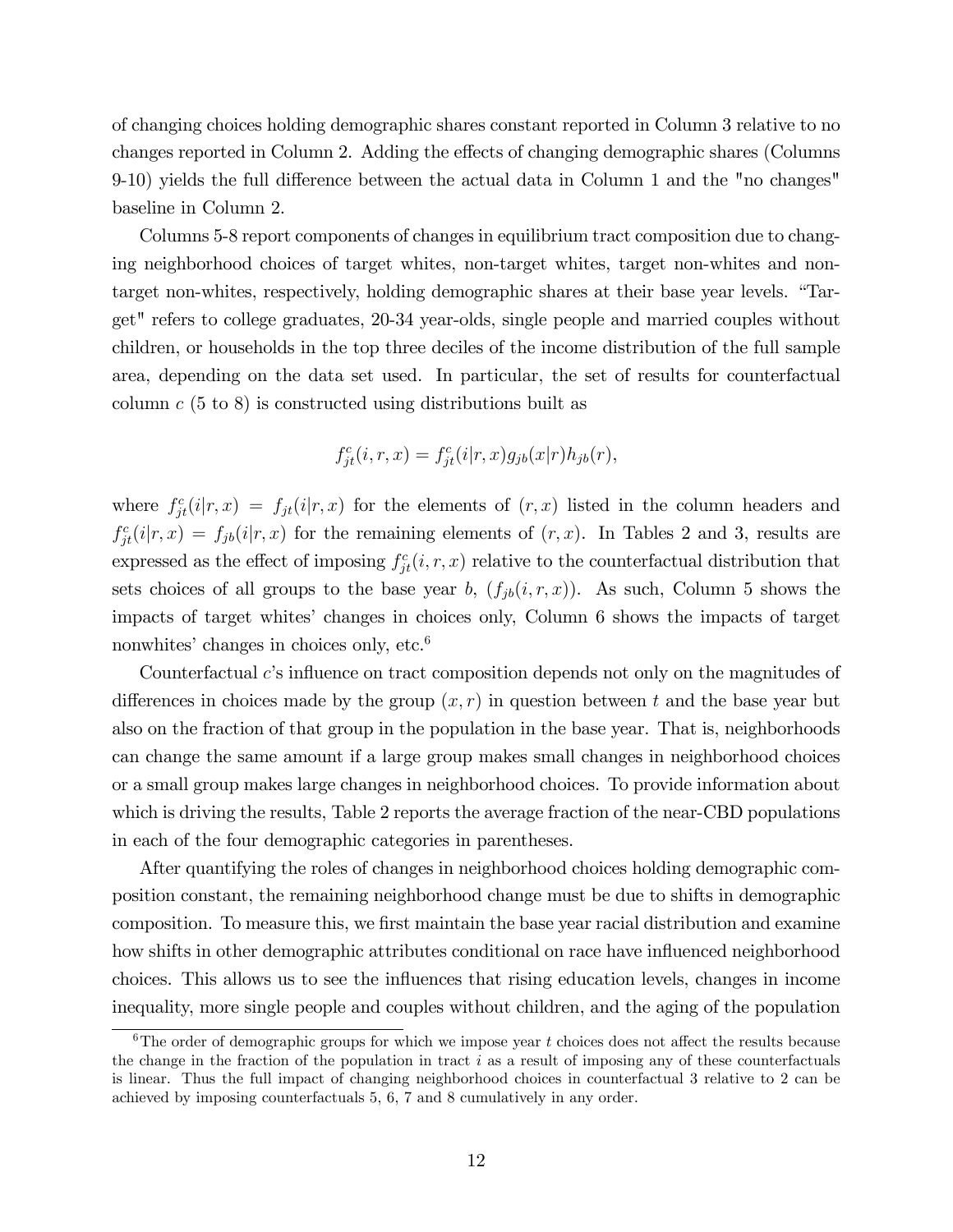have had on downtown neighborhood change while holding CBSA white, black and other race population shares constant. Doing so avoids including the mechanical effects that rising minority shares have on the education, age, family type and income distributions. These results are reported in Column 9 of Tables 2-4, and are built using the expression

$$
f_{jt}^9(i,r,x) = f_{jt}(i|r,x)g_{jt}(x|r)h_{jb}(r).
$$

The residual effect (Column 10) is due to changes in racial composition, which typically works against gentrification since the white share of the population has declined over time and downtown neighborhoods have above average base year minority shares. Table A1 mathematically specifies the construction of each counterfactual distribution and Table A2 reports the average shares of target groups across CBSAs overall and within 2 km and 4 km CBD distance rings.

We use the counterfactual distributions  $f_{jt}^c(i, r, x)$  and base year distributions  $f_{jb}(i, r, x)$ to calculate counterfactual central neighborhood change as follows. Population growth for counterfactual c between years b and t reported in Table 2 is constructed using the following expression:

$$
g_{bt}^c = \frac{1}{J} \sum_{j} \left( \ln \frac{N_{jt}}{N_{jb}} + \ln \frac{\sum_{x} \sum_{r} \sum_{i \subseteq CBD_j} f_{jt}^c(i, r, x)}{\sum_{x} \sum_{r} \sum_{i \subseteq CBD_j} f_{jb}(i, r, x)} \right)
$$
(2)

That is, the central area population growth rate in a CBSA can be expressed as the sum of the CBSA growth rate and the growth rate of the fraction of the population in the central area. The objects reported in Table 2 are averages across the 120 CBSAs in our sample, as is captured by the outer summation. The reference "no change" results in Column 2 are simply average CBSA population growth rates, calculated as  $\frac{1}{J} \sum$ j  $\ln(N_{jt}/N_{jb}).$ 

We construct the counterfactual white share, college graduate share and median income of neighborhoods within 4 km of CBDs, appearing in Table 3, analogously. The exact expressions used to construct these counterfactuals are presented in Appendix B.

Since choices and shares matter multiplicatively for the overall population distribution across tracts, the ordering matters for quantifying the influence of each channel. Table A3 shows results analogous to those in Table 2 but imposes the counterfactuals in the reverse order: shares adjustments first and sub-group-specific choice adjustments second. In practice, it shows that the ordering does not materially affect conclusions from this decomposition exercise.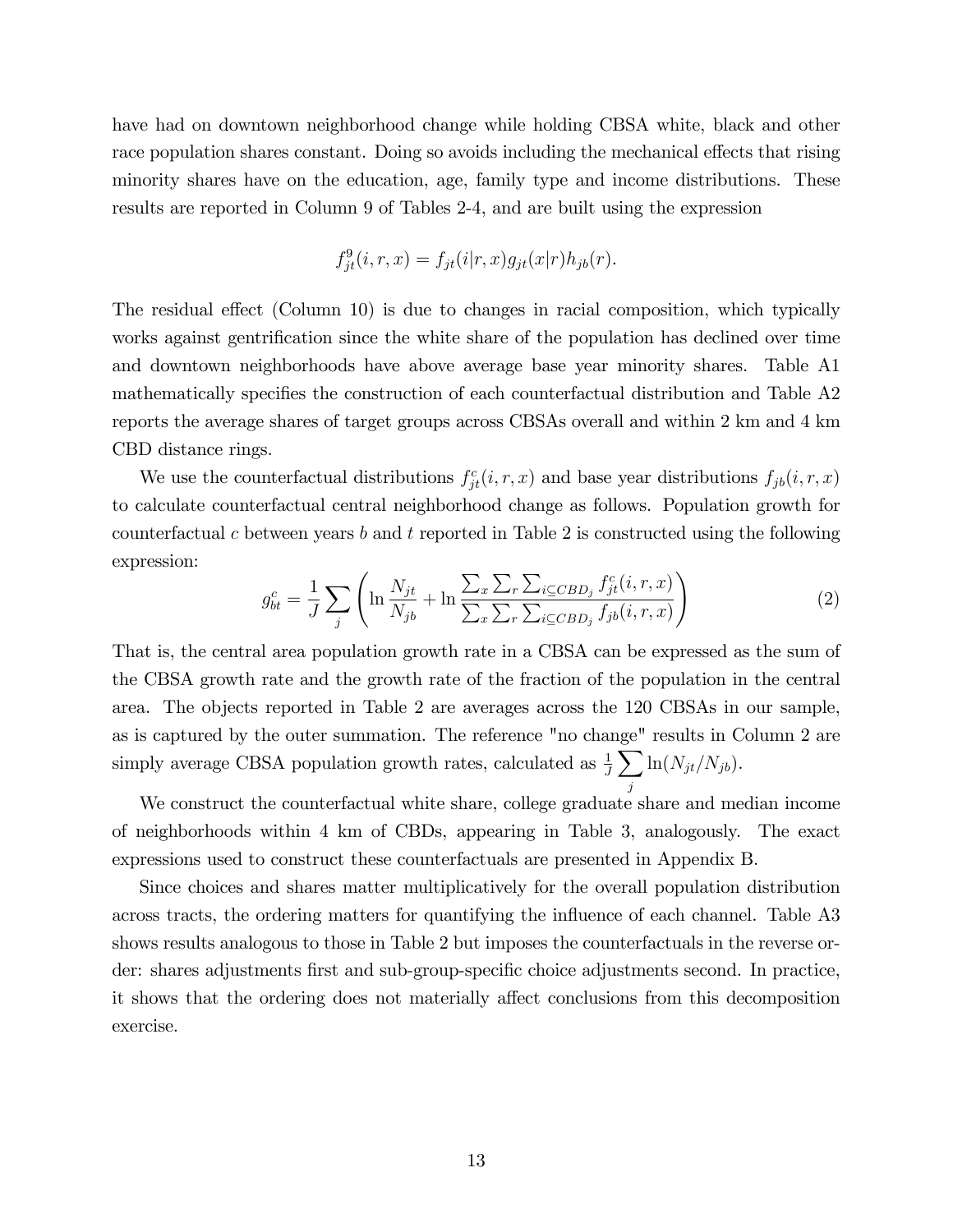#### 3.2 Counterfactual Results

The results of the exercise primarily point to a shifting balance between departures of low SES minorities and inflows of high SES whites driving 1980-2010 neighborhood change. In the 1980-2000 period, central neighborhoods experienced the áight of the poor and less educated. This was true for both white and minority households. Their flight was sizable enough to counterbalance a growing minority population at the national-level, which mechanically pushed to increase central area populations. By 2000, there was a clear shift in the racial and SES makeup of near CBD neighborhoods. The 2000-2010 movement of high-SES whites into central neighborhoods strengthened while the outflow of low-SES whites ceased or reversed. The net result was 2000-2010 population growth in the most central neighborhoods of about the same rate as CBSAs as a whole.

Table 2 shows what population growth in 1980-2010 would have been under the various counterfactual scenarios laid out in the prior sub-section. The evidence in Column 1 reiterates the Figure 2 result that populations near CBDs declined until 2000, after which the population within 2 km of CBDs grew at about the same rate as the overall urban population growth reported in Column 2, while that within 4 km was almost unchanged, on average. The results in the remaining columns are quite similar across demographic attributes except "Family Type". As such, we focus our discussion on the race-education joint distribution. Because reversals of 1980-2000 population declines are starkest within 2 km of CBDs, we mainly discuss the results for this region, keeping in mind that similar but more muted patterns hold for regions within 4 km of CBDs as well.

The results holding shares constant in Column 3 show somewhat lower population growth than the actual changes in Column 1, meaning that shifting demographics pushed toward central area population growth since growing demographic groups were disproportionately located in downtown neighborhoods. Had the race-education distribution not changed from 1980 through 2000, the central area population would have declined by 12 percentage points (Column 3) rather than the actual decline of 7 percentage points (Column 1) in the average CBSA. In the 2000-2010 period, the central area populations within 2 km of CBDs would have grown by 4 percentage points (Column 3) rather than the 6 percentage points (Column 1) they actually grew, on average. That is, even in the 2000-2010 period, central neighborhood choice probabilities declined in the overall population, with growth in minority shares large enough to counteract these declines and generate small rates of central area population growth. The effects of secular demographic change are roughly the same within 4 km of CBDs as within 2 km of CBDs.

Column 4 of Table 2 shows what would have happened to central area populations had neighborhood choices not changed from base years but demographic shares had. For 1980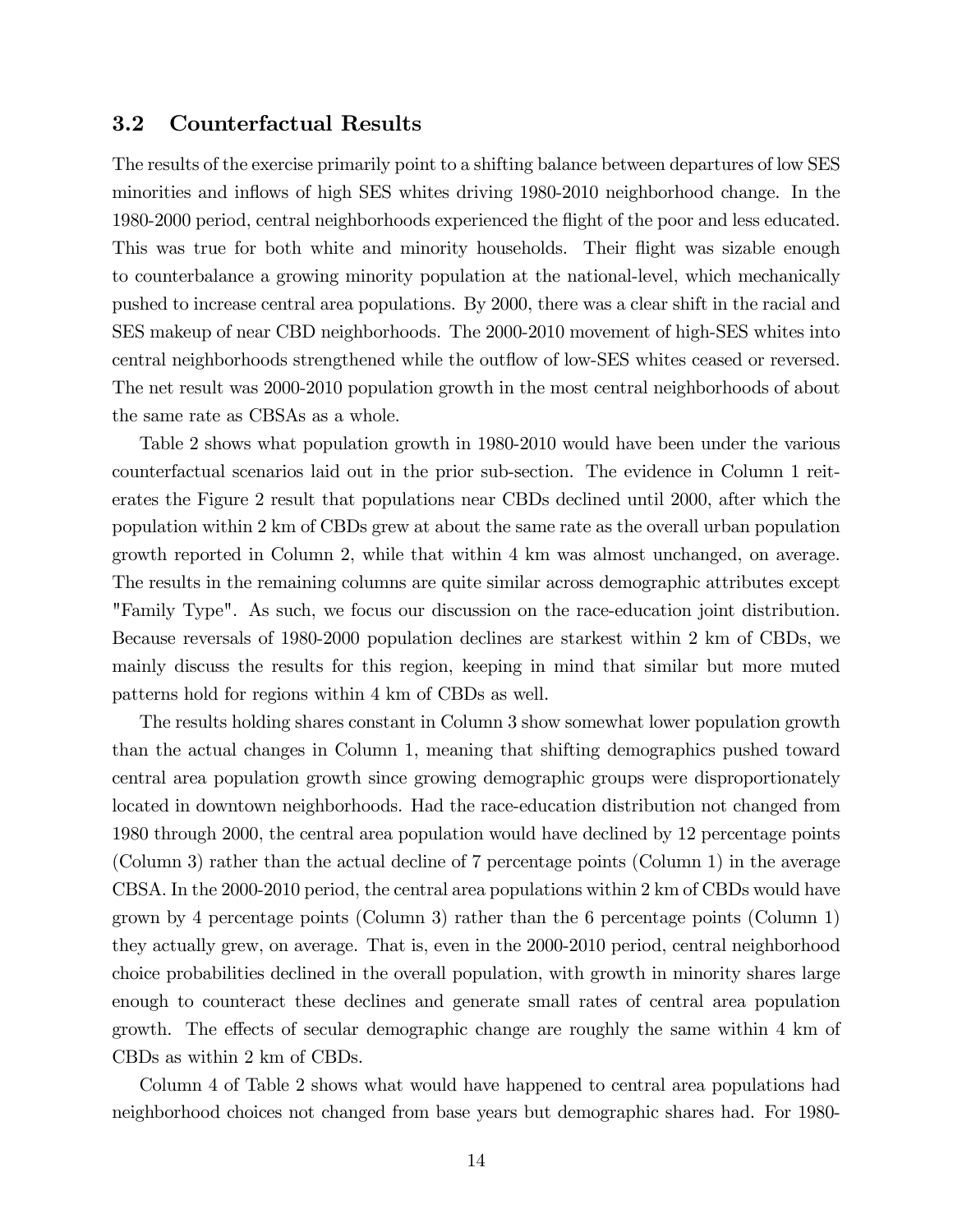2000, it shows 31 percent growth and for 2000-2010, it shows 9 percent growth within 2 km of CBDs. These results reflect the positive effects associated with a rising minority population reinforced by the imposed lack of shifts in neighborhood choices away from central neighborhoods. Comparing the magnitudes of the results in Columns 3 and 4 of Table 2 indicates that changing neighborhood choices have been the key generator of 1980-2000 central area population decline, even as shifting demographics have pushed for central area population growth. In the 2000-2010 period, shifts in neighborhood choices continued to hold the most central (within 2 km of CBDs) neighborhood growth rates slightly below those for entire CBSAs, with demographic change almost making up for this deficit.

The results in Columns 5-8 of Table 2 show the amount of central area population change driven by changes in neighborhood choices by each of the indicated demographic groups. The entries in Columns 5-8 sum to the difference between the entries in Columns 3 and 2 ( $-0.34$ ) for 1980-2000 and -0.03 for 2000-2010 within 2 km of CBDs), or the total impact of changing neighborhood choices holding CBSA demographic composition fixed. These results show that 1980-2000 central area population losses are mostly explained by the flight of less than college educated whites and nonwhites alike, whose effects are similar at  $-0.14$  and  $-0.18$ respectively within 2 km of CBDs. The fraction of the population within 2 km or 4 km of the CBD made up by each demographic group is shown in parentheses. With less than college whites representing the largest shares of CBSA and central area populations, the changing choices of less than college nonwhites must have been of greater magnitudes to generate this groupís larger impact on downtown population growth. While college educated whites and nonwhites were also choosing to move away from central neighborhoods during 1980-2000, these outflows were much less pronounced and thus contributed little to 1980-2000 central area population declines.

In the 2000-2010 period, minority flight continued and white flight reversed. While less than college educated nonwhites departed central neighborhoods at similar rates as in 1980- 2000, whites of all education levels started to return to central neighborhoods. In particular, changing choices of college-educated whites accounted for population growth within 2 km of CBDs of 4 percentage points. Less educated whites were also returning to central areas, but at lower rates than their college-educated counterparts, accounting for 2 percentage points of growth holding shares constant. However, as the departures of less educated minorities contributed negative 8 percentage points to central area population growth, they outweighed the inflows of whites such that changes in neighborhood choices, when aggregated over all demographic groups, continued to contribute to central area population declines.

The results in Column 9 of Table 2 show how shifts in the composition of the education distribution influenced central area population shares holding racial composition constant.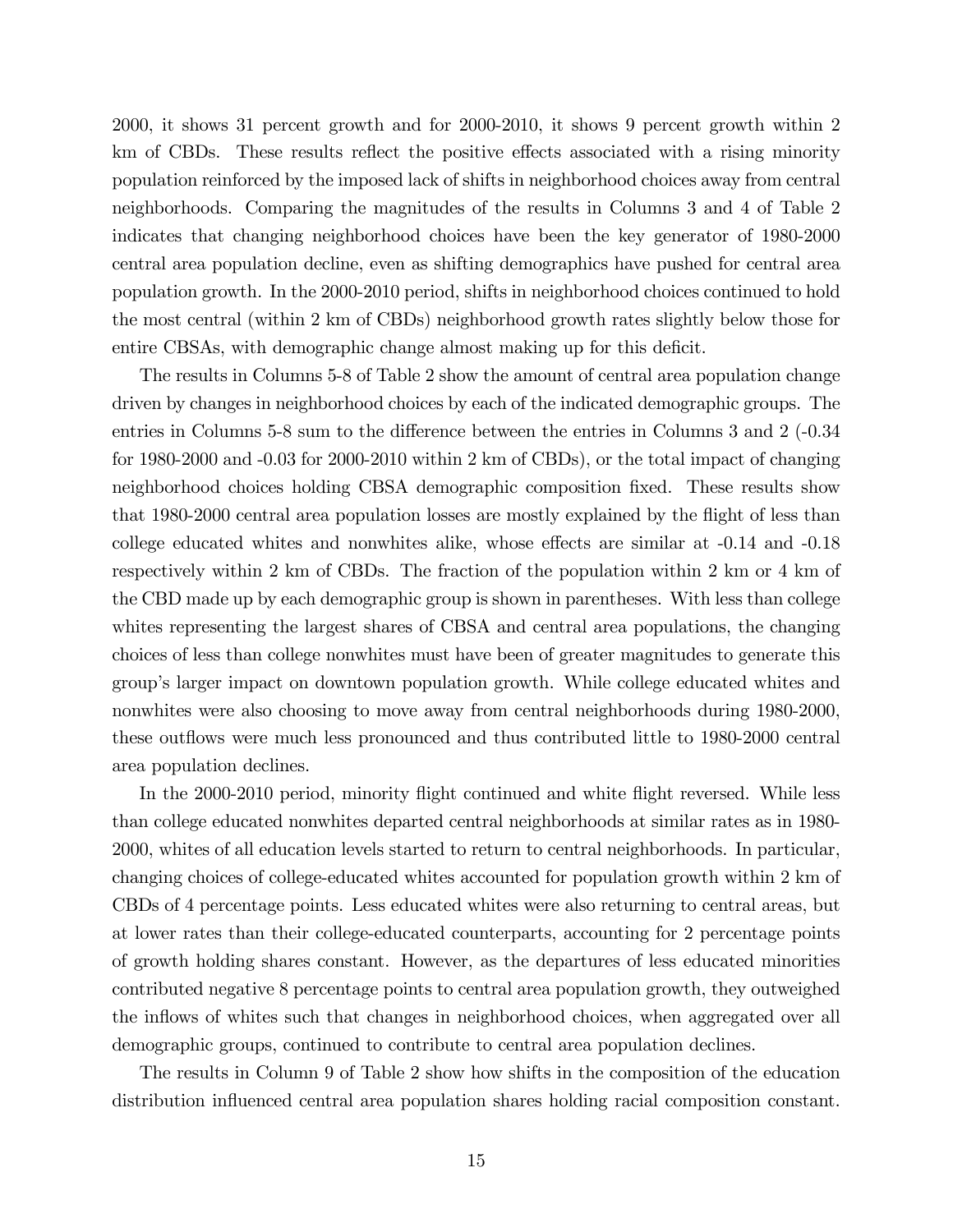Estimates of -0.04 before 2000 and -0.01 after 2000 reflect declining shares of less educated groups in the population, groups who disproportionately lived in central area neighborhoods in each base year. The results in Column 10 show that the declining white share of the population promoted increases in downtown populations by 10 percentage points in 1980- 2000 and 3 percentage points in 2000-2010.

The results for family type-race joint distributions are a bit different from the others, likely because the target group of childless households is not highly correlated with income nor education. Unlike college graduates and high income households, people in childless households represent a larger share of the downtown area population, at 37 percent within 4 km of CBDs in 1980 on average. The growing fraction of people in childless households in the population have thus contributed 0.06 to 1980-2000 and 0.02 to 2000-2010 population growth within 4 km of CBDs holding neighborhood choices and racial composition fixed, as reported in Column 9. Over 70 percent of this phenomenon is driven by whites in both time periods (unreported). However, childless whites also departed central neighborhoods at much higher rates than young and high income whites during the 1980-2000 period (Column 5 of Panel A of Table 2). After 2000, similar to young, educated and high income whites, childless whites departed central neighborhoods at a lower rate (Column 5 of Panel B of Table 2). The fact that the mechanical effect of the growing share of white childless households in the population on central area growth was positive before 2000 and decelerated after 2000 indicates that this demographic shift cannot be an important driver of the post-2000 shift to central area gentrification.

We also examined analogs of Table 2 for four CBSA sub-samples of roughly equal size: 1980 population above and below 600,000 interacted with 2000-2010 downtown employment growth or decline. Results for changing choices of non-target whites and non-whites are broadly similar across these sub-samples, though in the small-negative downtown employment growth sample, the rising departure rate of non-target non-whites after 2000 almost perfectly offset the declining departure rate of whites to produce little change in the downtown population growth rate. In addition, the return rate of target whites to central neighborhoods was considerably more anemic in small CBSAs than in large CBSAs, regardless of 2000-2010 downtown employment growth or decline. These results are available upon request.

Table 3 reports decompositions of changes in fraction white, fraction college educated and median income of residents within 4 km of CBDs into choice- and share-based components. While the central mechanisms driving changes in these demographic indicators can mostly be inferred from the population results in Table 2, a few observations are of note for the 1980- 2000 period. The results in Table 3 show why education and income growth before 2000 were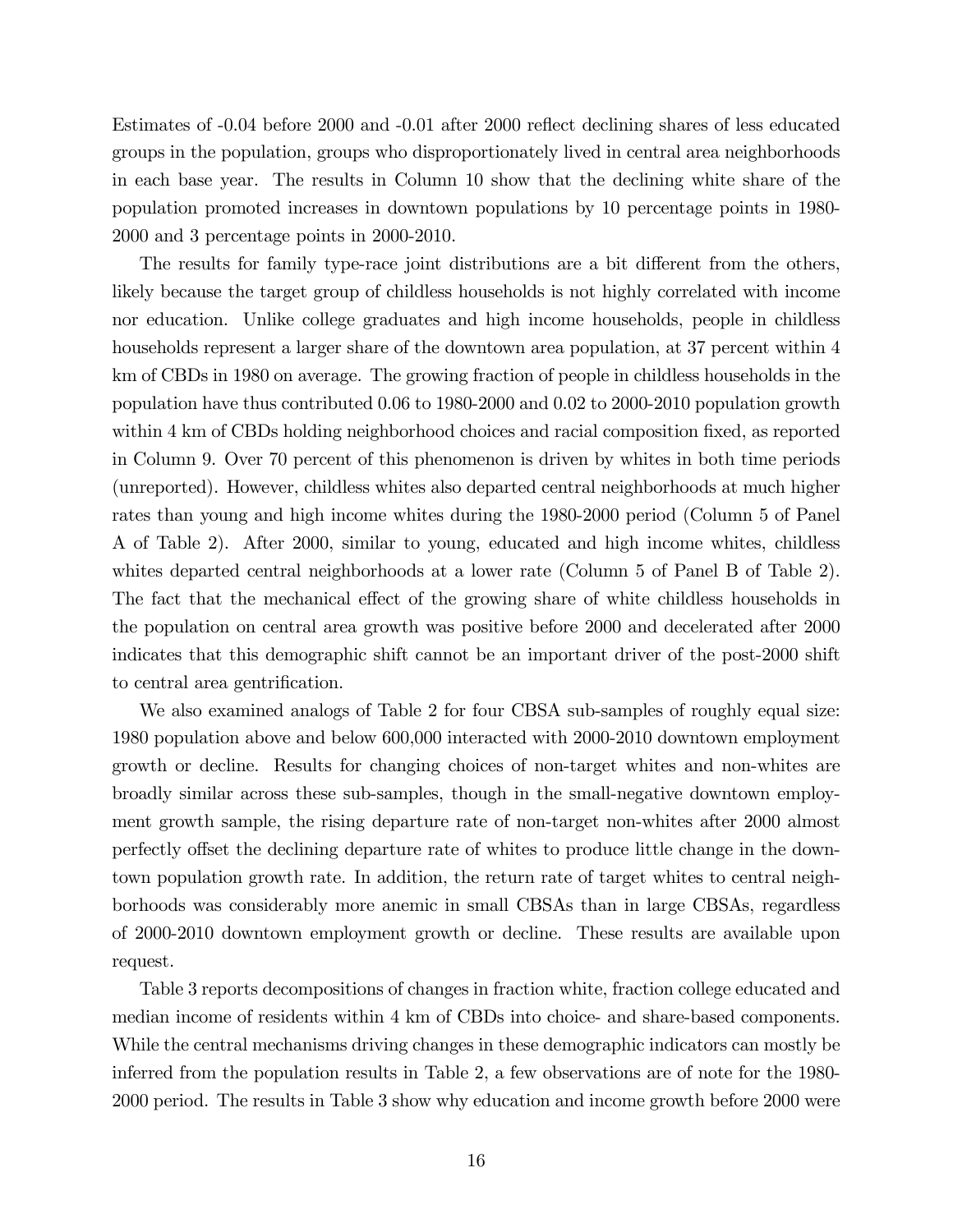leading indicators of racial change in downtown neighborhoods after 2000. Secular growth in college fraction accounted for an increase of 6 percentage points in the fraction of downtown residents with a college education (Panel A, Row 3, Column 9). Moreover, departures of lower income households from central areas of cities promoted a sizable average increase of 1.8 percentiles in median income of these neighborhoods during this period (Panel A, Row 4, Columns 7 and 8). For the 2000-2010 period, central area median income growth accelerated to 1.7 percentiles, with changes in central neighborhood choices by white high income households contributing 0.5 percentiles to this increase - in addition to persistence in mechanisms that existed before 2000.

In summary, the decomposition exercise reveals that 1980-2000 central neighborhood population declines were mostly driven by departures of all racial groups with less than a college education, with downtown neighborhood choices of white college graduates relatively stable. After 2000, less educated whites stopped áeeing central neighborhoods and college educated whites started returning. We find little role for shifting demographic quantities in driving post-2000 downtown gentrification.

# 4 Understanding Changes in Neighborhood Choices

The prior section presented decompositions quantifying the extent to which central neighborhood demographic change can be understood through shifts in neighborhood choices by various demographic sub-groups. In this section, we investigate the extent to which shifting labor demand conditions versus observed and unobserved amenities generated these shifts in group-specific neighborhood choices. To do so, we lay out a standard neighborhood choice model that delivers regression equations that are used to separate out these forces. Based on the model, we estimate the relative importance of various factors and corroborate our results with more reduced form evidence using the SES index for central areas. We combine the model estimates to generate a unified accounting of the mechanisms driving the choice component of central neighborhood change in the 1980-2000 and 2000-2010 periods. We show that while residential demand in central neighborhoods is responsive to shifts in labor demand conditions, the low employment growth rates in central neighborhoods seen in Panel D of Figure 2 mean that labor market factors were not an important force driving the return of college educated whites to downtowns, though suburban employment growth drove departures of low SES minorities from downtowns throughout our study period. Instead, we find that 2000-2010 rising amenity valuations of downtown neighborhoods amongst whites drove the resurgence of central neighborhoods.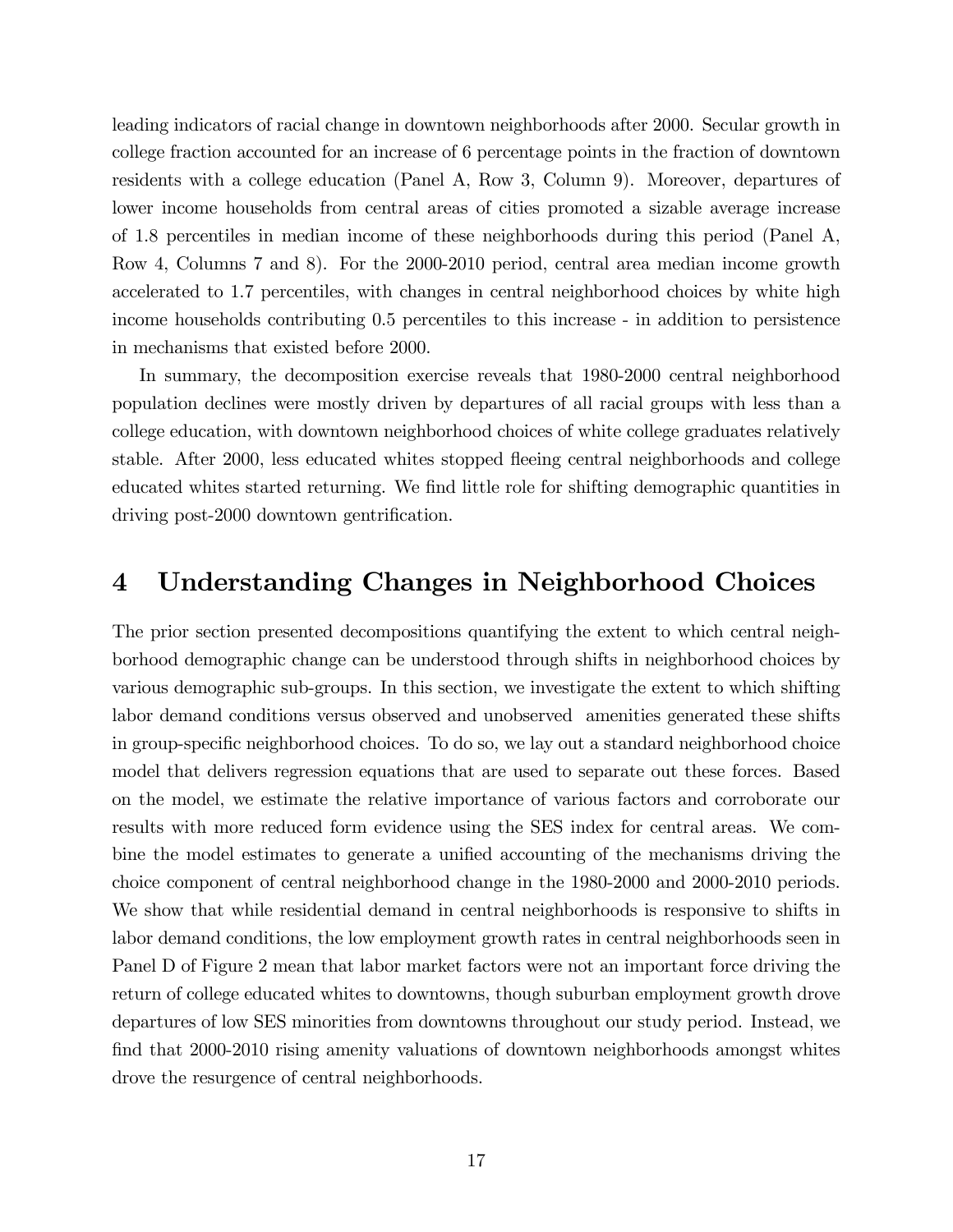# 4.1 Explaining Changes in Neighborhood Valuations by Demographic Type

Each household  $r$  of type  $h$  chooses to reside in the neighborhood that maximizes its indirect utility in each period. The indirect utility associated with living in neighborhood  $i$  at time t is:

$$
\widetilde{v}_{rhi}^t = v_h(p_i^t, w_{hi}^t, q_i^t) + \varepsilon_{rhi}^t.
$$

In this expression,  $p_i^t$  is the price of one unit of housing services in tract i in year t,  $w_{hi}^t$ is wage net of commuting cost,  $q_i^t$  summarizes local amenities, and  $\varepsilon_{rhi}^t$  is an independent and identically distributed (i.i.d.) random utility shock drawn from a Type I extreme value distribution.  $q_i^t$  may be a function of exogenous and endogenous neighborhood attributes including the demographic composition of the tract.  $w_{hi}^t$  can depend on human capital characteristics and access to employment locations from tract i. We think of a long-run equilibrium in which moving costs are negligible.

In Appendix C we show how this setup delivers an expression that allows us to compute type-specific valuations of neighborhoods using neighborhood-level population shares  $(\pi_{hi}^t)$ , housing prices  $(p_i^t)$  and the housing expenditure share of demographic type h  $(\beta_h)$ . To achieve this, we assume that households have homothetic utility over a composite good  $x$ and housing  $H$  of the form

$$
U_{ht}(x, H; q) = \delta_{ht} q^{\sigma_{ht}} u_h(x, H).
$$

Linearizing around the average neighborhood at a point in time, neighborhood valuations  $(\lambda_{hi}^t)$  can be calculated as  $\lambda_{hi}^t \equiv \ln \pi_{hi}^t + \beta_h d \ln p_i^t$  to a first-order approximation for small differences across tracts in house prices and incomes.<sup>7</sup> This expression captures the intuition that higher population shares of type h in neighborhood i reflect greater revealed preference for this neighborhood, conditional on housing prices. Furthermore, a higher housing price in tract i signals higher valuations of tract i by type  $h$ , particularly if type  $h$  spends a large share of income on housing.

The reason to define  $\lambda_{hi}^t$  is that it can be calculated with our data and captures the combination of relative labor market opportunities and amenities across neighborhoods for group  $h$ , as follows:

$$
\lambda_{hi}^t = \frac{1}{I} \sum_{i'} \ln(\pi_{hi'}^t) + d \ln w_{hi}^t + \sigma_{ht} d \ln q_i^t.
$$
 (3)

<sup>&</sup>lt;sup>7</sup>If preferences are Cobb-Douglas as in  $U_h(x, H; q) = \delta_{ht} q^{\sigma_{ht}} x^{1-\beta_h} H^{\beta_h}$ , the expression for  $\lambda_{hi}^t$  holds exactly, even across tracts with large differences in house prices and incomes.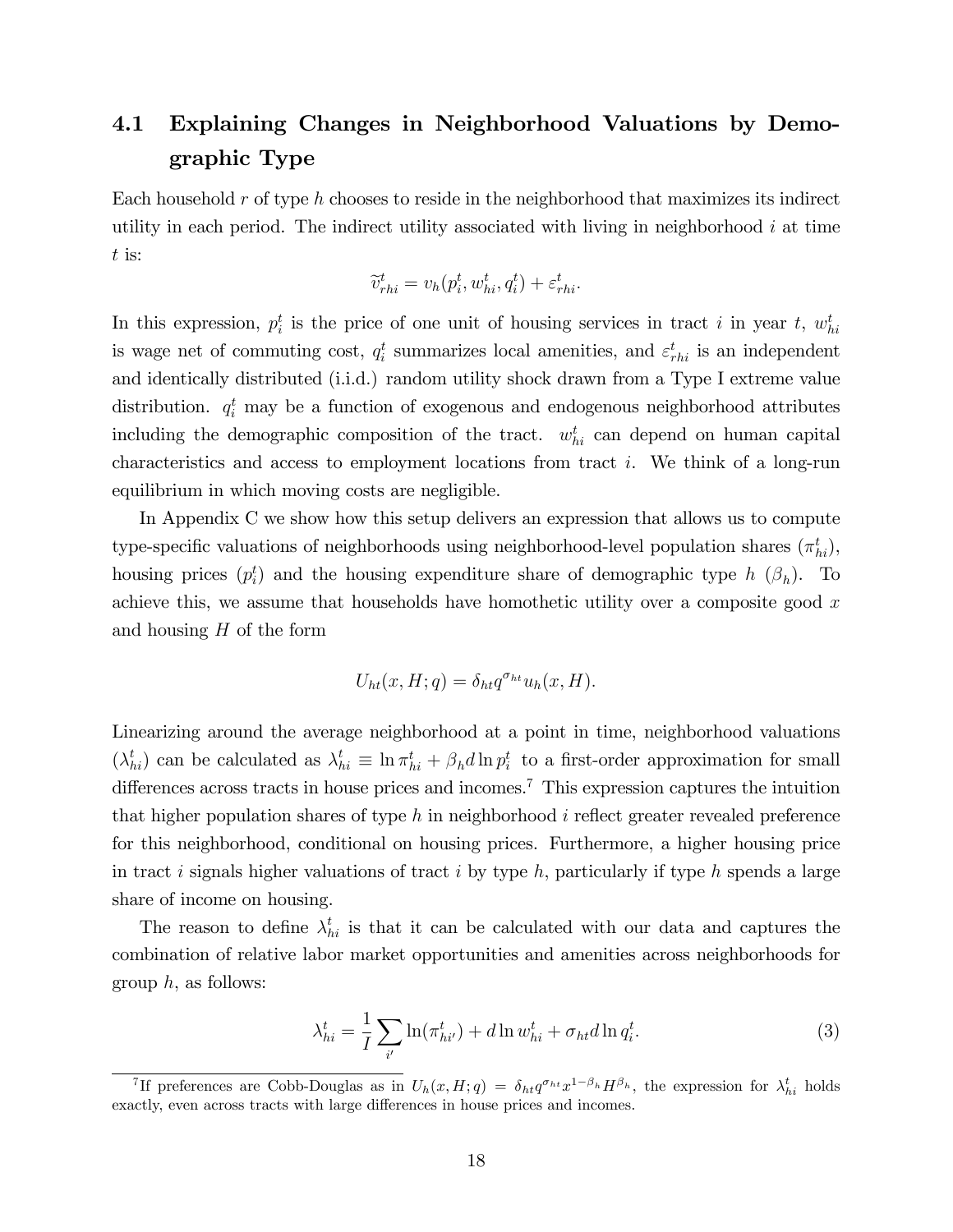In Equation (3),  $\frac{1}{I}\sum_{i'}\ln(\pi_{hi'}^t)$  represents a type-specific scale factor which varies over time but not across neighborhoods (discussed further in Appendix C). In the empirical work, we observe an exogenous component of the decadal change in tract iís labor market opportunities for each demographic group  $(\Delta_t d \ln w_{hi})$ , allowing us to quantify the importance of improved labor demand conditions for driving growth in downtown area neighborhood choice probabilities.

Holding house prices constant,  $\pi_{hi}^b(\lambda_{hi}^t - \lambda_{hi}^b)$  is the same as  $f_{jt}(i|r, x) - f_{jb}(i|r, x)$  from the decomposition exercise (where  $b$  is the base year and  $t$  is the terminal year), for small changes in neighborhood choice probabilities. House price changes thus reflect a wedge between counterfactuals delivered by our decompositions in Section 3 and counterfactuals given group-specific neighborhood demand shifts in the model. The decomposition exercise only perfectly captures relative magnitudes of neighborhood demand shifts if housing prices do not change in response to demand shocks, meaning that housing supply is perfectly elastic at the neighborhood level. However, given that  $\beta_h$  is similar for all groups h (see Appendix section A.6), the bias in our use of neighborhood choice probabilities to measure the magnitude of demand shifts is similar across groups. As a result, as we report below, using Equation (3) as a basis for inferring the contributions of house price changes to neighborhood change reveals a minimal role for general equilibrium effects in causing us to mis-measure demand shifts from observed group-specific shifts in neighborhood choice probabilities.

Figure 4 gives a sense of how tract valuations,  $\lambda_{hi}^t$  from Equation (3) have changed since 1980 as functions of CBD distance for four demographic groups (one in each panel). The figure shows the average change (across CBSAs) in  $\lambda_{hi}^t$  for 0.5 km CBD distance rings. Figure 4 shows that college whites and blacks and high school dropout whites and blacks all experienced rising valuations of neighborhoods within 2 km of CBDs after 2000, though the estimates for the blacks are much noisier given their small population shares. However, comparing the results in Panel A to those in other panels reveals that college whites have valuations that increase the most over the broadest distance range, out to about 3 km from CBDs. Next, we evaluate the drivers of these changes and their implications for central area population and demographic changes.

To evaluate the mechanisms driving changes in group-specific tract valuations given by Equation (3) over each study decade, Table 4 reports IV regression results of our measures of changes in group-specific tract valuations on various tract-specific measures of labor demand conditions and amenities for four of our twelve education-race demographic groups. The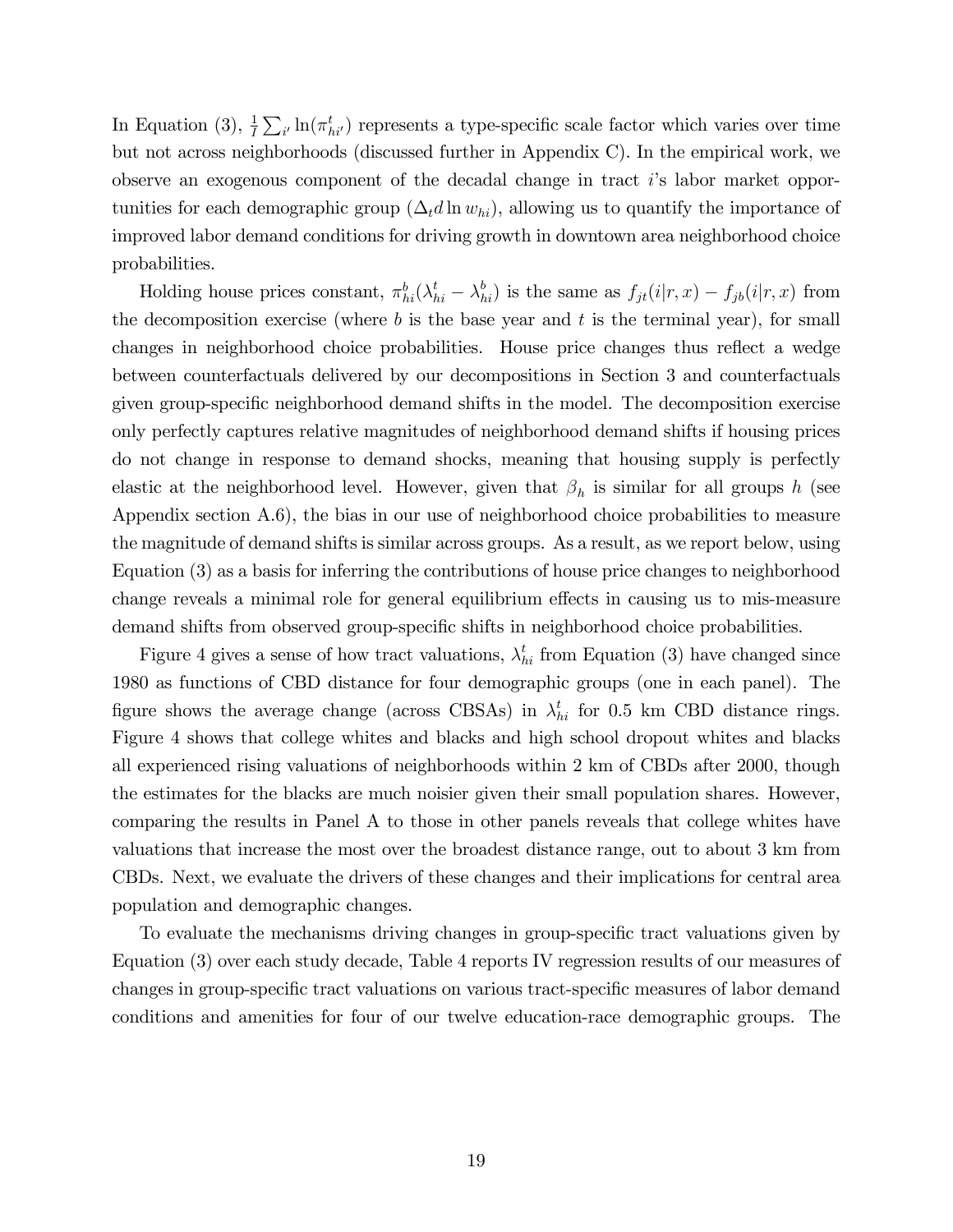regression specification is as follows, in which  $j$  indexes CBSAs:

$$
\Delta \hat{\lambda}_{hij}^t = \rho_{hjt} + \sum_{d=1}^4 a_{hdt} \n\text{c}b \n\text{d}d s_{ij}^d + a_{h1t}^b \n\text{c}b \n\text{d}d s_{ij}^1 \n\Delta \ln \text{Emp}_{jt} + a_{h1t}^s \n\text{c}b \n\text{d}d s_{ij}^1 \n\Delta \ln \text{CBDEmp}_{jt} + \sum_{d=1}^4 b_{hdt} \n\text{topdis}_{ij}^d + \sum_{m \in \text{hmt}} a_{h1t} \n\text{amendis}_{ij}^m + e_{hijt}.
$$
\n(4)

At the end of this section, we will use these regression estimates to determine the relative importance of various mechanisms for driving changes in group-specific neighborhood choice probabilities and central neighborhood change. We specify the estimation equation to focus on determining reasons for differential changes in tract valuations within 4 km of CBDs relative to in other neighborhoods. To achieve this, we interact variables summarizing changes in CBSA and CBD area labor demand conditions  $\Delta \ln Emp_{jt}$  and  $\Delta \ln CBDEmp_{jt}$  with an indicator for the tract being within 4 km of a CBD ( $cbddis_{ij}^1$ ). Since our measures of observed amenities, distance bands to top quartile SES Index neighborhoods in 1970  $(topdis_{ij}^d)$  and log distances to nearest coastline, lake and river  $(\ln(amendis_{ij}^m))$ , vary at the tract level, we simply include them as regressors. To capture changes in valuations of unobserved amenities in central neighborhoods relative to suburban areas, we include dummy variables for 4 km CBD distance bands  $(cbddis_{ij}^d)$  out to 16 km. The coefficient  $a_{h1t}$  captures a combination of changes in the prevalence of services, restaurants, retail and crime and other local unobserved amenities valued by group h and changes in group h's valuations of these local unobserved amenities in areas within 4 km of CBDs relative to the suburbs. If there are endogenous neighborhood effects, in which for example college graduates' neighborhood demand depends on the number of college graduates in a neighborhood, their relative size for central areas would also load onto  $a_{h1t}$ .

Each parameter can be interpreted in the context of Equation (3).  $\rho_{hjt}$  accounts for the intercept  $\frac{1}{I}\sum_{i'}\ln(\pi_{hi'}^t)$ . We think of both CBD area and CBSA labor demand shocks as jointly influencing  $d \ln w_{hi}^t$ . Conditional on CBSA employment growth, CBD area employment growth increases  $d \ln w_{hi}^t$  for central area tracts. Conditional on CBD area employment growth, CBSA employment growth reduces  $d \ln w_{hi}^t$  in these neighborhoods. Inclusion of 4 km CBD distance ring indicators  $cbddis_{ij}^d$  out to 16 km means that  $a_{h1t}$  represents average demand shifts for central neighborhoods that occur for unobserved reasons only, which we attribute to amenities given our inclusion of labor demand shifters in the regression.

In most periods, we instrument for standardized CBSA employment growth  $\Delta \ln Emp_{jt}^d$ using a Bartik (1991) type industry shift-share variable, isolating labor demand shocks to CBSAs driven by national trends in industry growth weighted by 1970 CBSA industry shares. We instrument for standardized employment growth within 4 km of CBDs  $\Delta \ln CBDEmp_{jt}^d$ with a CBD-oriented industry shift-share variable analogous to the CBSA-level employment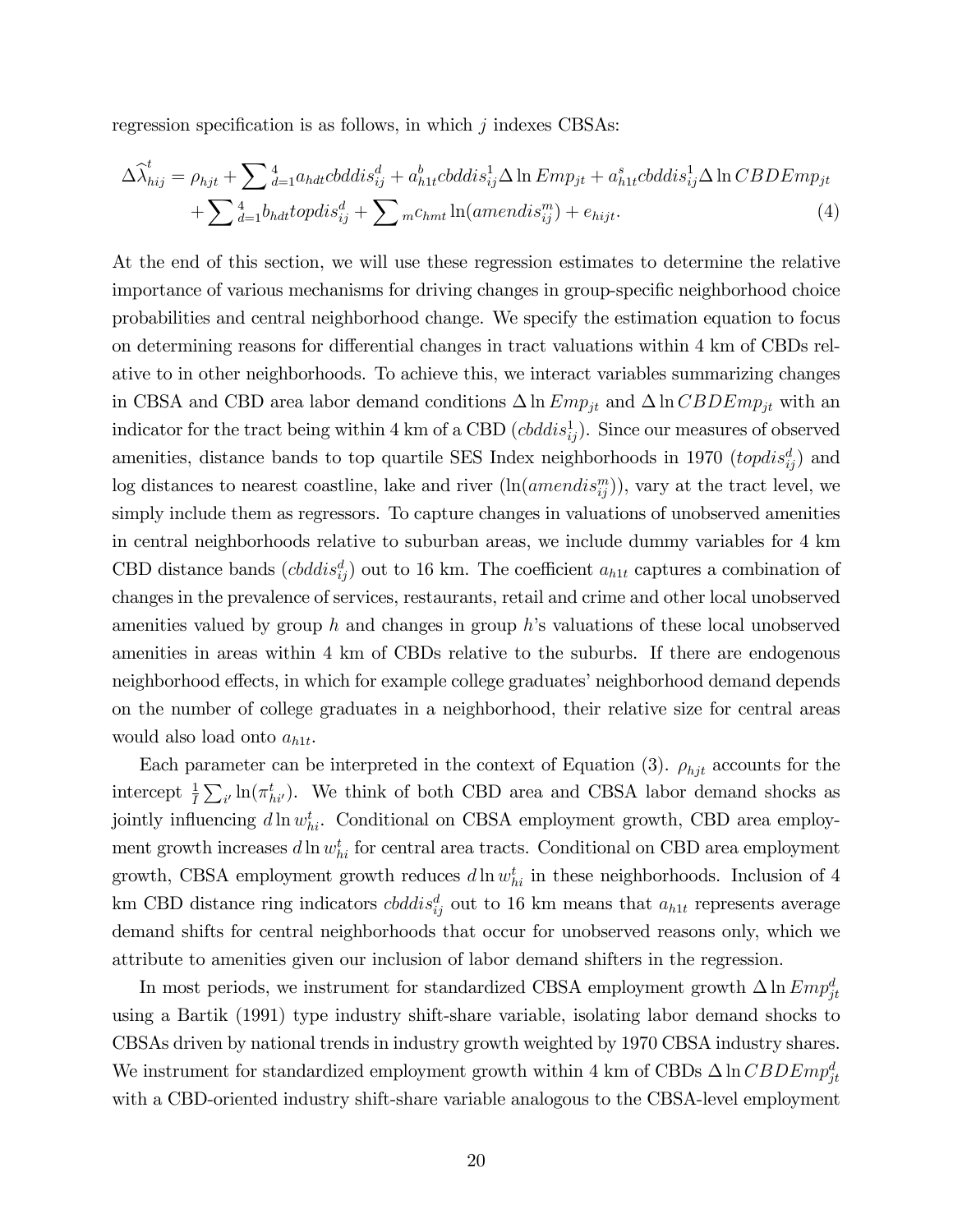growth instrument but calcuated only using data from tracts within 4 km of CBDs and using 1990 as the base year. Because we do not observe CBD area employment in 1980, we replace  $\Delta \ln Emp_{j1990}^d$  and  $\Delta \ln CBDEmp_{j1990}^d$  with their instruments in the 1980-1990 estimation equation, using OLS rather than IV for this period. We detail the construction of the Bartik instruments in Section A.5 of the Appendix. Table A4 reports summary statistics about these two types of shocks in each decade, allowing for translation into direct impacts of employment changes. We use employment growth rather than wage or income growth to build predictor variables primarily for identification reasons. The first stage regression of Bartik employment shocks on CBSA employment growth is stronger than that for wages during the 1990s. To maintain consistency across our two shocks, we thus found it preferable to consistently use employment quantities rather than prices.

While our measures of observed amenities do not change over time, we include them for three reasons. First, we want to account for the possibility that preferences over these amenities have changed over time. Second, controls for natural amenities may anchor affluent neighborhoods (Lee & Lin, 2018), meaning nearby neighborhoods may be less likely to experience demographic change. Third, controls for distance to top quartile tracts account for the possibility that tracts near CBDs gentrified simply because of expansions of nearby high-income neighborhoods (Guerrieri, Hartley, & Hurst, 2013).

We give equal weight to each CBSA-region within 4 km of a CBD and a separate equal weight to each residual CBD region (more than 4 km from the CBD). To achieve this, we weight each tract by  $\frac{1}{\# \text{ of tracks in CBSA-region}}$ , where a CBSA-region is either the area within 4 km of the CBD or the area more than 4 km from the CBD, as explained further in Appendix A.4. As a result, each CBSA contributes equally to identification of key parameters of interest  $a_{h1t}$ ,  $\alpha_{h1t}^b$  and  $\alpha_{h1t}^s$ .<sup>8</sup>

Coefficients on the dummy for a tract being in a neighborhood within 4 km of the CBD shown in the top row of each panel of Table 4 are greater in the 2000-2010 period than for the earlier periods. However, these coefficients only turn significantly positive for college educated whites. These coefficients capture the additional changes in central area residential demands due either to changes in tastes for existing unobserved amenities or increases in such amenities, holding incomes constant.

All groups' demands for central area residency are estimated to respond positively to central area employment shocks in the 2000-2010 period (3rd row of each panel).<sup>9</sup> The asso-

<sup>&</sup>lt;sup>8</sup>Giving equal weight to all tracts within each CBSA instead yields quantitatively similar results that are slightly muted by the fact that smaller CBSAs receive greater weight in the identification of  $\alpha_{h1t}$  since the share of tracts within 4 km of the CBD is higher in smaller CBSAs.

<sup>9</sup>To connect these estimates directly to the model, which expresses labor demand shocks in terms of prices rather than quantities, one must rescale these estimates by the (positive) elasticity of labor supply.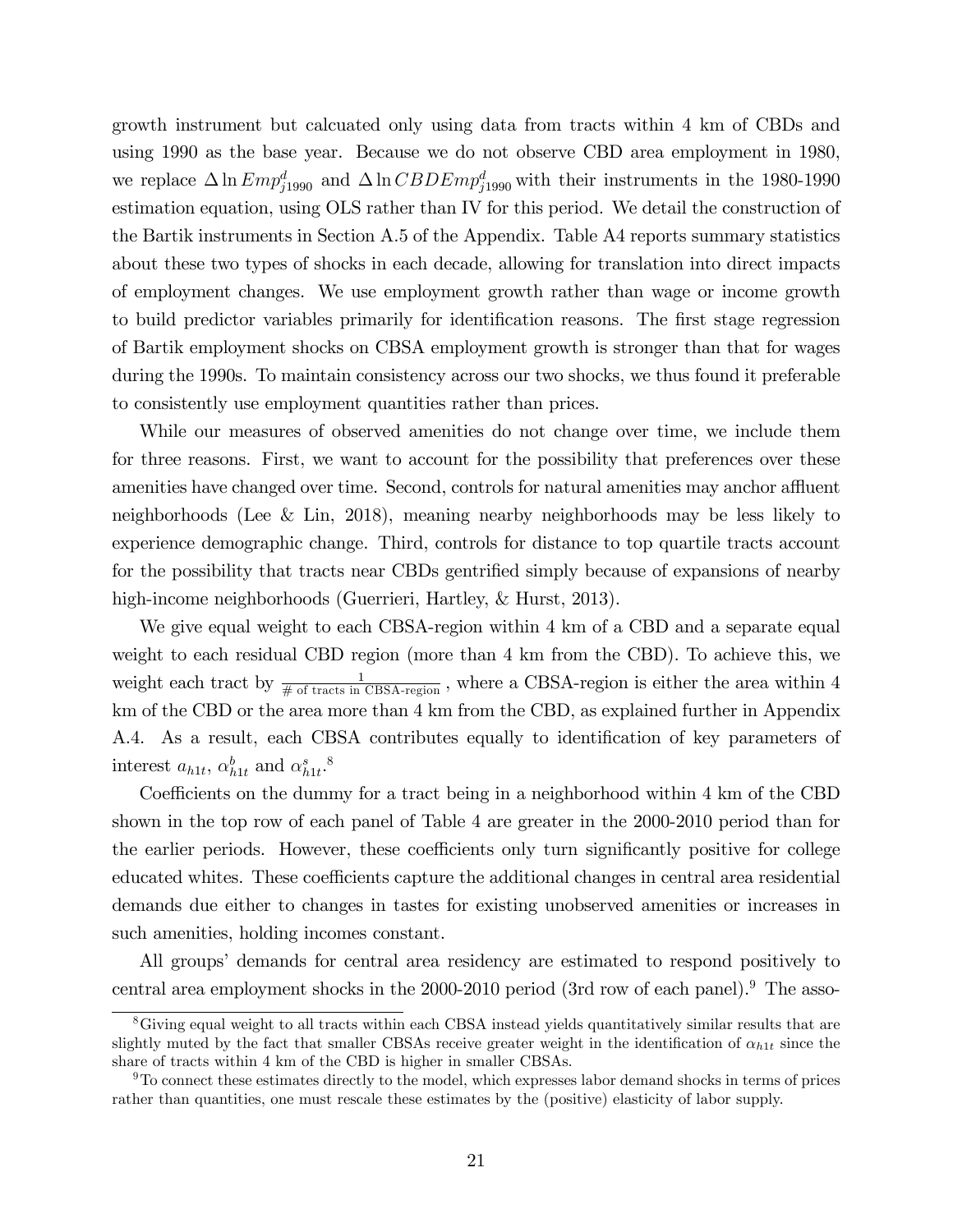ciated coefficients reflect some combination of improved job opportunities and income effects on existing local amenities. Conditional on nearby labor market opportunities, rising 2000- 2010 CBSA employment (2nd row of each panel) significantly drove decreased valuations for near-CBD neighborhoods relative to the suburbs for all but college educated whites. While the responses to CBSA employment shocks are mixed across groups in the 1990s, in the 1980s each group's central neighborhood demand is also estimated to respond negatively to CBSA employment shocks.

The results for whites and blacks who completed high school but not college (not reported in Table 4) are in between the college graduate and high school dropout results for each race. Conditional on educational attainment, the results for the "other" demographic group are between those for whites and blacks, though somewhat more similar to those for whites. We also performed the same exercise as in Table 4 using income deciles instead of education groups and found similar results. The background changes in central neighborhood valuations improved more for the high income deciles than for the low income deciles, but only turned significantly positive after 2000 for high-income whites, not blacks.

# 4.2 Evidence of Relative Demand Shifts for Central Area Neighborhoods

To corroborate the demographic group-specific evidence in Table 4, we generalize the logic discussed previously for the Chicago example presented in Figure 3 Panel D to each tract in our full sample. In particular, we investigate patterns of changes in central area tracts' demographic composition while accounting for CBSA-specific trends in neighborhood inequality and observable natural amenities whose valuations may have changed over time. Similar to  $(4)$ , the following regression equation measures such average differences in central area neighborhood change relative to other neighborhoods:

$$
\Delta S_{ijt} = \rho_{jt} + \sum_{d=1}^{4} \alpha_{dt} \text{c}bddis_{ij}^{d} + \alpha_{1t}^{b} \text{c}bddis_{ij}^{1} \overline{\Delta \ln Emp_{jt}^{d}} + \alpha_{1t}^{s} \text{c}bddis_{ij}^{1} \overline{\Delta \ln CBDEmp_{jt}^{d}}
$$

$$
+ \sum_{d=1}^{4} \beta_{dt} \text{topdis}_{ij}^{d} + \sum_{m} \delta_{mt} \ln(amendis_{ij}^{m}) + \varepsilon_{ijt}
$$
(5)

where  $\Delta S_{ijt}$  is the change in tract i's SES index in CBSA j at time t, reflecting a composite of shifts in groups' neighborhood choices. We estimate coefficients in Equation (5) over each decade 1970-2010 and for the full 1980-2010 period.

Panel A of Table 5 reports estimates of  $\alpha_{1t}$ ,  $\alpha_{1t}^b$  and  $\alpha_{1t}^s$ . The first parameter,  $\alpha_{1t}$  describes how much more or less gentrification occurred in tracts within 4 km of CBDs relative to what was typical among tracts beyond 16 km from the CBD, which is the excluded distance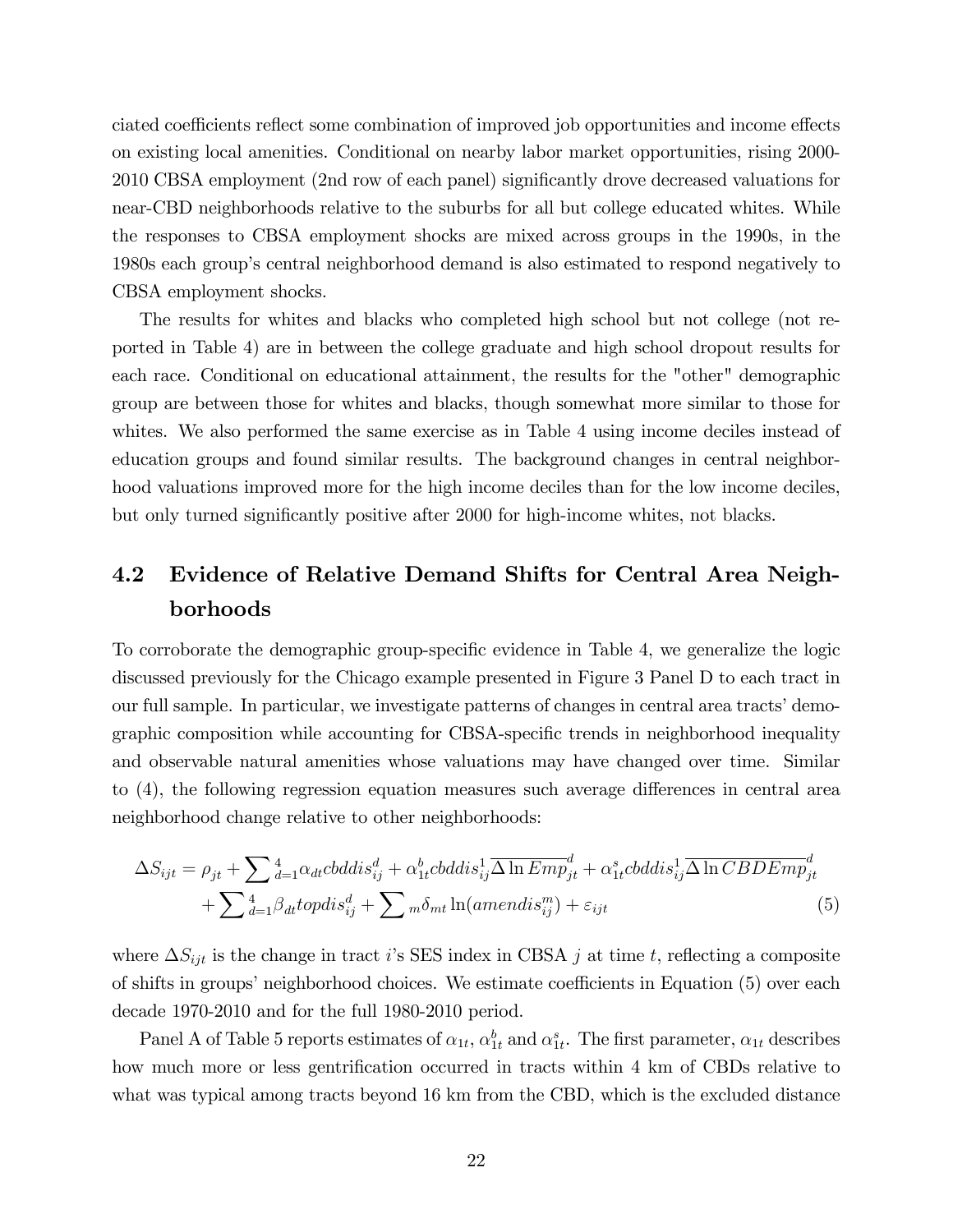category. So that  $\alpha_{1t}$  measures the average demographic change in central area tracts, we demean  $\Delta \ln Emp_{jt}^d$  and  $\Delta \ln CBDEmp_{jt}^d$  (as indicated by over-bars). As with the analysis in Table 4, we estimate reduced forms for the 1970-1980, 1980-1990 and 1980-2010 periods instead of instrumental variable (IV) regressions since we do not observe the change in employment within 4 km of CBDs before 1990. Therefore, for these periods magnitudes of  $\alpha_{1t}^{b}$  and  $\alpha_{1t}^{s}$  do not accurately capture causal effects of 1 standard deviation changes in CBSAand CBD-oriented employment growth, respectively. However, the sign and significance of these coefficients remain informative.

The results in Table 5 Panel A parsimoniously quantify the rebounds experienced by central neighborhoods as shown in Figures 1 and 2. Our estimate of  $\alpha_1$  in the first row is significantly negative for the 1970s, becomes near zero for the 1980s and 1990s, and strengthens further in the 2000-2010 period, showing that, on average, central areas experienced a 0.15 greater increase in the SES index than the typical suburban neighborhood. Over the longer 1980-2010 period, central areas experienced a 0.21 higher increase in the SES index relative to suburban neighborhoods. Due to the interaction terms being normalized to be mean zero and our tract weighting scheme, the interpretation of this first row of coefficients is as an average across CBSAs.

The second and third rows present estimates of  $\alpha_1^b$  and  $\alpha_1^s$ , respectively. One consistent finding is that central neighborhoods of CBSAs with more robust central area employment growth experienced relatively more gentrification (seen in the positive  $\alpha_1^s$  coefficients), even in the 1970s. However, this phenomenon was strongest in the 2000-2010 period, when 1 standard deviation greater downtown employment growth generated a 0.13 relative increase in the central area SES index. The effects of CBSA employment growth on downtown neighborhood change depend a lot more on the time period and seem to follow average trends. In the 1970s, central areas of CBSAs with more robust exogenous employment growth deteriorated more than was typical, whereas from 1980-2010 the reverse was true. That is, broader forces buffeting central area neighborhoods appear to be reinforced by aggregate CBSA labor demand shocks. In unreported robustness specifications, we find similar patterns within each tercile of the 1970 SES index distribution. That is, these results are not only being driven by low-SES central neighborhoods.

The evidence from Chicago, shown in Figure 3, revealed that neighborhoods experienced mean reversion in their SES index. This mean reversion is pervasive across CBSAs, and it may be relevant to our setting because central area tracts disproportionately appear in the bottom half of the SES index distribution. We account for such potential mean reversion by including an additional control for  $S_{ijt-10}$  in Equation (5) and consolidate  $S_{ijt-10}$  onto the right-hand side of the regression equation. This yields an  $AR(1)$  specification with CBSA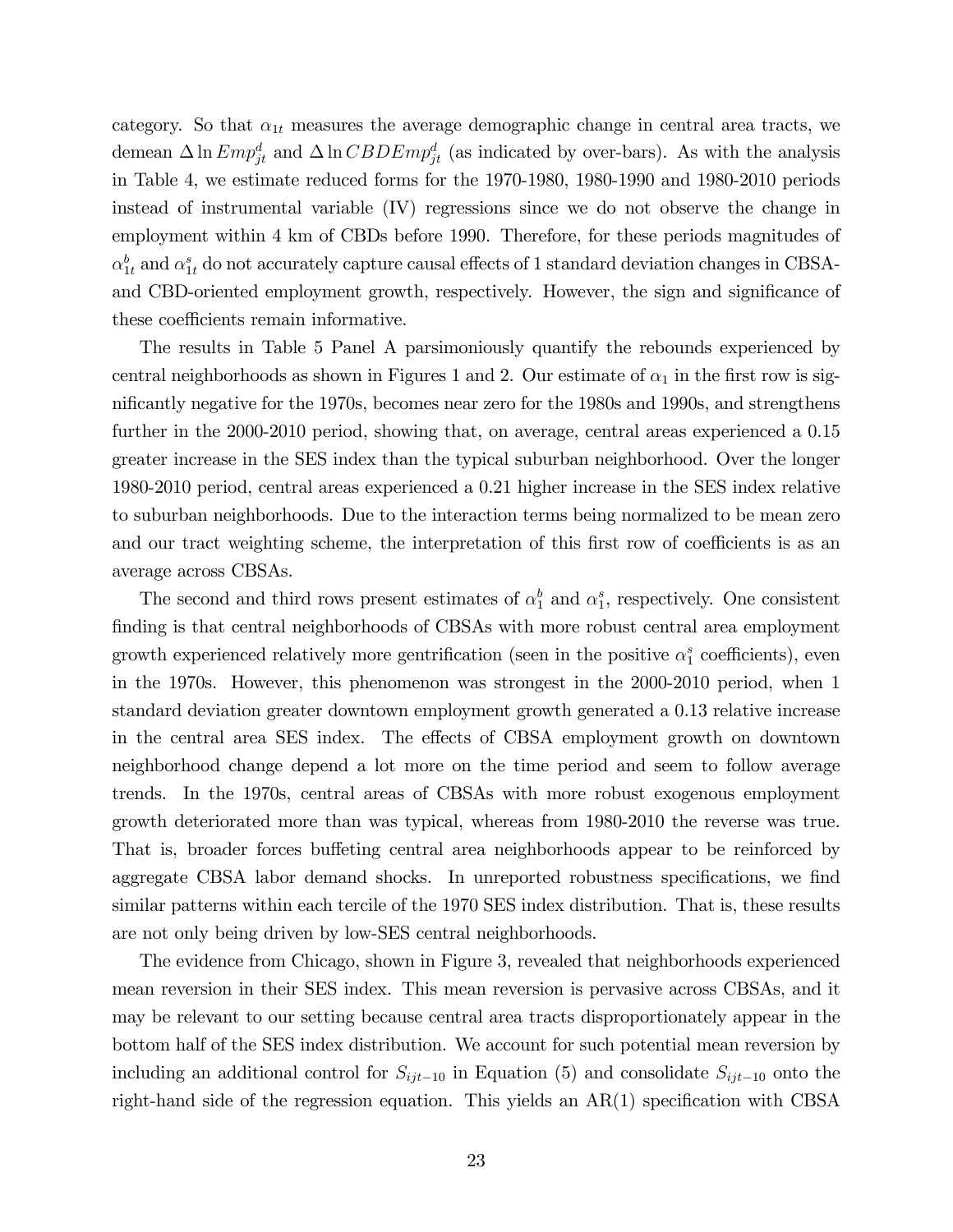fixed effects fully interacted with the lagged SES index. This specification generates regression lines for each CBSA\*decade combination analogous to those in Figure 3 for Chicago.

$$
S_{ijt} = \rho'_{jt} + \mu'_{jt} S_{ijt-10} + \sum_{d=1}^{4} \alpha'_{dt} \n\text{c}b \ddot{s}^{d}_{ij} + \alpha'_{1t} \n\text{c}b \ddot{s}^{1}_{ij} \overline{\Delta \ln \text{Emp}}_{jt} + \alpha'_{1t} \n\text{c}b \ddot{s}^{1}_{ij} \overline{\Delta \ln \text{CBDEmp}}_{jt}^{d} + \sum_{d=1}^{4} \beta'_{dt} \n\text{top} \ddot{s}^{d}_{ij} + \sum_{m} \delta'_{mt} \ln(\text{amendis}_{ij}^{m}) + \varepsilon'_{ijt}
$$
\n(6)

These regressions feature the same remaining set of regressors as in Equation (5). Table 5, Panel B reports estimates of coefficients in Equation (6).

The results in Panel B of Table 5 are quite similar to those in Panel A. Whichever assumption we impose about the underlying data-generating process, three main facts persist. First, there is a clear statistically meaningful demographic rebound of central neighborhoods in the 2000-2010 period. Second, central area employment growth/decline bolstered central neighborhood demographic change, especially in the 1970-1980 and 2000-2010 periods. Third, CBSA employment growth had impacts on central neighborhoods which changed over time, lowering near-CBD SES in the 1970-1980 period, and raising it in the 1980-2010 period.

While the empirical approach used in Panel B addresses mean reversion, it is well known that in short panels OLS estimates of  $\mu_{jt}$  may be biased downward. Such "Hurwicz bias" will influence coefficients of interest  $\alpha_1$ ,  $\alpha_1^b$  and  $\alpha_1^s$  if the lagged SES index is correlated with CBD distance, which is likely as near-CBD areas are more likely to be poor. To deal with this bias, we experimented with implementing an Arellano-Bond (1991) type correction. Beginning with Equation (6), we impose that  $\mu_{it} = \mu_{it-1}$  and, without loss of generality, add a census tract fixed effect and first-difference. As in the Arellano-Bond (1991) estimator, we instrument for  $\Delta S_{ijt-1}$  with  $S_{ijt-2}$ . Unfortunately, this procedure did not generate sufficiently precise estimates to merit reporting them. However, the point estimates of the coefficients are similar to those reported in Panel B of Table 5.

Overall, the evidence in Table 5 indicates that despite causal evidence that positive near-CBD labor demand shocks increase central neighborhood SES, the bulk of 2000-2010 downtown gentrification could not have been driven by shifts in the spatial structure of labor demand. Since 2000-2010 CBD-area employment growth averaged -1 percent across CBSAs, downtown neighborhood growth must have come about for other reasons in most CBSAs.<sup>10</sup>

 $10$ Regression results analogous to those in Table 5 using an index of tract housing value growth rates as the dependent variable give similar results. These results appear in Table A5.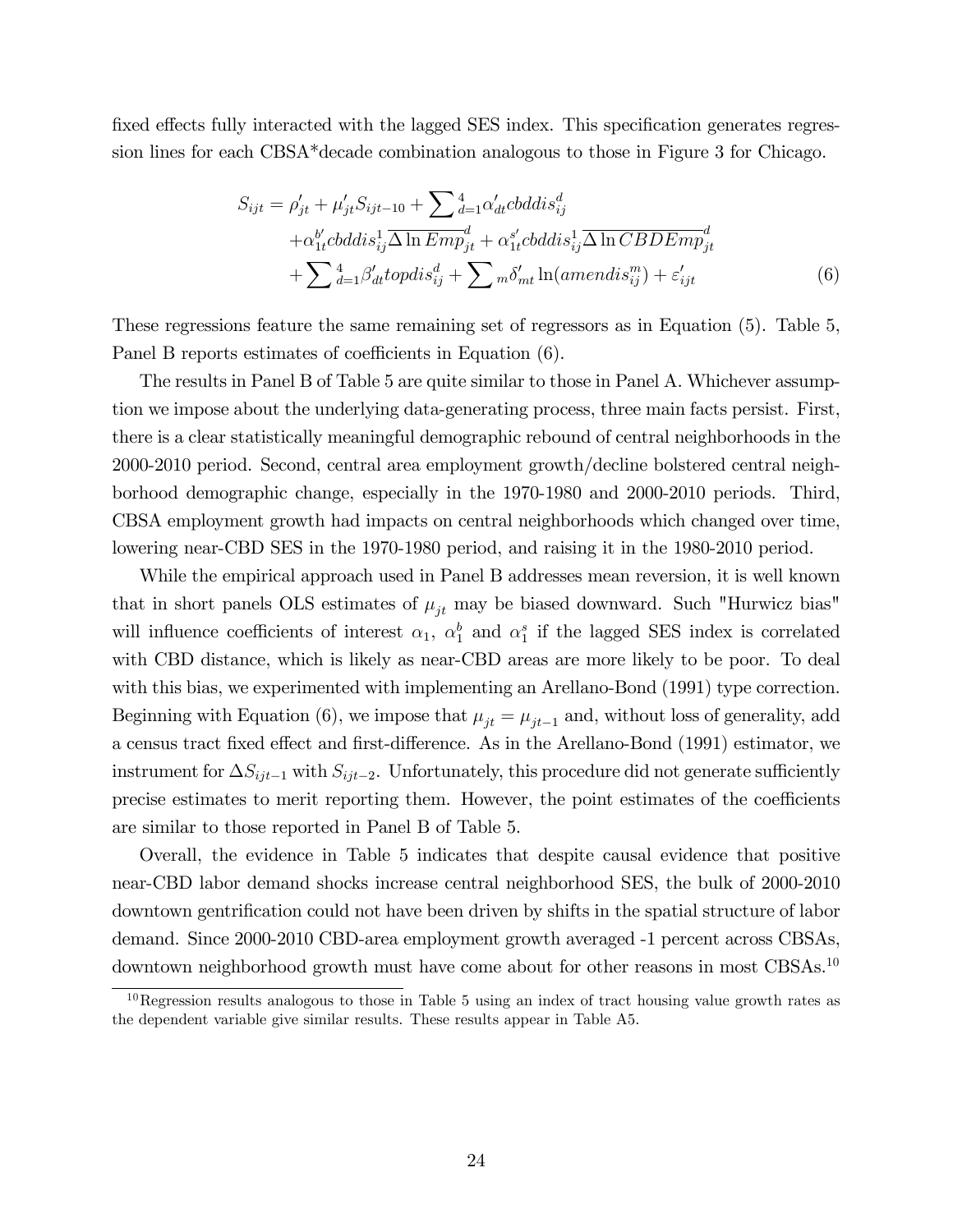#### 4.3 Factors Driving Shifts in Downtown Neighborhood Choices

We employ Equation  $(3)$  to generate unified decompositions of the relative importance of various mechanisms driving shifts in downtown neighborhood choices. As inputs, we use our tract house price index and education-race specific estimates from Equation (4) for each of the twelve education-race combinations, which we aggregate to the same four groups used in Table 2. This exercise decomposes the contributions of shifts in neighborhood choices to the central neighborhood population change, reported in Columns 5-8 of Table 2, into 6 components: home price changes, CBD-oriented employment growth, employment growth in other areas, observed amenities, central area fixed effects, and a residual. To carry out the decompositions, we construct a series of counterfactual census tract choice shares for each of the twelve education-race groups in 2000 and 2010, taking group-specific 1980 and 2000 neighborhood choice shares as given. To build counterfactual group-specific year 2000 neighborhood choice shares, we apply regression results like those in Table 4 for each of these demographic groups from the 1980s and the 1990s sequentially. Since we do not observe central area employment growth between 1980 and 1990, yet reduced form coefficients on the CBD-oriented Bartik variable are close to zero and statistically insignificant for all groups, we set  $\alpha_{h11990}^{s}$  in Equation (4) to zero and estimate the resulting equation by IV for the 1980s (instrumenting for  $\Delta \ln Emp_{it}$  only). For the following decades, we estimate Equation (4) by IV, as specified, for each group. We calculate standard errors using a parametric boostrap assuming joint normality of coefficient estimates with 100 replications.

There are two reasons why this decomposition procedure does not completely describe decadal changes in group-specific neighborhood choice shares. First, we calibrate the impacts of home price changes, imposing our model assumptions about neighborhood own-price demand elasticities for each group. We have nothing to say about which fundamental forces have driven home price changes, but we find that this component is always small. Second, we plug actual CBD-area and CBSA employment growth, a component of which may be endogenous, into the decompositions. The result gives us the "Unexplained" component of our decomposition, which is the wedge between actual and predicted neighborhood demographic change driven by model mis-specification and general equilibrium effects. We view our decompositions as an imperfect substitute to the ideal but infeasible exercise of decomposing the impacts of the fundamental exogenous shocks that have driven downtown neighborhood change, whatever they may be.

Table 6 presents the components of population growth within 4 km of CBDs driven by changes in neighborhood choices of each indicated demographic group, holding demographic shares constant. Each entry can be interpreted as the impact of the indicated force listed at left on the shift in central neighborhood choices for the group listed in the column heading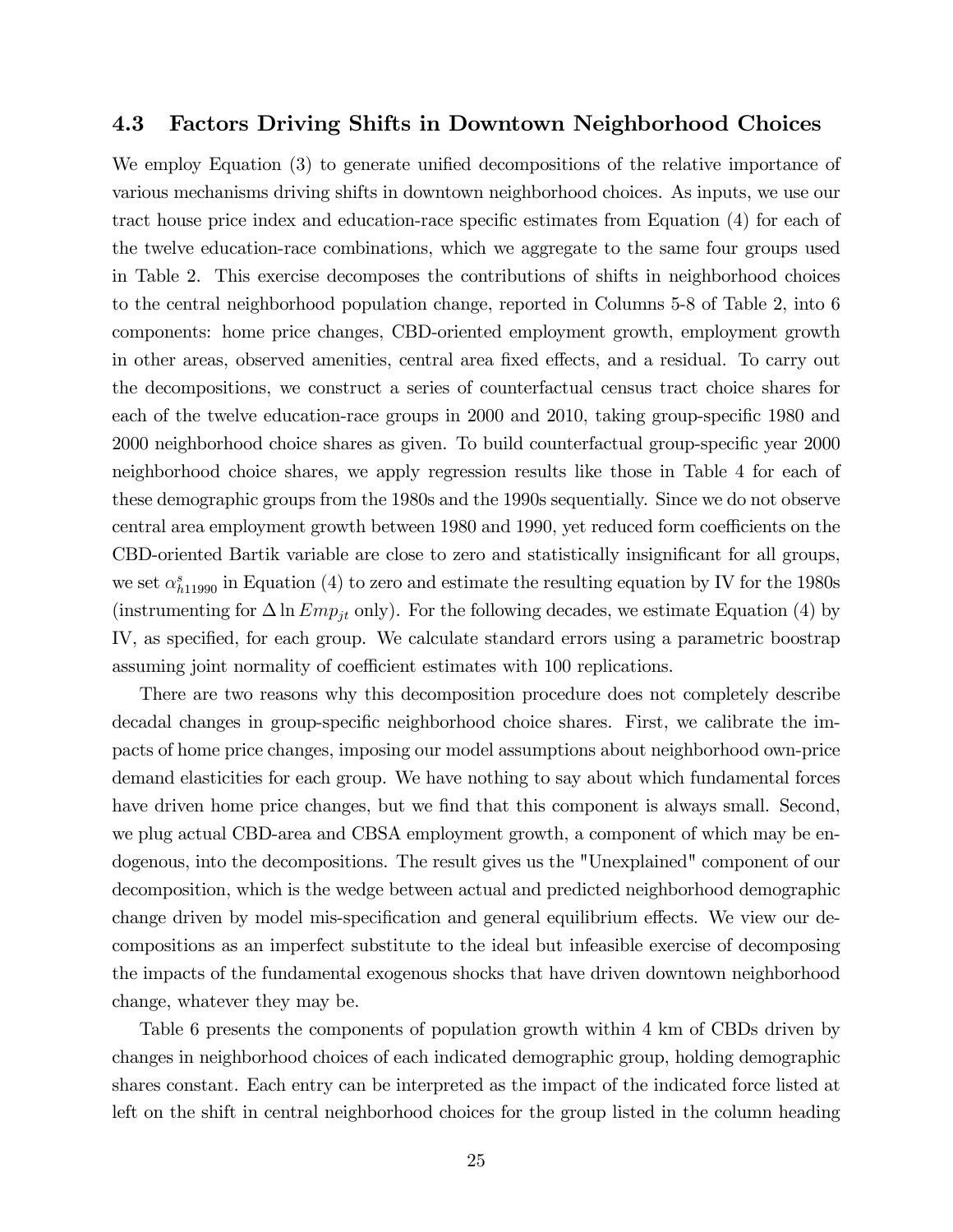on the average growth rate of central area population. The entries in the "Total" row do not exactly match the numbers in Columns 5-8 of Table 2 because the sample used to estimate the components in Table 6 is slightly more restrictive than the full set of tracts used to construct the numbers in Table 2. For Table 6, we exclude 3 CBSAs for which we have no information on observed amenities. When generating the inputs to Table 6 for demographic group,  $h$ , we also exclude any tract with zero population of that group in any year from 1980 through 2010.

The results in Panel A of Table 6 indicate that improving employment opportunities outside of CBD areas was the largest force driving 1980-2000 central area population declines. Point estimates indicate that this force was the most important driver of central area departures for all groups except college educated minorities, accounting for 14 and 11 percentage point declines in central area population through impacts on less educated minorities' and less educated whitesí neighborhood choices, respectively. Reductions in the valuation or quality of unobserved amenities represents the second most important driver of 1980-2000 central area population decline. This force accounts for declines of 3 percentage points because of impacts on less educated whites' and 4 percentage points through impacts on less educated minorities' neighborhood choices.

The results in Panel B reveal interesting shifts in the relative importance of mechanisms driving 2000-2010 central area population growth as compared to the prior period. Changes in the valuation of- and/or levels of- unobserved amenities becomes the most important force, quantitatively, for college and less than college whites, and this effect turns positive, accounting for 2 and 3 percentage points of 2000-2010 central area population growth through the changing neighborhood choices of these two groups, respectively. Only less than college educated minorities continued to value these unobserved amenity changes negatively, and less so than in the prior period. Also notable is the almost zero effect of central area employment growth and that employment growth in other areas only continues to appreciably impact departures of less than college minorities after 2000, at 5 percentage points out of their 8 percentage point impact on 2000-2010 central area population declines.

# 5 Conclusions

Neighborhoods near central business districts of US metropolitan areas have experienced remarkable reversals in population decline and demographic change since 1980. In this paper, we present evidence that population turnarounds were primarily driven by the return of college-graduate and high-income whites to these neighborhoods, coupled with a halt in the outflow of other less-educated whites. However, departures of minorities without college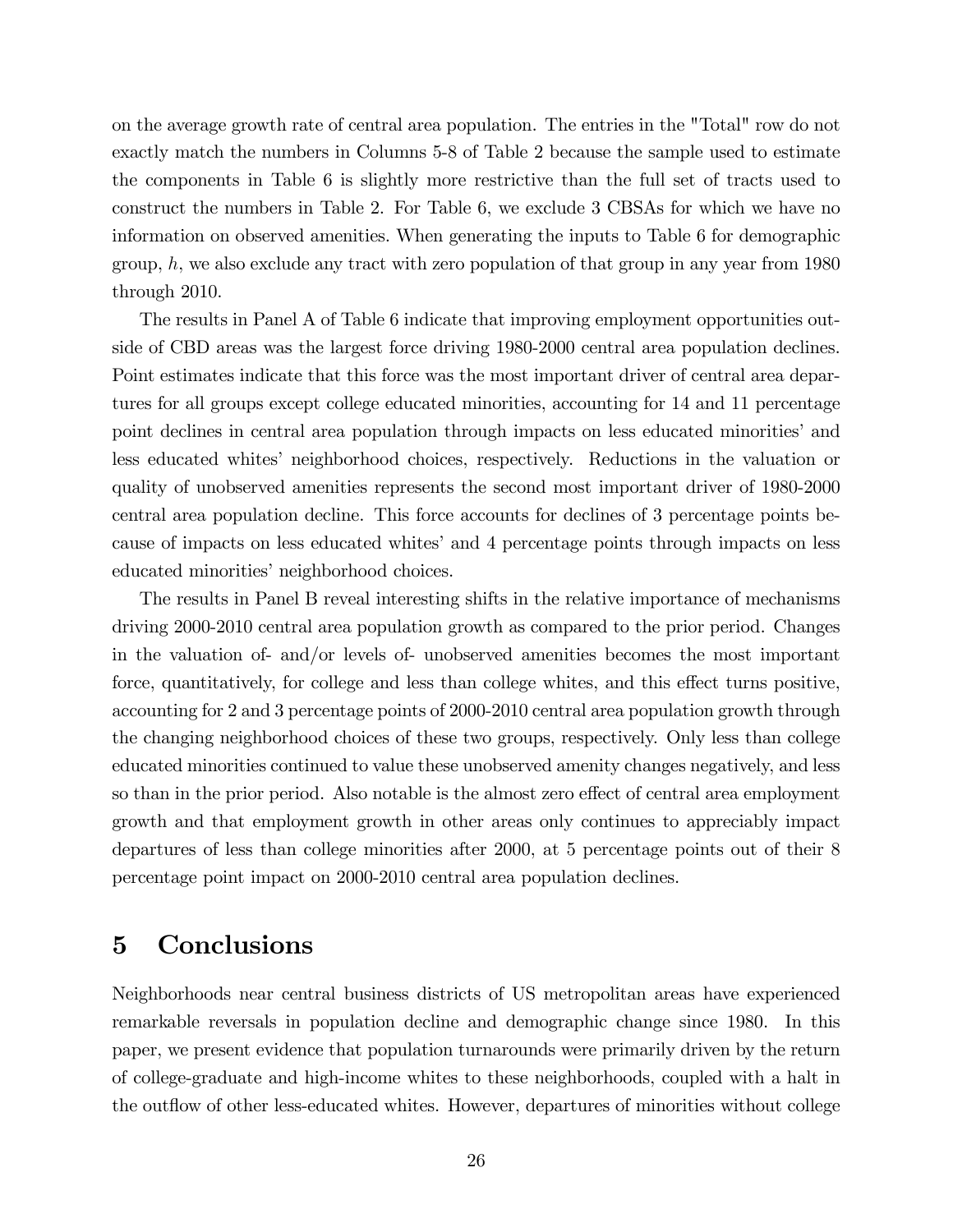degrees continued unabated. We note that the return of college educated whites to central neighborhoods has not been sufficient to reverse their population declines. Without the mechanical demand growth associated with an increasing minority share in the population, downtown areas would have experienced continued population declines after 2000.

We find scant evidence that post-2000 improvements in downtown labor market opportunities drew in many of the new residents nearby, though this force did contribute to halting some of the outflows of less than college educated whites. Instead, we find that all demographic groups except less than college educated minorities experienced growth in their valuations of unobserved central area amenities in the 2000-2010 period after 1980-2000 declines. The fact that suburban employment growth continued to contribute to outflows of less than college educated minorities after 2000, while ceasing to do so for other groups, is consistent with the idea that downtown amenities became normal goods for everyone except less educated minorities. Otherwise, suburban employment growth should have drawn these other groups away from downtowns as well, as they would benefit from the associated shorter commute times. Couture  $&$  Handbury's (2019) compelling evidence that the rising demand for local non-tradeable services among young college graduates explains the majority of downtown revival supports our own more indirect evidence to this effect.

The gentrification of cities' central neighborhoods inverts the decentralization of highincome whites that had been occurring for decades prior to 1980. This represents a fundamental change in the demographic structure of cities, for which this paper provides only a starting point from which to build a deeper understanding. This phenomenon may be the beginning of an urban rebirth with many broader consequences for the economy. It may also exacerbate the rise in real income inequality that has occurred over recent decades, as it is a mechanism through which the cost of living may be rising for the poor. A general equilibrium framework which incorporates both a realistic neighborhood demand system for each demographic group and variation in neighborhood level housing supply elasticity is required to measure the associated welfare consequences. We hope that this study prompts other researchers to pursue this line of inquiry.

# A Data Appendix

A large portion of the data used in our analysis come from tract-level tabulations from the Decennial Census of Population and Housing for the years 1970, 1980, 1990, and 2000, and from the American Community Survey (ACS) for the years 2008-2012. We use census tract boundaries from the 2000 census. We begin with the normalized data provided in Geolytics' 1970-2000 Neighborhood Change Database (NCDB) which provides a subset of the tract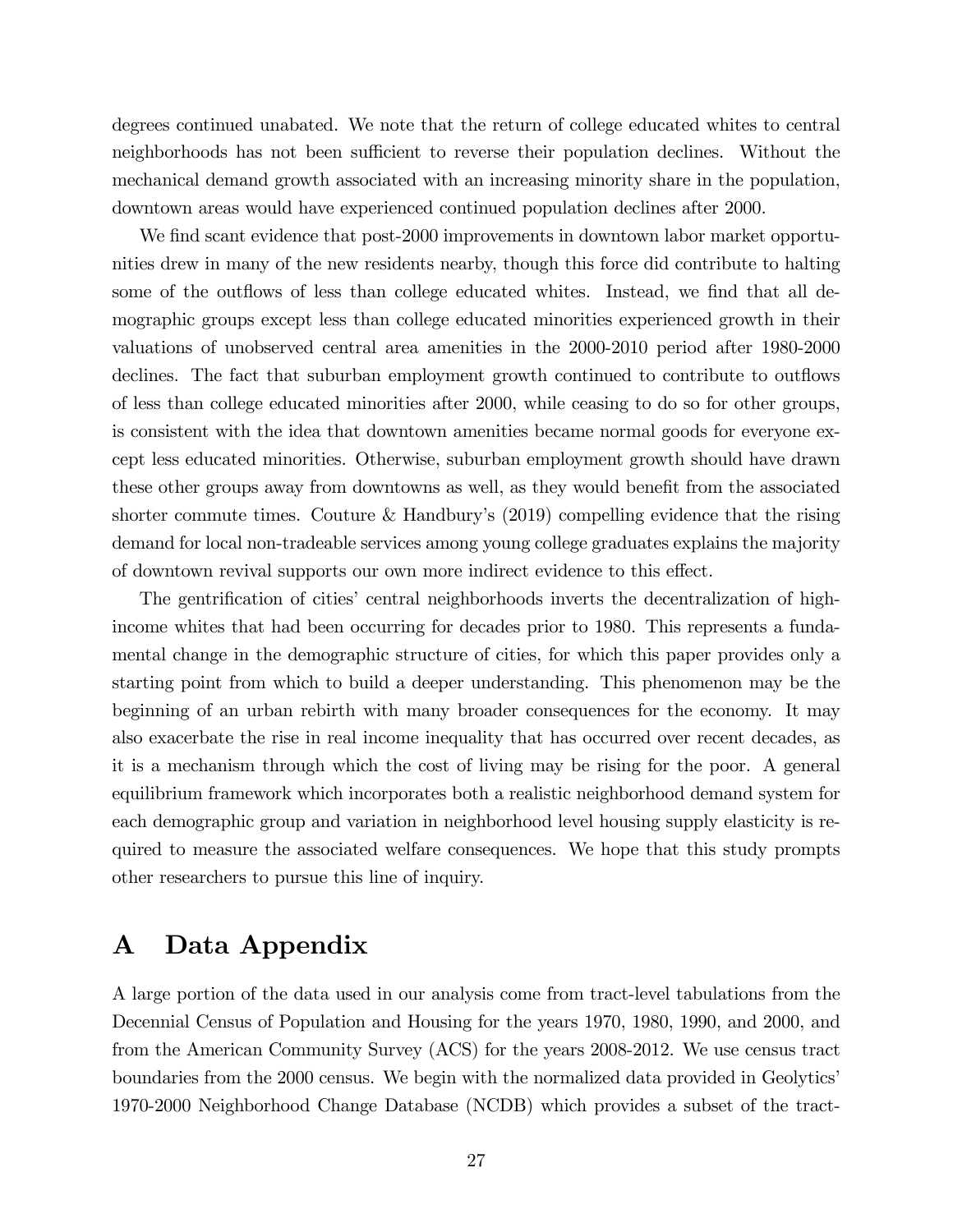level tabulation variables available from the 1970, 1980, 1990, and 2000 censuses normalized to year 2000 tract boundaries. We augment this data with other tract-level tabulations from these censuses that are not available in the NCDB and tract-level estimates from the 2008-2012 ACS. In these cases, we perform normalizations to 2000 tract boundaries using the appropriate census tract relationship Öles provided by the U.S. Census Bureau.

#### A.1 Tract-level Sample

Our sample includes all of the 2008 definition Core Based Statistical Areas (CBSAs) that had a population of at least  $250,000$  in the area that was tracted in 1970 except Honolulu. Since we use year 2000 tract boundaries, we limit our sample slightly further by using only tracts for which  $100\%$  of the 2000 definition tract was tracted in 1970. Our sample consists of 120 CBSAs and 39,087 year 2000 census tracts. For CBSAs that are split into Metropolitan Divisions, we treat each Division as a separate entity except in the following 4 cases in which we combine Metropolitan Divisions. The 4 cases are as follows: 1) Bethesda-Rockville-Frederick, MD, is combined with Washington-Arlington-Alexandria, DC-VA-MD-WV; 2) Cambridge-Newton-Framingham, MA, and Peabody, MA Metropolitan Divisions are combined with Boston-Quincy,  $MA$ ; 3) Nassau-Suffolk, NY, is combine with New York-White Plains-Wayne, NY-NJ; and 4) Warren-Troy-Farmington Hills, MI, is combined with Detroit-Livonia-Dearborn, MI.

#### A.1.1 1970, 1990, and 2000 Tract Data

We take these directly from the Neighborhood Change Database (NCDB) STF3A tabulations.

#### A.1.2 1980 Tract Data

We read in these data from the summary tape file 4 files. This allows us to incorporate household income distributions by race and age by race into the data set. It also facilitates imposing various appropriate adjustments for suppression that are not handled well in the NCDB.

Suppression results in undercounting of whites and blacks in various tables. To handle this, we use tract-level full population or household counts of whites, blacks and others to form inflation factors. We calculate inflation factors that scale up the total number of people in each age, education, family type or income bin in the STF4A data to equal the total reported in the NCDB data.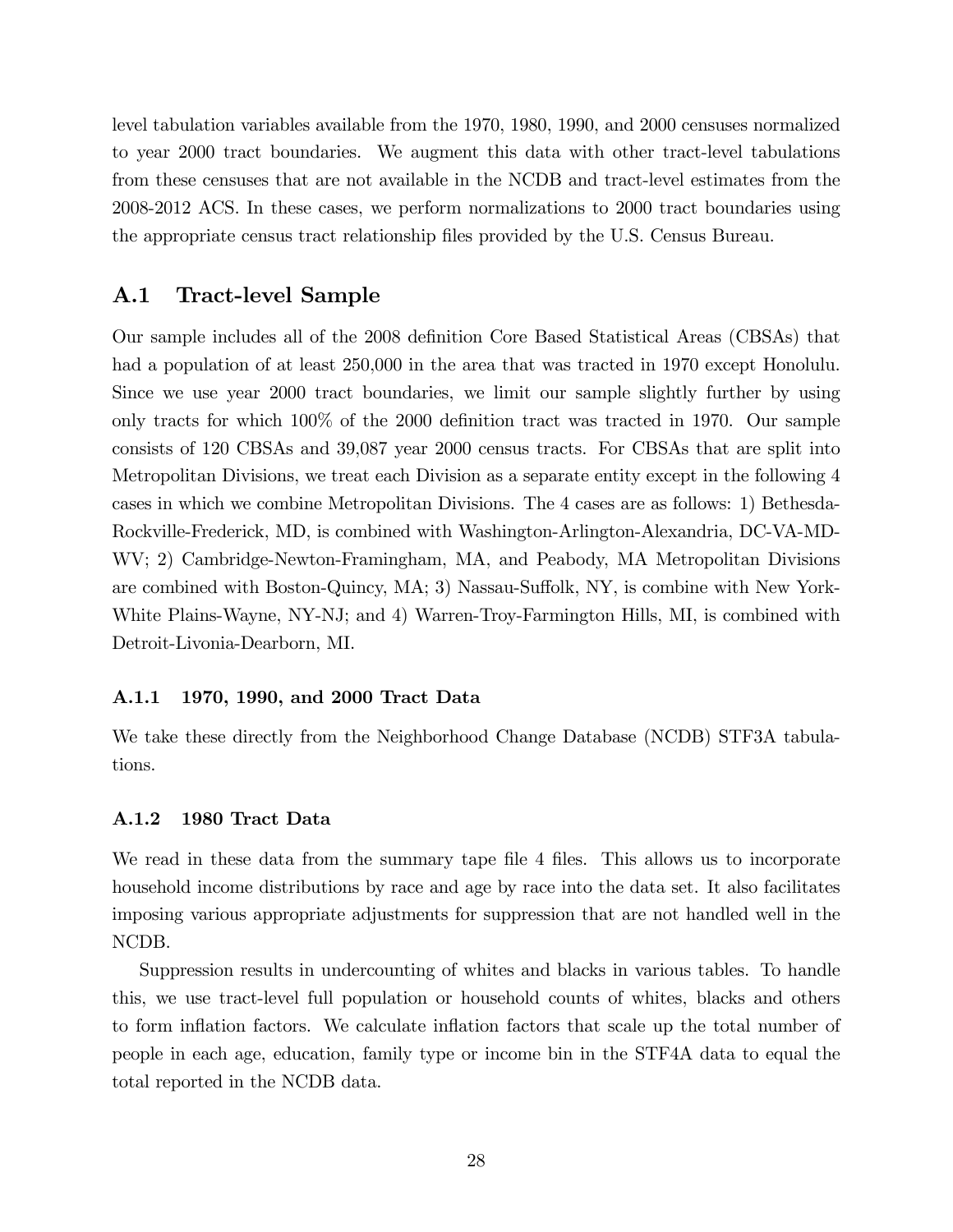In particular, in the case of age, when the 1980 STF4A tract tabulations by race and age do not sum to the total population, we implement the following algorithm:

1. Inflate the total in each age bin so that the total of the age bins sums to the total population in the NCDB data.

2. Calculate other race in each age bin by taking the total population in each age bin and subtract the white and black population of that age bin from the STF4A.

3. Calculate the number of whites and blacks that are missing in the STF4A data by summing across the age bins for white and for black and subtracting the totals from the NCDB totals.

4. Calculate the number of people missing from each age bin by subtracting the STF4A total (that uses the recalculated other category) from the NCDB total.

5. Inflate the number of others in each age bin by the ratio of the NCDB other total to the STF4A other total.

6. Calculate the residual number of blacks and whites missing from each age bin by subtracting the inflated other from the inflated total for the age bin.

7. Reassign the residual number of blacks and whites missing from each age bin to either the white or black count in proportion to the share of the total missing that white and black make up as calculated in 3.

We perform the same process for education and family type in 1980.

#### A.1.3 2010 Census and ACS

We use the 2010 census summary tape file 1 for information about age and household structure by race. Because of the lack of a census long form in 2010, we are forced to use the ACS to measure joint distributions of race by education and race by income.

#### A.2 Procedure for Allocating Income To Percentile Bins

The counterfactual analysis uses 10 household income deciles, with dollar cutoffs calculated using census micro data for the CBSAs in our sample. In each year, the census tract data reports the number of households by race in each of up to 20 income bins bounded by fixed dollar cutoffs. To re-allocate into percentile bins, we assume a uniform distribution within each dollar value bin except the top one. For the top one, we use a Pareto distribution with parameters estimated separately for each year using census micro data.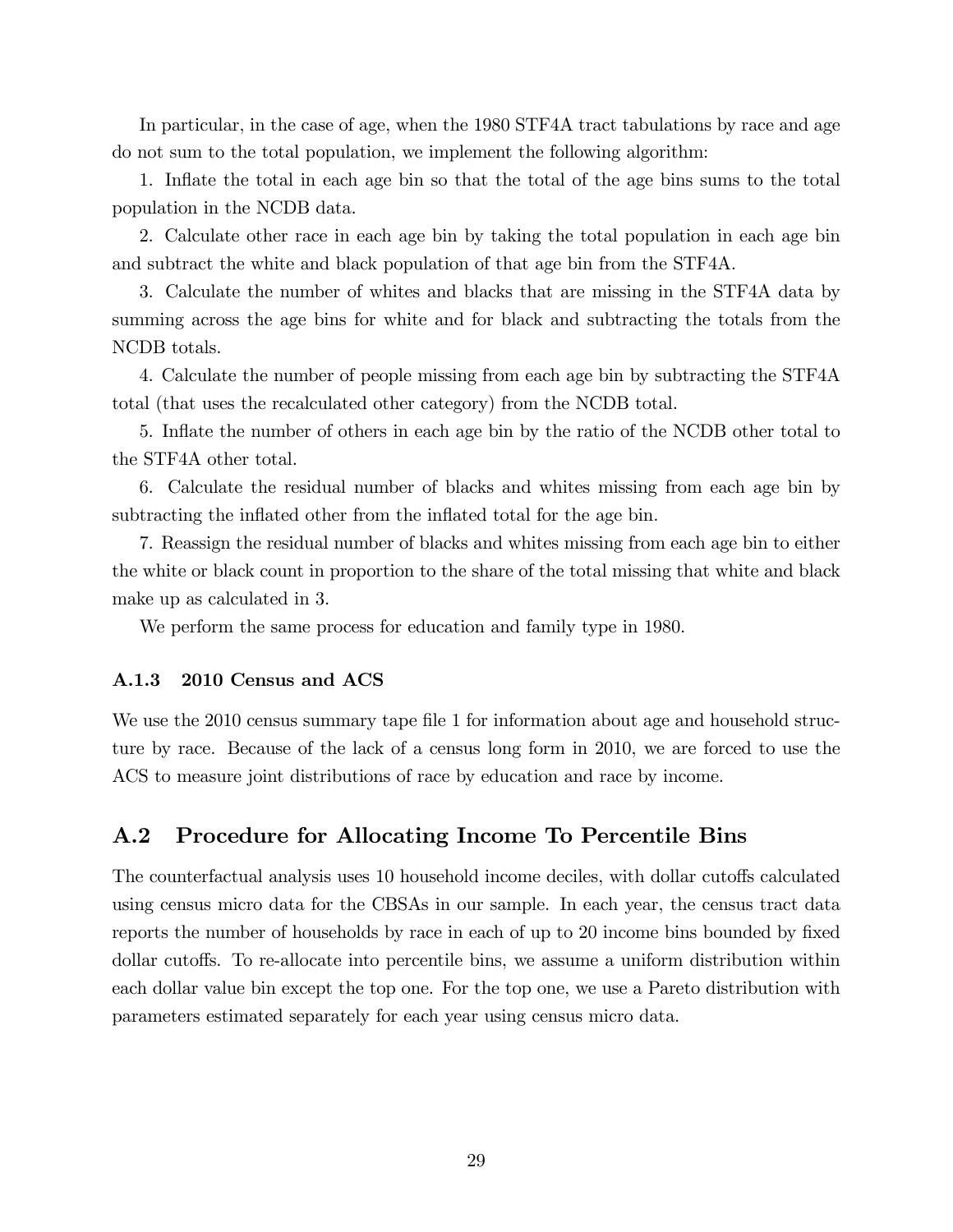#### A.3 Central Business District Definitions

For each of our 120 CBSAs, we define the Central Business District (CBD) of the CBSA as that of the most populous Census place within the CBSA based on the year 2000 population. We make two exceptions to this rule based on our knowledge of the cities. For the Santa Barbara-Santa Maria-Goleta, CA Metropolitan Statistical Area we use the Santa Barbara CBD rather than the Santa Maria CBD even though Santa Maria was more populous in 2000 than Santa Barbara. For the Virginia Beach-Norfolk-Newport News, VA-NC Metropolitan Statistical Area we use the Norfolk CBD rather than the Virginia Beach CBD. For 113 of the our 120 CBSAs we were able to determine the CBD of the most populous city from the 1982 Census of Retail Trade. We use the latitude and longitude of the centroid of the tract or tracts specified as CBD tracts. For the remaining 7 CBSAs, we used the latitude and longitude as designated by the mapping software maker ESRI. These 7 cities are Duluth, MN, Edison, NJ, Indianapolis, IN, Jacksonville, FL, Nashville, TN, and York, PA. Manual inspection of these 7 cities revealed CBD placement where we would expect it. Also, for the 113 cities where we have both Census of Retail Trade and ESRI CBD definitions, the points line up closely.

#### A.4 Construction of Weights

The regressions in Tables 4 and 5 give equal weight to each CBSA region within 4 km of a CBD and each region beyond 4 km, provided that valid data exists in the region in question.

For Table 5, the tract-level weight is:

$$
weight_{ijr}^5 = \frac{1}{J} \left( \sum_j \frac{N_{jr}}{N_j} \right) \frac{1}{N_{jr}}
$$

where i indexes tract in ring  $r$  ( $\lt 4$  km from CBD or  $> 4$  km from CBD) and CBSA j.  $N_{jr}$  is the number of tracts in ring r of CBSA j and  $N_j$  is the total number of tracts in CBSA j.

For Table 4, the tract level weight is analogous except only tracts with at least some people from the demographic group in each year 1980-2010 are included in the sample. All other tracts get zero weight. Denote  $N_{jr}$  as the number of tracts in ring r of CBSA j with at least 1 resident of type h in each year 1980-2010.

$$
weight_{ijhr}^6 = \frac{1}{J} \left( \sum_j \frac{N_{jr}^h}{N_j^h} \right) \frac{1}{N_{jr}^h}
$$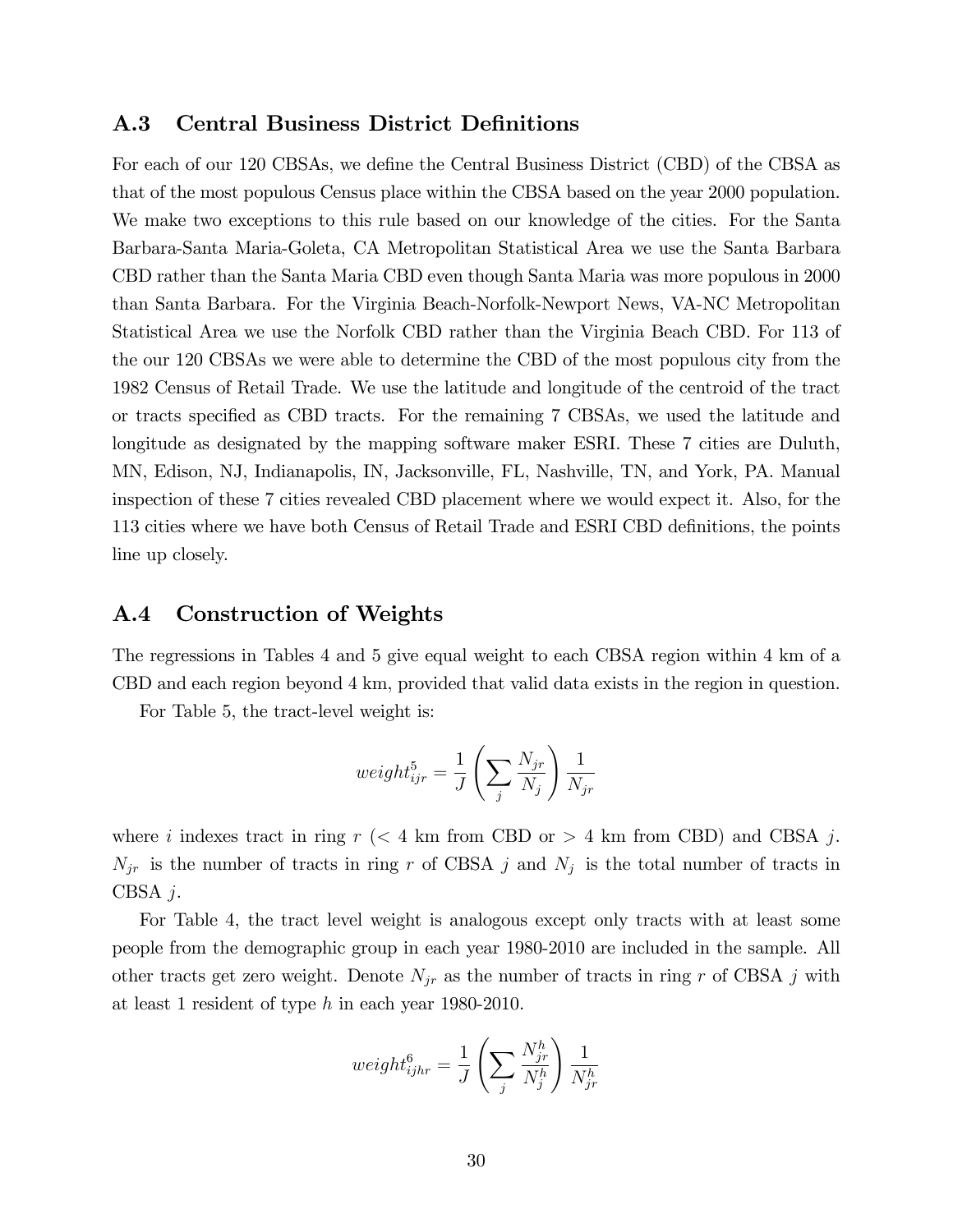For some smaller groups in a few smaller CBSAs,  $N_{jr}^h = 0$ . In this case, all tracts in area jr are assigned 0 weight. For Table 6, we recalculate the weights analogously but only include in the sample tracts that had at least one resident from demographic group  $h$  in 1980, 1990, 2000 and 2010.

#### A.5 Bartik Instrument Construction

We construct two Bartik instruments from several data sources. We label these instruments "Employment Bartik" and "Spatial Employment Bartik."

The "Employment Bartik" attempts to predict CBSA-level employment growth for each of the 4 decades using initial year employment shares and decadal employment growth (implemented as changes in log employment levels) with 10 broad industry categories that can be consistently constructed from 1970 through 2010 using the county-level U.S. Census and ACS tabulations. The 10 industry categories are: 1) Agriculture, forestry, fisheries, and mining; 2) Construction; 3) Manufacturing; 4) Wholesale trade; 5) Retail trade; 6) Transportation, communication, other public utilities, and information; 7) Finance, insurance, and real estate; 8) Services; 9) Public administration; and 10) Military. We refer to these as 1-digit industry categories. This measure uses the exact geographical boundaries included in each of our CBSA definitions over the entire time period. The Bartik instrument for CBSA j that applies to the period  $t-10$  to t is constructed as

$$
Bartik_{jt} = \sum_{k} S_{jk1970} \ln(emp_{kt}^{-j}/emp_{kt-10}^{-j}),
$$

where  $S_{jk1970}$  is the fraction of employment in CBSA j that is in industry k in 1970 and  $emp_{kt}^{-j}$  is national employment in industry k at time t excluding CBSA j.

The aim of the CBD area Employment Bartik is to predict which CBSAs might be particularly affected near the CBD by national industry growth. To construct this index, we calculate the share of employment located within 4 km of the CBD made up by each industry for each CBSA using the year 1990 Census Transportation Planning Package. We take these shares and interact them with the national growth rate of that industry to form a CBD-focused Bartik instrument. Ideally, we would calculate the shares in each initial year, 1970, 1980, 1990, and 2000. However, the data are only available starting in 1990. Therefore, we use the 1990 1-digit industry distribution as the base. For CBSA  $j$ , denote the fraction of employment near the CBD in industry k in 1990 as  $f_{jk}^{emp}$ . We think of  $f_{jk}^{emp}$ jk as being driven by the interaction of fundamental attributes of the production process like the importance of agglomeration spillovers to total factor productivity (TFP). Therefore, we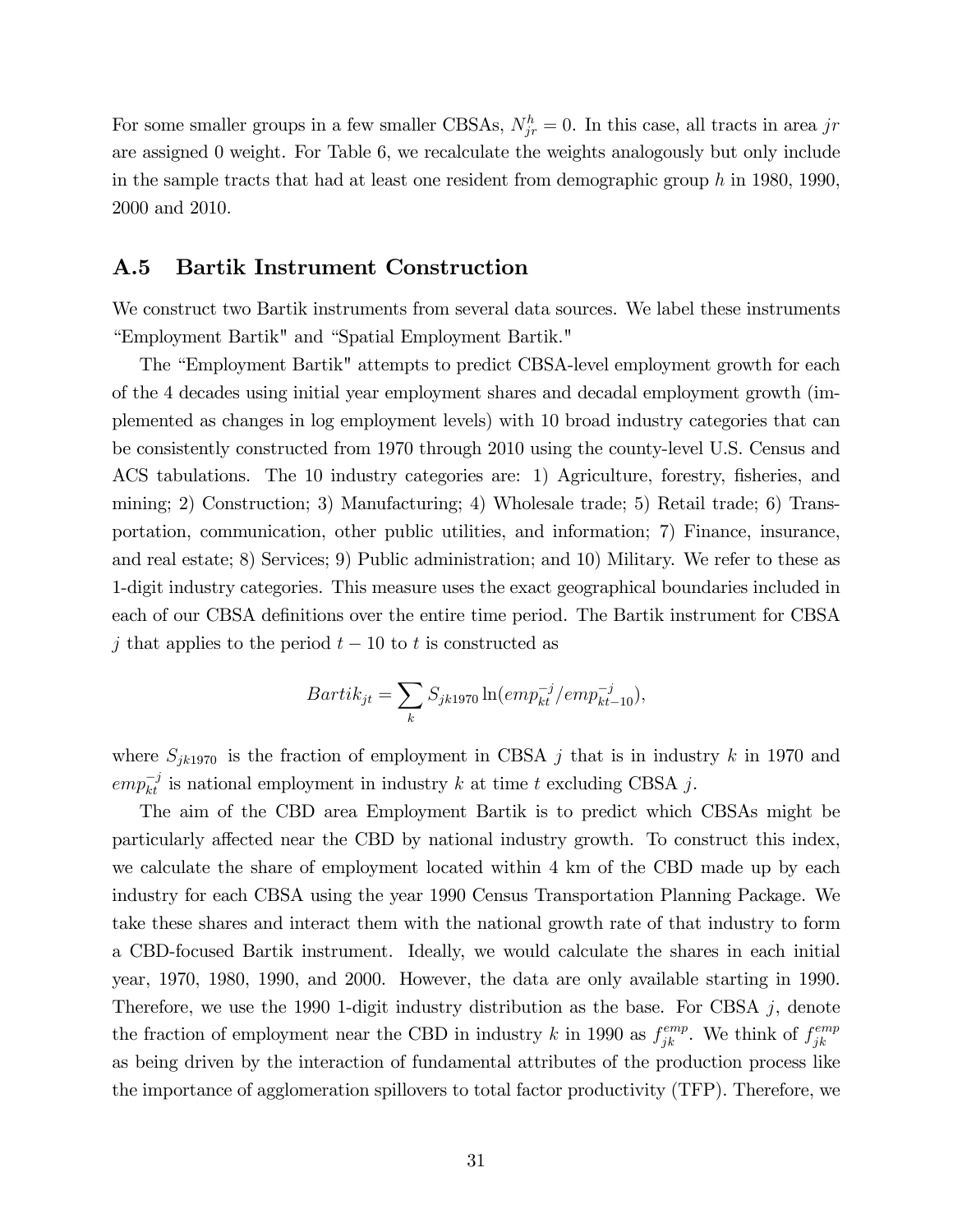predict the change in the fraction of employment near the CBD to be

$$
CBDbartik_{jt} = \sum_{k} f_{jk}^{emp} \ln(emp_{kt}^{-j}/emp_{kt-10}^{-j}).
$$

# **A.6** Construction of Housing Expenditure Shares  $\beta_h$

To construct estimates of  $\beta_h$  (type-specific housing expenditure shares) we use the 1980 Census 5% public use microdata sample. We begin with a sample of renters and owneroccupier households with a mortgage that moved in the 5 years leading up to 1980 and are not living in group quarters. This group experiences housing costs that are closest to 1980 market conditions. We include all mortgage payments, rent, utilities and insurance in housing costs. We trim the 1st and 99th percentiles of housing cost and the 1st and 99th percentiles of household income and take their ratio to calculate the housing expenditure share for each household. We use the median expenditure share for each race - educational attainment cell. These shares range from 0.21 for households of college educated whites to 0.31 for households of black youth. Shares are typically lower for the higher education groups conditional on race and higher for whites than for blacks and those of other races conditional on education group.

## B Construction of Counterfactuals in Table 3

We calculate changes in central areas' white and college-graduate shares using the following expressions, respectively. The associated results appear in rows 1-3 of each panel of Table 3.

$$
\frac{1}{J} \sum_{j} \left( \frac{\sum_{x} \sum_{i \subseteq CBD_j} f_{jt}^c(i, r = w, x)}{\sum_{x} \sum_{i \subseteq CBD_j} f_{jt}^c(i, r, x)} - \frac{\sum_{x} \sum_{i \subseteq CBD_j} f_{jb}(i, r = w, x)}{\sum_{x} \sum_{i \subseteq CBD_j} f_{jb}(i, r, x)} \right)
$$
(7)

$$
\frac{1}{J} \sum_{j} \left( \frac{\sum_{r} \sum_{i \subseteq CBD_j} f_{jt}^c(i, r, x = col)}{\sum_{x} \sum_{r} \sum_{i \subseteq CBD_j} f_{jt}^c(i, r, x)} - \frac{\sum_{r} \sum_{i \subseteq CBD_j} f_{jb}(i, r, x = col)}{\sum_{x} \sum_{r} \sum_{i \subseteq CBD_j} f_{jb}(i, r, x)} \right).
$$
(8)

In these expressions,  $x$  indexes education group or income decile as indicated in the row label of Table 3.  $i \subseteq CBD_j$  indicates a summation only over tracts within 4 km of CBSA  $j$ 's CBD. The reference change for both outcomes is zero (Column 2 of Table 3), since there is no scale component.

The remaining rows in Table 3 report counterfactual changes in central area median household income. We use median rather than mean income in order to be more robust in avoiding the misallocation households into incorrect income deciles. Since the cutoffs asso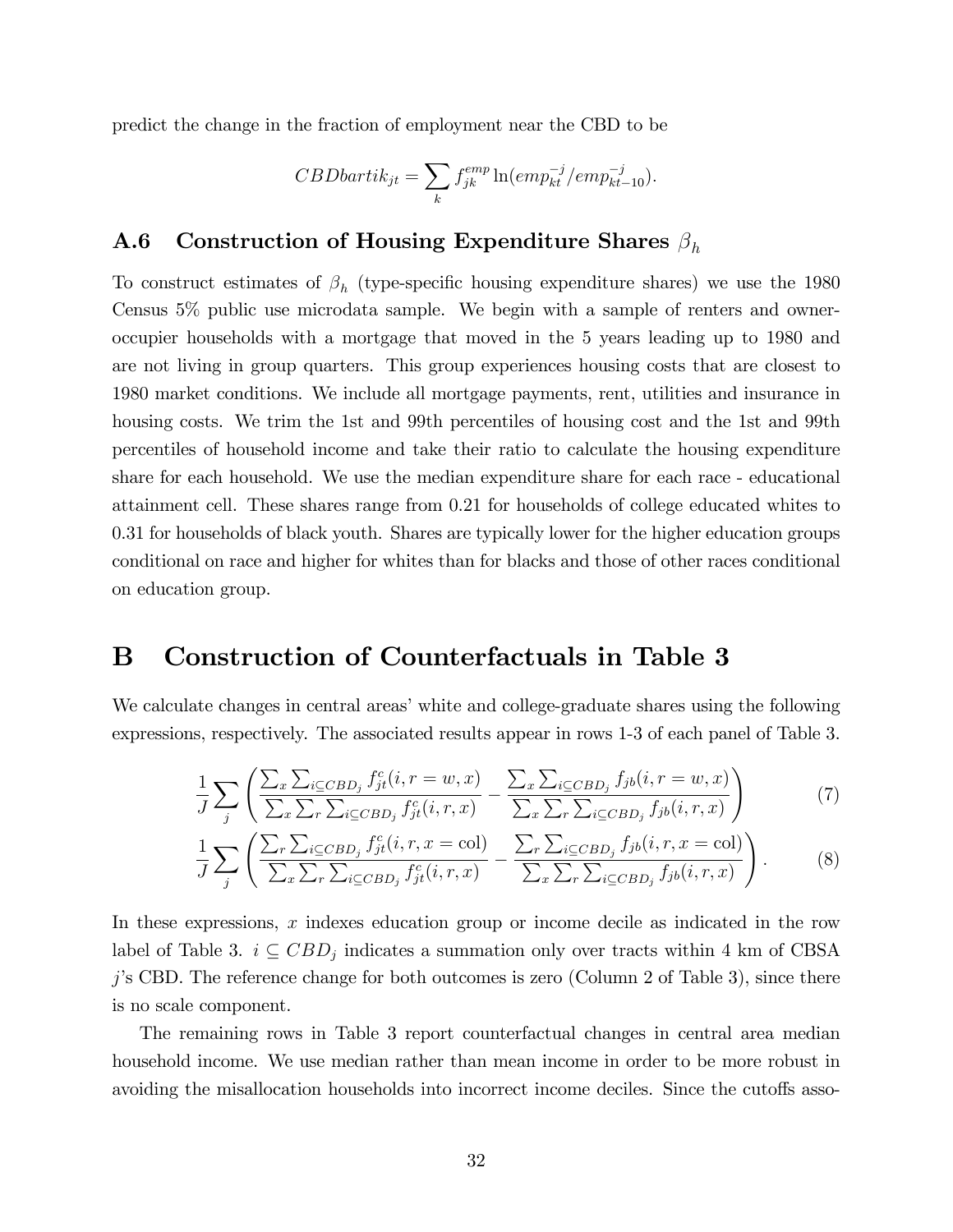ciated with each decile do not match the dollar cutoffs in the tract data, we assume uniform distributions within census data dollar bands for allocation purposes. To see how these medians are constructed, begin with the following expression for the cumulative distribution function of CBSA *j*'s central area households across income deciles  $x \subseteq \{1, 2, ..., 10\}$ .

$$
G_{jt}^{c}(X) = \frac{\sum\limits_{x \leq X} \left[ \sum_{r} \sum_{i \subseteq CBD_j} f_{jt}^{c}(i, r, x) \right]}{\sum_{x} \sum_{r} \sum_{i \subseteq CBD_j} f_{jt}^{c}(i, r, x)}.
$$

The income deciles are defined for the full national study area, but here we only focus on the cumulative distribution function (cdf) for central neighborhoods under counterfactual c. Using these distributions over deciles x, we identify the deciles  $D_{jt}^c$  that contain 0.5. We assign the median percentile assuming a uniform distribution of household income within  $D_{jt}^c$ . For example, if  $G_{jt}^c(2) = 0.45$  and  $G_{jt}^c(3) = 0.55$ ,  $D_{jt}^c = 3$ . In this case, we would assign the median household income  $M_{jt}^c$  in CBSA j at time t under counterfactual c to be 25, representing the  $25<sup>th</sup>$  percentile of the full study area's household income distribution. Then, the statistics reported in Table 4 are

$$
\frac{1}{J}\sum_{j}\left(M_{jt}^{c}-M_{jb}\right). \tag{9}
$$

As a result, positive numbers in Table 4 mean that the counterfactual in question pushed central area median incomes up by the indicated number of percentile points out of the national urban household income distribution.

### C Choice Model Derivations

Taking the indirect utility of household r of type h residing in census tract i at time t as  $\tilde{v}_{rhi}^t =$  $v_h(p_i^t, w_{hi}^t, q_i^t) + \varepsilon_{rhi}^t \equiv v_{hi}^t + \varepsilon_{rhi}^t$ , the extreme value Type I assumption on the distributions of  $\varepsilon_{rhi}^t$  conditional on h and t delivers the following population shares of household type h in each census tract i :

$$
\pi_{hi}^t = \frac{\exp(v_{hi}^t)}{\sum_{i'} \exp(v_{hi'}^t)}
$$

This implies the relationship

$$
\ln \pi^t_{hi} = v^t_{hi} - \ln \left( \sum_{i'} \exp(v^t_{hi'}) \right)
$$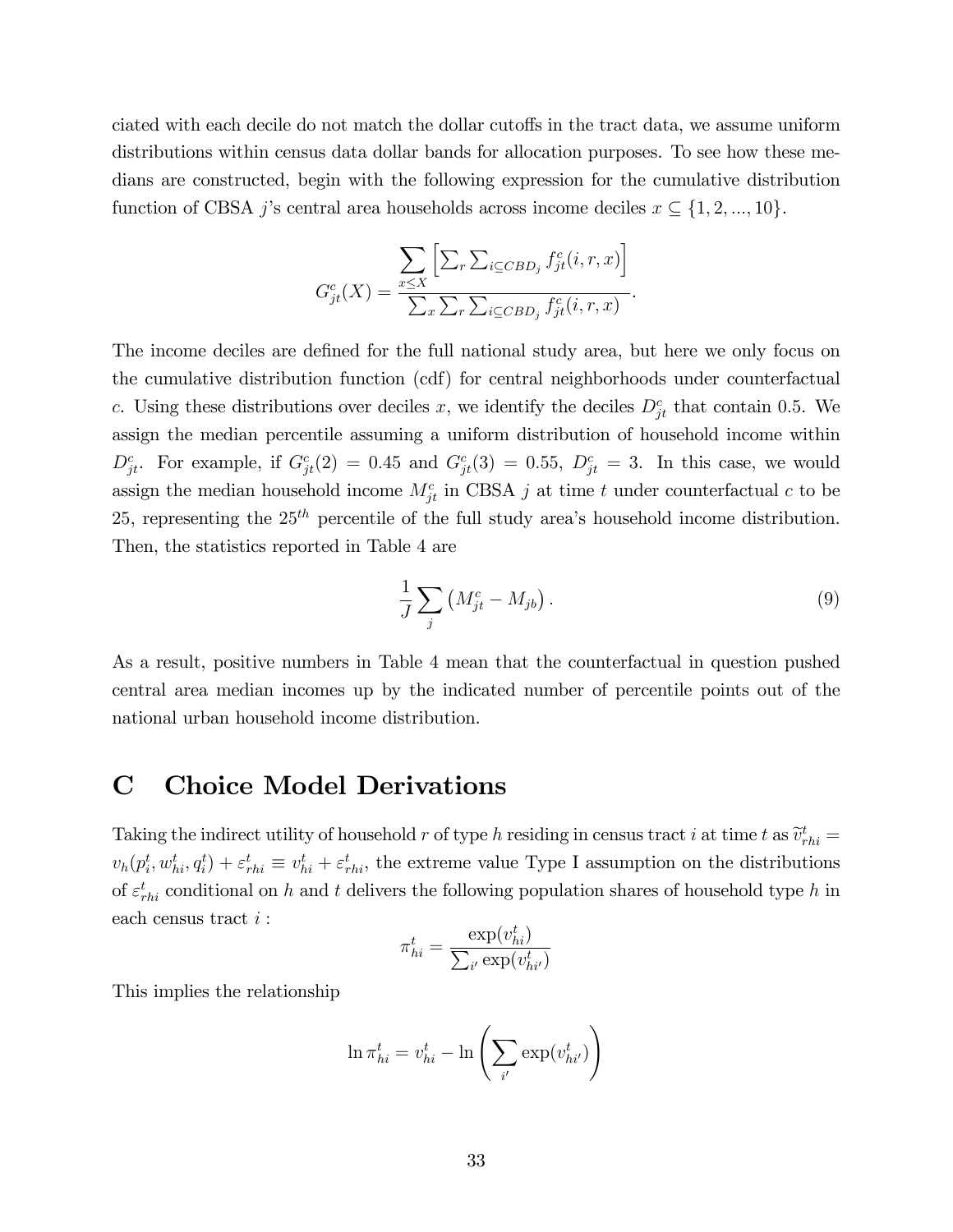Given the extreme value assumption for the errors, the mean, median, and mode are simple functions of  $v_{hi}^t$ . With normalization of the scale parameter to 1, the mean tract utility is  $v_{hi}^t + 0.58$  (Euler's constant), the median is  $v_{hi}^t - \ln(\ln(2))$  and the mode is  $v_{hi}^t$ .

We impose as a normalization that the average modal utility across neighborhoods 1  $\frac{1}{I}\sum_{i'} v_{hi'}^t = v_{ht}^{ref}$ . This allows for inversion of (??) to an expression relating neighborhood choice probabilities to indirect utility, as in Berry (1994).

$$
v_{hi}^t = \ln \pi_{hi}^t + \ln \left( \sum_{i'} \exp(v_{hi'}^t) \right) + v_{ht}^{ref} - \frac{1}{I} \sum_{i'} v_{hi'}^t
$$

$$
= \ln \pi_{hi}^t - \frac{1}{I} \sum_{i'} (v_{hi'}^t - \ln \left( \sum_{i'} \exp(v_{hi'}^t) \right)) + v_{ht}^{ref}
$$

Rearranging these terms, we derive the relationship between neighborhood choice shares and modal neighborhood indirect utility.

$$
\ln \pi_{hi}^t - \frac{1}{I} \sum_{i'} (\ln \pi_{hi'}^t) + v_{ht}^{ref} = v_{ht}(p_i^t, w_{hi}^t, q_i^t)
$$
\n(10)

Full differentiation across tracts, using deviations from the average location, yields an expression that tells us that  $\ln v_{hi}^t$  equals a weighted average of wages net of commuting costs, home prices and neighborhood attributes relative to those in the average location. To carry this out, we assume that within each demographic group  $h$ , preferences are homothetic over goods and housing and take the form

$$
U_{ht}(x, H; q) = \delta_{ht} q^{\sigma_{ht}} u_h(x, H).
$$

Log differencing the left hand side of  $(10)$  relative to the average location yields

$$
d\ln v_{hi}^t = \ln \left[ \ln \pi_{hi}^t - \frac{1}{I} \sum_{i'} (\ln \pi_{hi'}^t) + v_{ht}^{ref} \right] - \ln[v_{ht}^{ref}]
$$
  

$$
\approx \ln \pi_{hi}^t - \frac{1}{I} \sum_{i'} (\ln \pi_{hi'}^t)
$$
 (11)

if  $\ln \pi_{hi}^t - \frac{1}{I}$  $\frac{1}{I}\sum_{i'}(\ln \pi_{hi'}^t) + v_{ht}^{ref} - 1$  and  $v_{ht}^{ref} - 1$  are small. In the data,  $\ln \pi_{hi} - \frac{1}{I}$  $\frac{1}{I}\sum_{i'}(\ln \pi_{hi'})$  is indeed less than 0.1 in absolute value for all but the most outlier tracts. We can set  $v_{ht}^{ref} = 1$ without loss of generality by adjusting  $\delta_{ht}$  appropriately, maintaining ordinality of utility across neighborhoods.

Differencing the right hand side of  $(10)$  using the Envelope Theorem, we have the following for any type h and time period t, as is standard from Roback  $(1982)$ .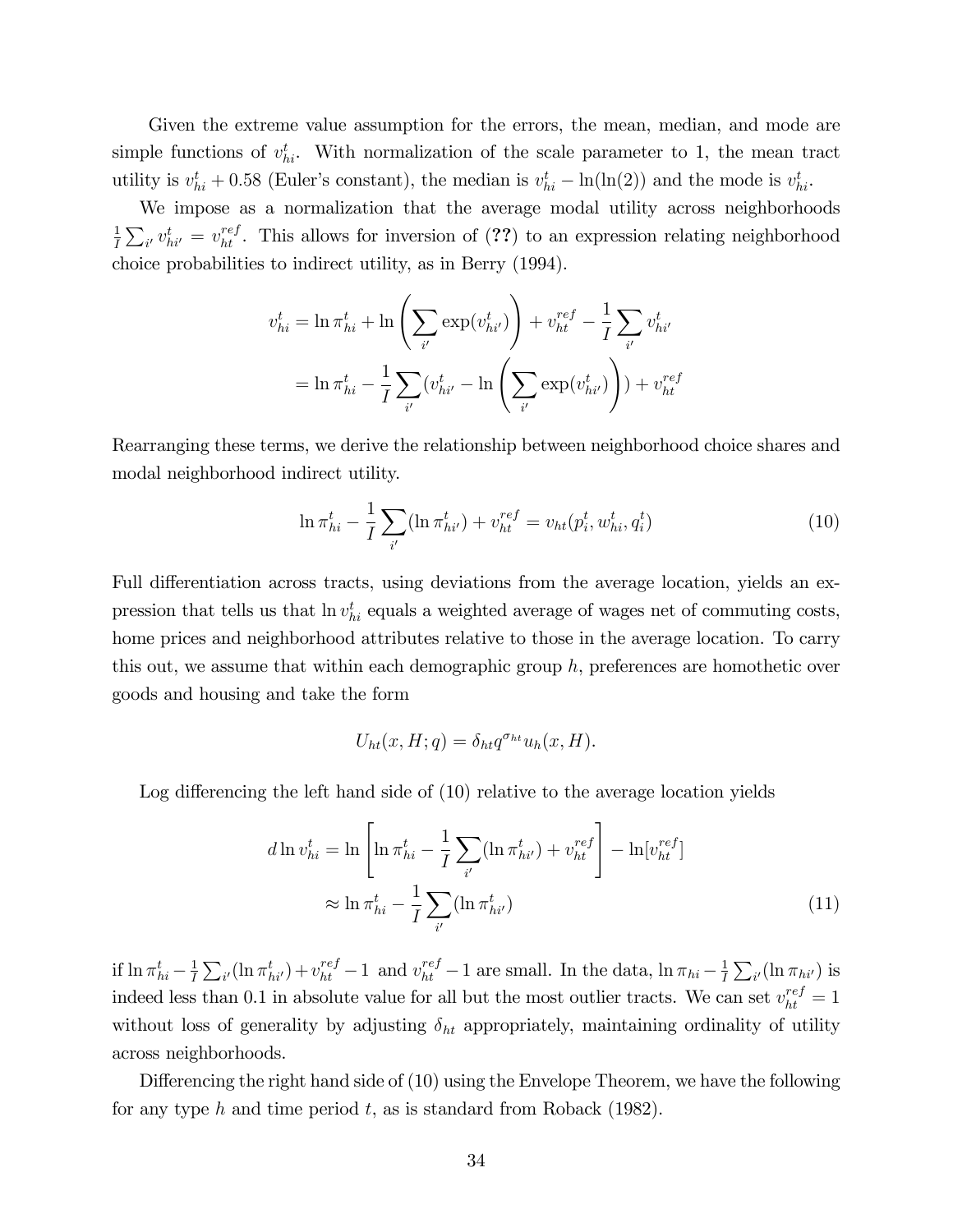$$
dv_{hi}^t = \mu_{hi}^t dw_{hi}^t - \mu_{hi}^t H_{hi}^t dp_i^t + \frac{\partial v_{hi}^t}{\partial q} dq_i^t
$$
  

$$
\frac{dv_{hi}^t}{\mu_{hi}^t w_{hi}^t} = d \ln v_{hi}^t = d \ln w_{hi}^t - \beta_h d \ln p_i^t + \frac{\partial v_{hi}^t}{\mu_{hi}^t w_{hi}^t} d \ln q_i^t,
$$
 (12)

where  $\mu_{hi}^t = \frac{dv_{hi}^t}{dw}$  is the LaGrange multiplier from utility maximization for type h living in tract *i* at time *t*. Homothetic preferences mean that  $\frac{d \ln v}{d \ln w} = 1$ , so  $\mu_{hi}^t w_{hi}^t = \frac{dv_{hi}^t}{d \ln w} = v_{hi}^t$  and  $\frac{dv_{hi}^t}{\mu_{hi}^t w_{hi}^t} = \frac{dv_{hi}^t}{v_{hi}^t} = d\ln v_{hi}^t$ . Given our assumed form of the utility function,  $\frac{\partial v_{hi}^t/\partial \ln q}{\mu_{hi}^t w_{hi}^t}$  $\frac{\psi_{hi}^t/\partial\ln q}{\mu_{hi}^t w_{hi}^t}=\frac{\partial\ln v_{hi}^t}{\partial\ln q}$  is thus the constant  $\sigma_{ht}$ .

Combining (11) and (12) and using the definition of  $\lambda_{hi}^t$  from the text, we have:

$$
\lambda_{hi}^t \equiv \ln \pi_{hi}^t + \beta_h d \ln p_i^t = \frac{1}{I} \sum_{i'} \ln(\pi_{hi'}^t) + d \ln w_{hi}^t + \sigma_{ht} d \ln q_i^t.
$$
 (13)

That is, we can recover the combination of differences in wages net of commuting costs and local amenities across tracts for household type h at time t by looking at log neighborhood choice shares adjusted by housing costs. This formulation incorporates type-specific intercepts  $\frac{1}{I}\sum_{i'}\ln(\pi_{hi'}^t)$  that we account for empirically using type-CBSA specific fixed effects in a time-differenced estimating equation.

#### References

Ahlfeldt, Gabriel, Stephen Redding, Daniel Sturm, Nikolaus Wolf (2015) "The Economics of Density: Evidence from the Berlin Wall," Econometrica  $83(6)$ : 2127-2189.

Altonji, Joseph, Ulrich Doraszelski, and Lewis Segal (2000) "Black/White Differences in Wealth," Economic Perspectives, Vol.  $24(1)$ :  $38-50$ .

Aaronson, Daniel, Daniel Hartley, Bhashkar Mazumder (2017) "The Effects of the 1930s HOLC 'Redlining' Maps," Federal Reserve Bank of Chicago Working Paper No. 2017-12.

Arellano, Manuel, and Stephen Bond (1991) "Some tests of specification for panel data: Monte Carlo evidence and an application to employment equations." The Review of Economic Studies 58.2, 277-297.

Bartik, Timothy (1991) Who Benefits from State and Local Economic Development Policies? Kalamazoo, MI: W.E. Upjohn Institute for Employment Research.

Baum-Snow, Nathaniel (2007) "Did Highways Cause Suburbanization?" Quarterly Journal of Economics, 122(2), 775-805.

Baum-Snow, Nathaniel (2019) "Urban Transport Expansions and Changes in the Spatial Structure of US Cities: Implications for Productivity and Welfare," Review of Economics and Statistics, forthcoming.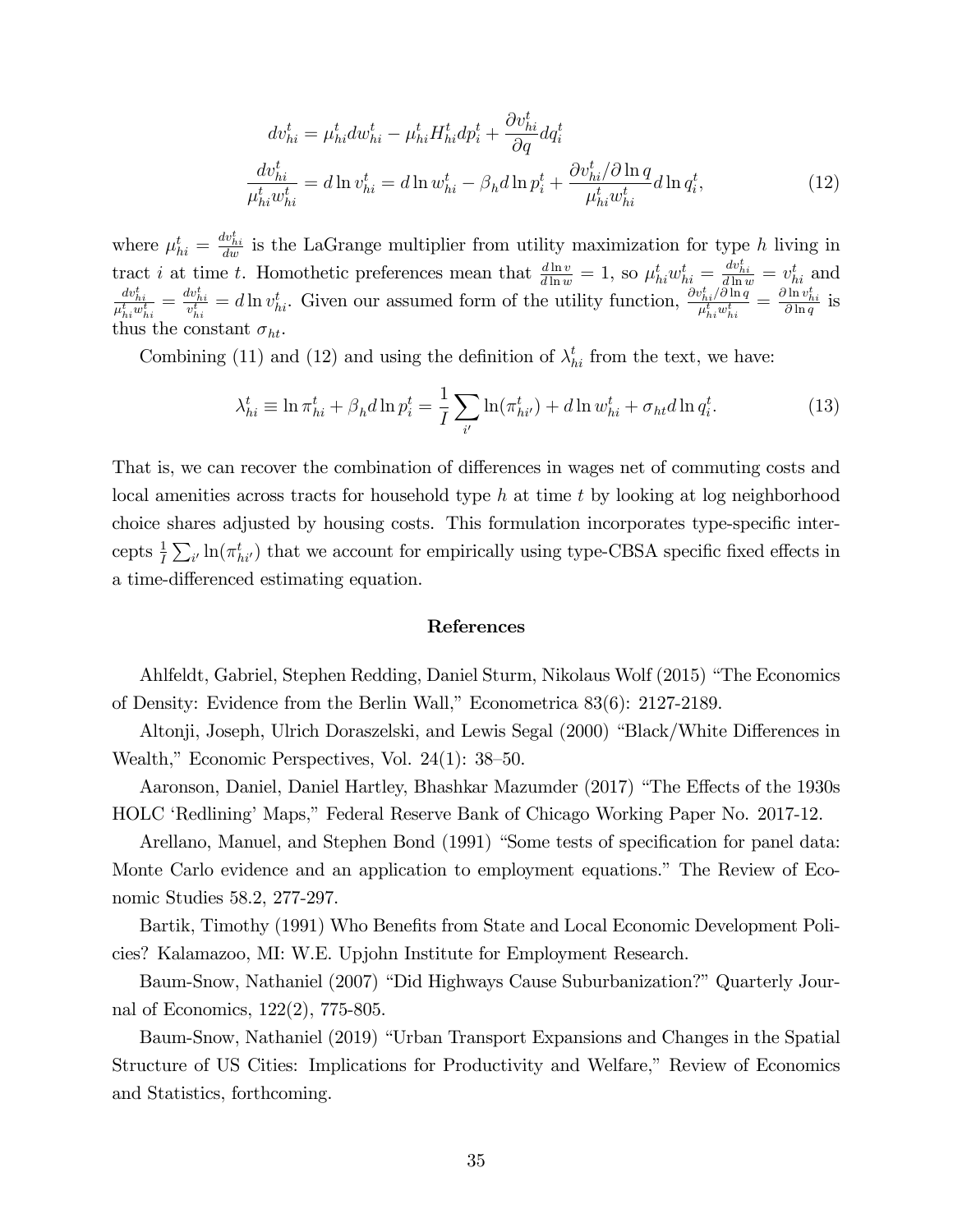Baum-Snow, Nathaniel, Daniel Hartley & Kwan Ok Lee (2019) "The Long-Run Effects of Neighborhood Change on Incumbent Families," manuscript.

Behrens, Kristian, Brahim Boualam, Julien Martin, Florian Mayneris (2018) "Gentrification and pioneer businesses," manuscript.

Berry, Steven (1994) "Estimating Discrete-Choice Models of Product Differentiation," The RAND Journal of Economics,  $25(2)$ ,  $242-262$ .

Birch, E.L. (2009) "Downtown in the 'New American City'," The ANNALS of the American Academy of Political and Social Science 626: 134–153.

Boustan, L.P. (2010) "Was Postwar Suburbanization "White Flight"? Evidence from the Black Migration." Quarterly Journal of Economics 125.1: 417–43.

Brueckner, J. K., & Rosenthal, S. S. (2009) "Gentrification and neighborhood housing cycles: will America's future downtowns be rich?" Review of Economics and Statistics,  $91(4)$ , 725-743.

Brummet, Quentin & Davin Reed (2019) "The Effects of Gentrification on the Well-Being and Opportunity of Original Resident Adults and Children," manuscript.

Card, David, Alex Mas & Jesse Rothstein  $(2008)$  "Tipping and the Dynamics of Segregation," Quarterly Journal of Economics,  $123$  (1): 177-218.

Carrillo, Paul & Jonathan Rothbaum (2016) "Counterfactual SpaHitial Distributions," Journal of Regional Science, 56(5): 868-894.

Couture, Victor and Jessie Handbury  $(2019)$  "Urban Revival in America, 2000 to 2010," NBER Working Paper #24084.

Couture, Victor, Cecile Gaubert, Jessie Handbury & Erik Hurst  $(2019)$  "Income Growth and the Distributional Effects of Urban Spatial Sorting," NBER Working Paper No. 26142.

DiNardo, John, Nicole Fortin and Thomas Lemieux (1996) "Labor Market Institutions, and the Distribution of Wages 1973-1992: A Semiparametric Approach," Econometrica, 64, 1001-1044.

Edlund, Lena, Cecilia Machado & Michaela Sviatchi (2019) "Gentrification and the Rising Returns to Skill," NBER Working Paper #21729.

Ellickson, Bryan (1981) "An Alternative Test of the Hedonic Theory of Housing Markets," Journal Urban of Economics, 9 (1): 56-79.

Florida, Richard (2002) The rise of the creative class. New York: Basic books.

Florida, Richard (2017) The New Urban Crisis: How Our Cities Are Increasing Inequality, Deepening Segregation, and Failing the Middle Class-and What We Can Do About It. New York: Basic books.

Gabriel, Stuart and Stuart Rosenthal. (1989) "Household Location and Race: Estimates of a Multinomial Logit Model,î The Review of Economics and Statistics, vol. 71, no. 2,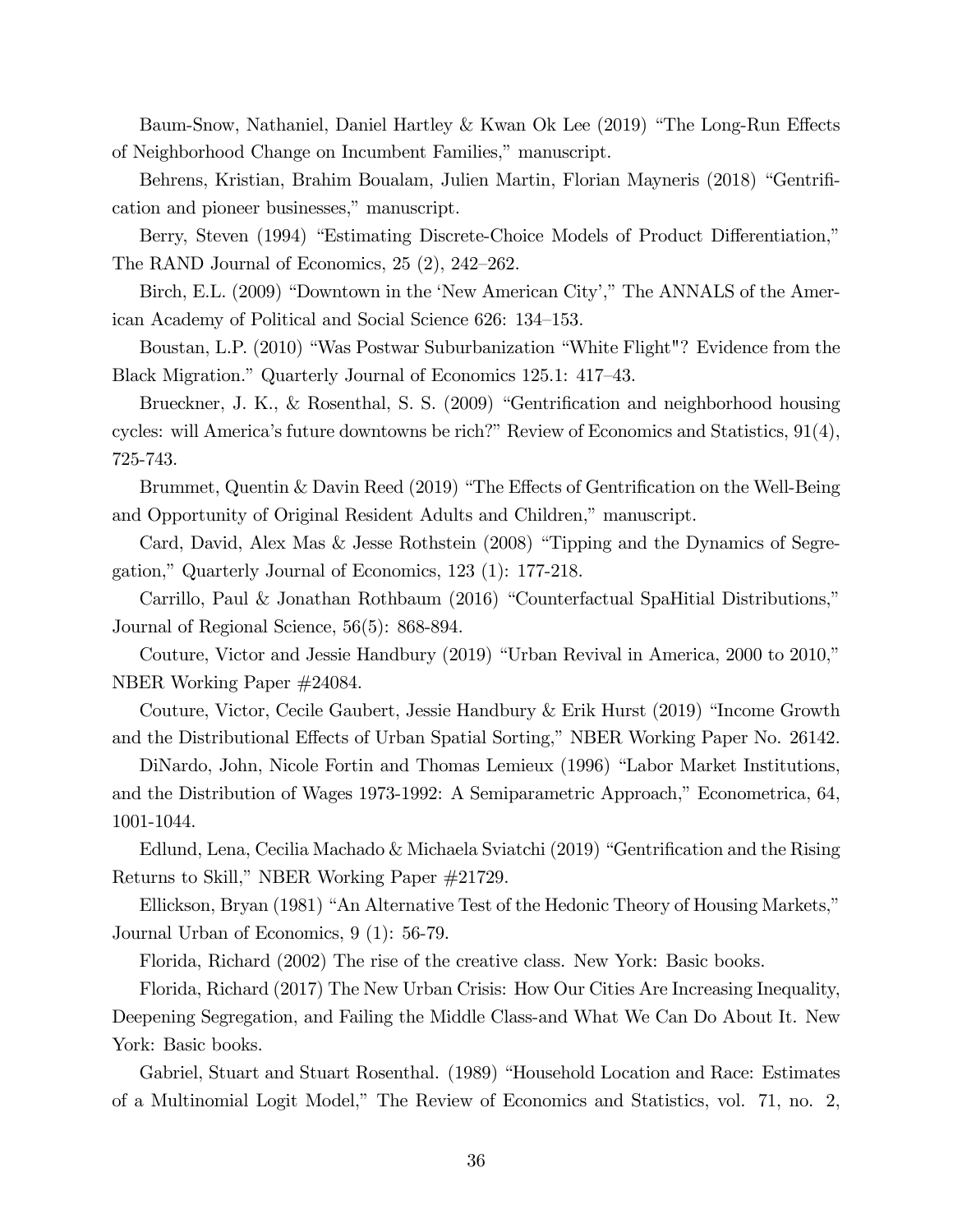240-249.

Guerrieri, Veronica, Daniel Hartley and Erik Hurst (2013) "Endogenous Gentrification and Housing Price Dynamics," Journal of Public Economics, 100, 45-60.

Hotz, V. Joseph and Robert A. Miller (1993) "Conditional Choice Probabilities and the Estimation of Dynamic Models," Review of Economic Studies, 60(3), 497-529.

Hyra, Derek (2008) The New Urban Renewal: The Economic Transformation of Harlem and Bronzeville. Chicago, IL: The University of Chicago Press.

Hyra, Derek (2015) "The back-to-the-city movement: Neighbourhood redevelopment and processes of political and cultural displacement," Urban Studies,  $52(10)$ ,  $1753-1773$ .

Jackson, Kenneth (1985) Crabgrass Frontier: The Suburbanization of the United States, Oxford University Press, New York.

Kain, John F. (1992) "The Spatial Mismatch Hypothesis: Three Decades Later," Housing Policy Debate, 3:2, 371-462.

Kerner, Otto, John V. Lindsay, Fred R. Harris, I.W. Abel, Edward W. Brooke, Charles B. Thornton, James C. Corman, Roy Wilkins, William M. McCulloch, Katherine Graham Peden, Herbert Jenkins (1968) Report of the National Advisory Commission on Civil Disorders, US Department of Justice, Washington DC.

Lee, Sanghoon & Jeffrey Lin (2018) "Natural Amenities, Neighbourhood Income Dynamics, and Persistence in the Spatial Income Distribution," Review of Economic Studies  $85(1)$ : 663-694.

Margo, Robert (1992) "Explaining the postwar suburbanization of population in the United States: The role of income," Journal of Urban Economics  $31(3)$ :  $301-310$ .

McKinnish, Terra, Randall Walsh & T. Kirk White (2010) "Who Gentrifies Low-Income Neighborhoods?" Journal of Urban Economics 67: 180-193.

Roback, Jennifer. (1982) "Wages, Rents, and the Quality of Life." Journal of Political Economy, 90: 1257-1278.

Rosen, Sherwin. (1979) "Wages-based Indexes of Urban Quality of Life." In Current Issues in Urban Economics, edited by P. Mieszkowski and M. Straszheim. Baltimore: Johns Hopkins Univ. Press.

Saiz, Albert (2010) "The Geographic Determinants of Housing Supply" Quarterly Journal of Economics, 125(3): 1253-1296.

Sampson, Robert (2019) "Neighbourhood effects and beyond: Explaining the paradoxes of inequality in the changing American metropolis," Urban Studies,  $56(1)$ : 3-32.

Sturtevant L.A. and Jung Y.J. (2011) "Are we moving back to the city? Examining residential mobility in the Washington, DC metropolitan area," Growth and Change  $42(1)$ :  $48 - 71.$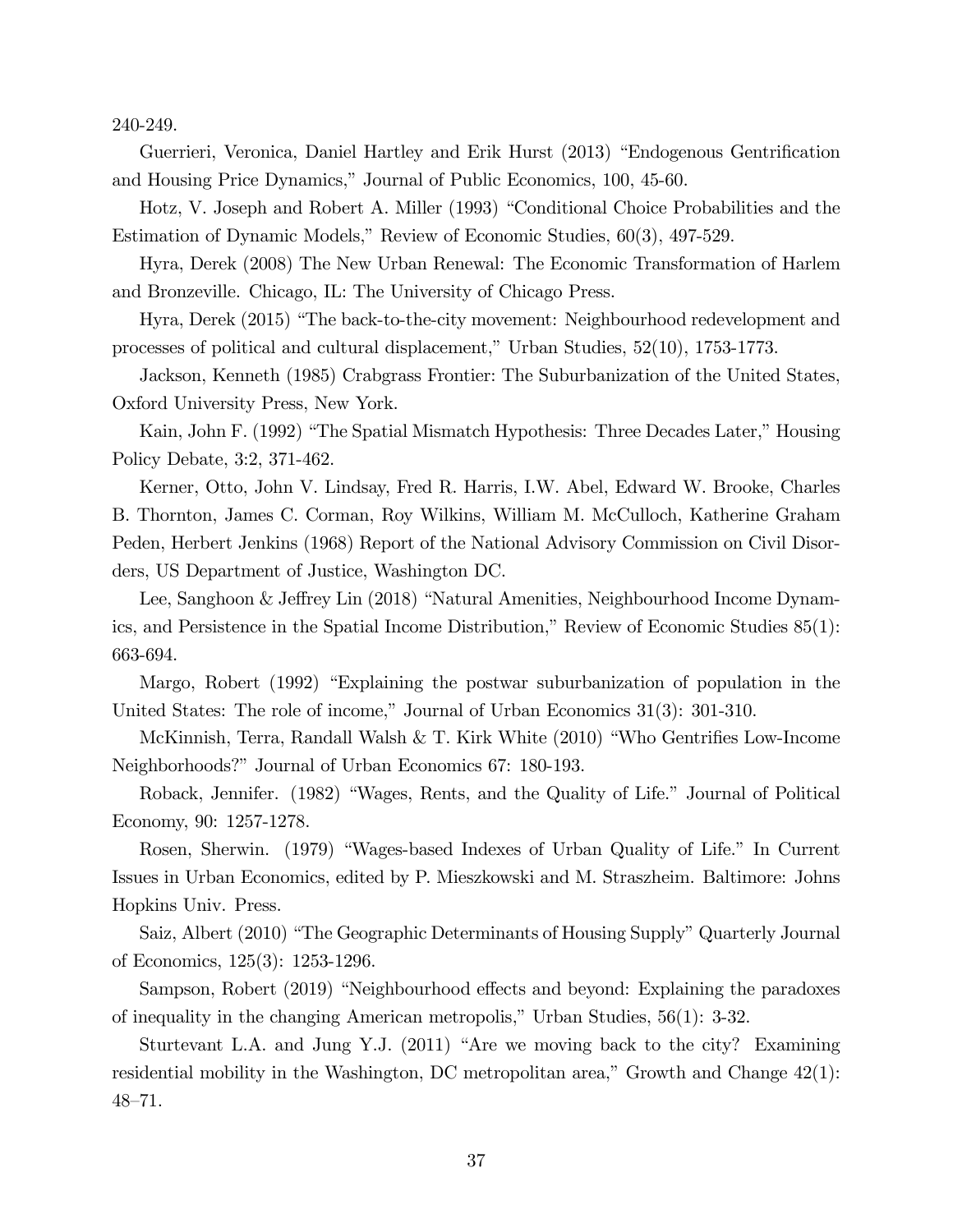Su, Yichen (2019) "The Rising Value of Time and the Origin of Urban Gentrification," manuscript.

Wilson W.J. (1996) When Work Disappears: The World of the New Urban Poor. New York: Knopf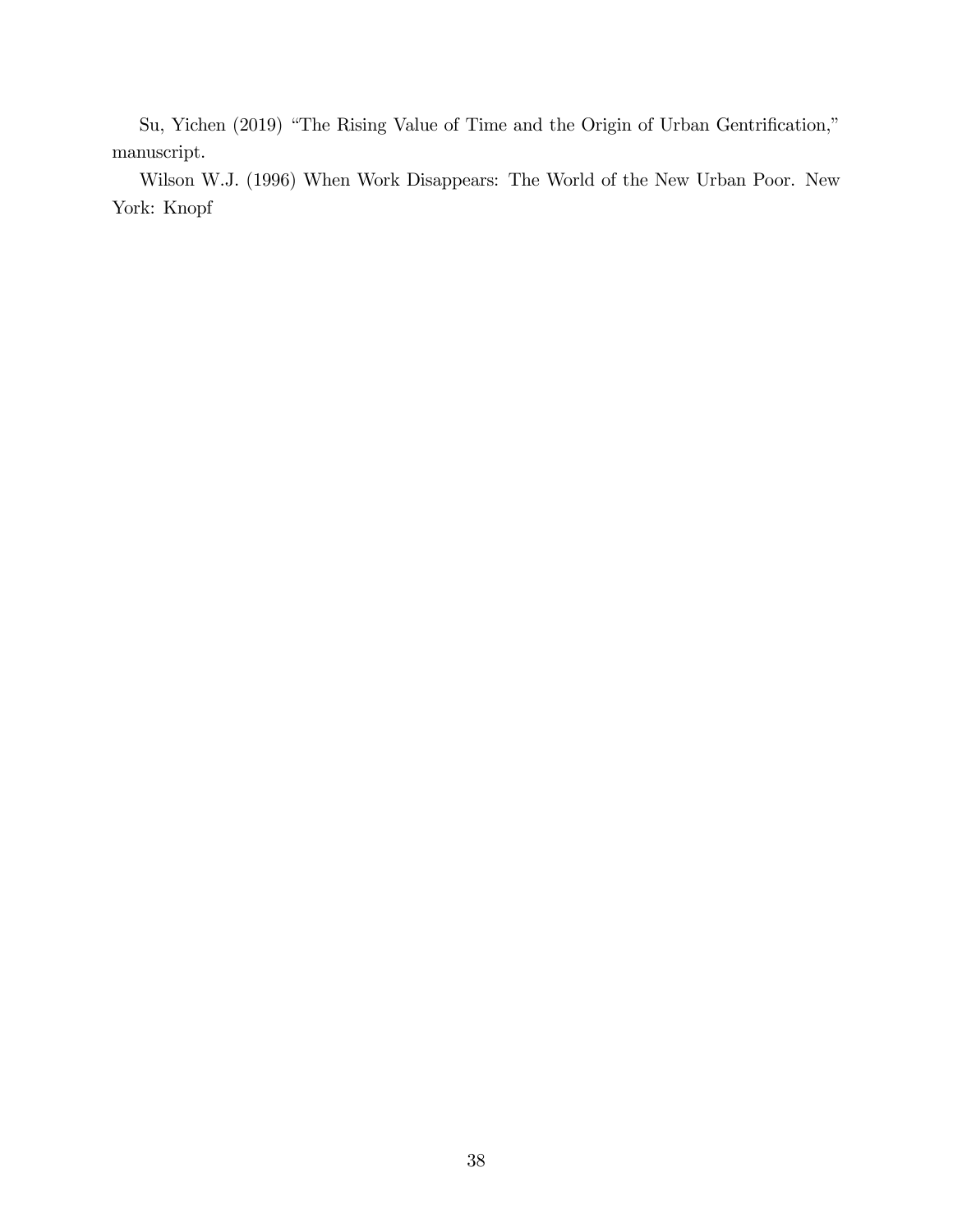Figure 1: SES Index Dynamics in Tracts Within 4 km of CBDs



Graphs show the share of tracts within 4 km of CBDs that are in the top half of the CBSA's SES index distribution, weighted by tract 1980 population, in indicated years. Circles indicate CBSAs with 20000-2010 employment growth in tracts within 4km of the CBD. Crosses indicate CBSAs with 2000-2010 employment declines in this region. Symbols are scaled by 1980 CBSA population. 45-degree lines are also shown.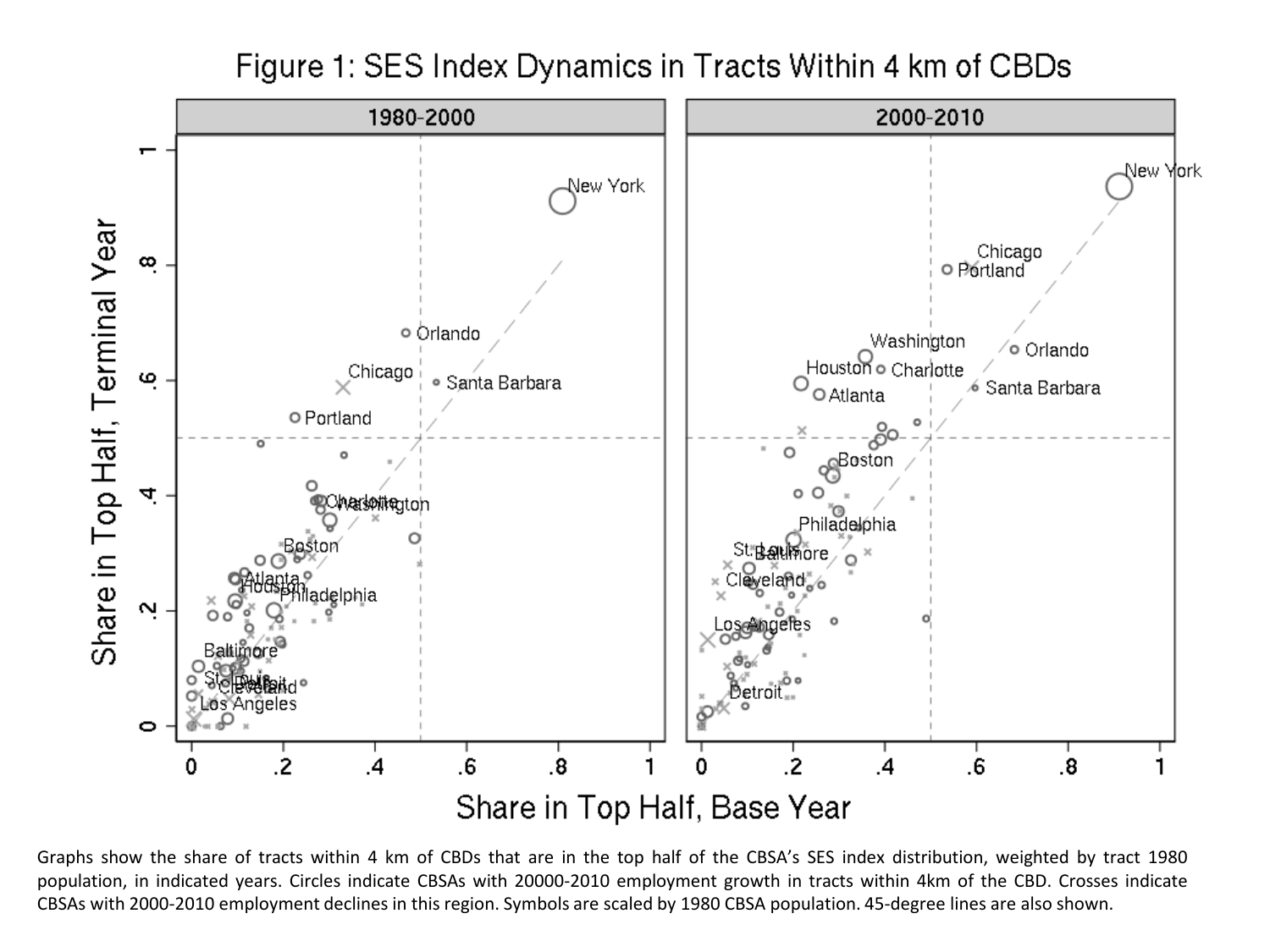#### **Figure 2: Measures of Neighborhood Change as a Function of CBD Distance**

Medians Across 120 CBSAs, 0.5 km CBD Distance Bands



**Panel A: Change in log Population**







**Panel B: Change in Fraction White**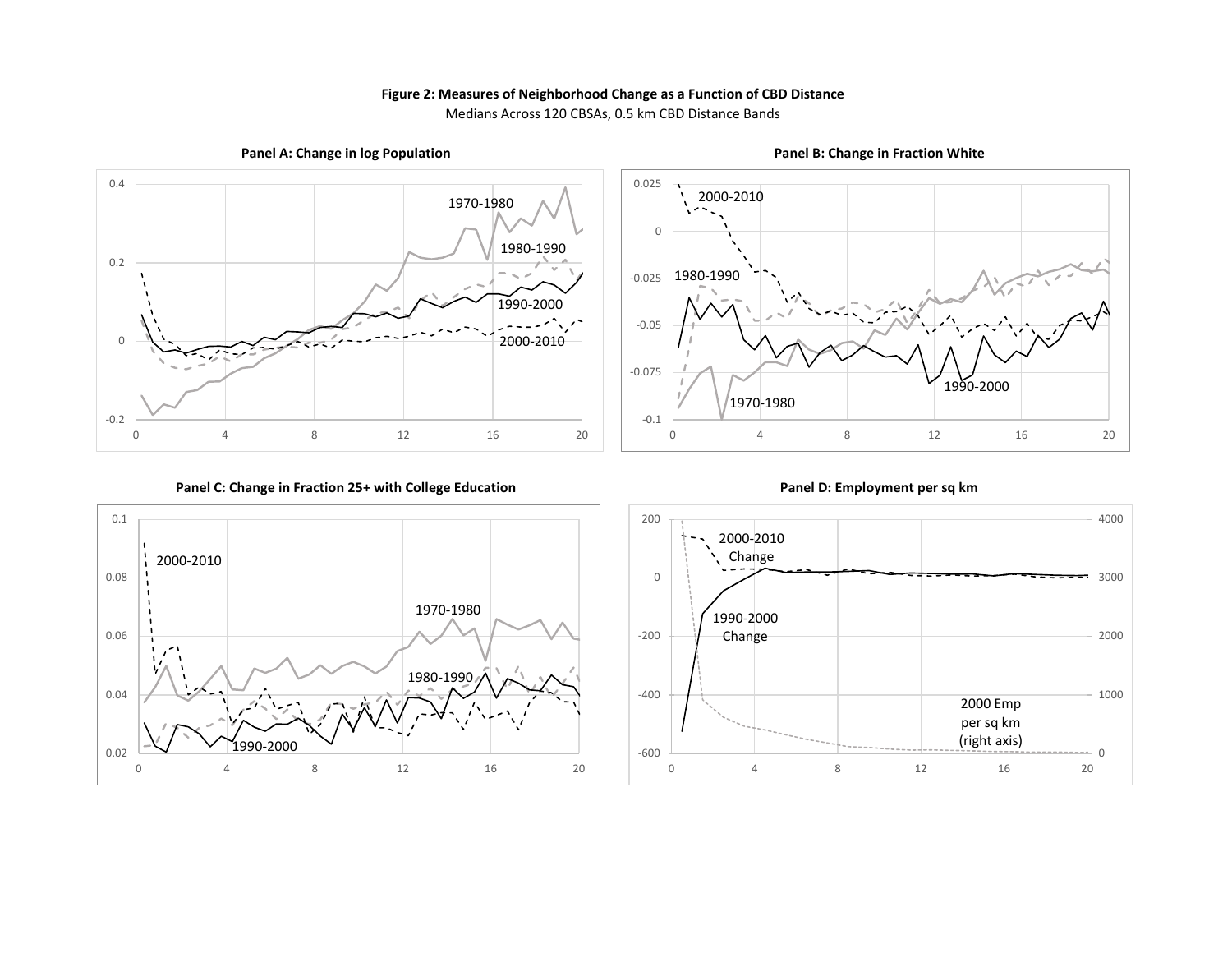Figure 3: 1980-2010 Neighborhood Change in Chicago



Darker circles indicate tracts within 4 km of the Chicago CBD. Means in 1980 and 2010 and regression lines are indicated in the graphs.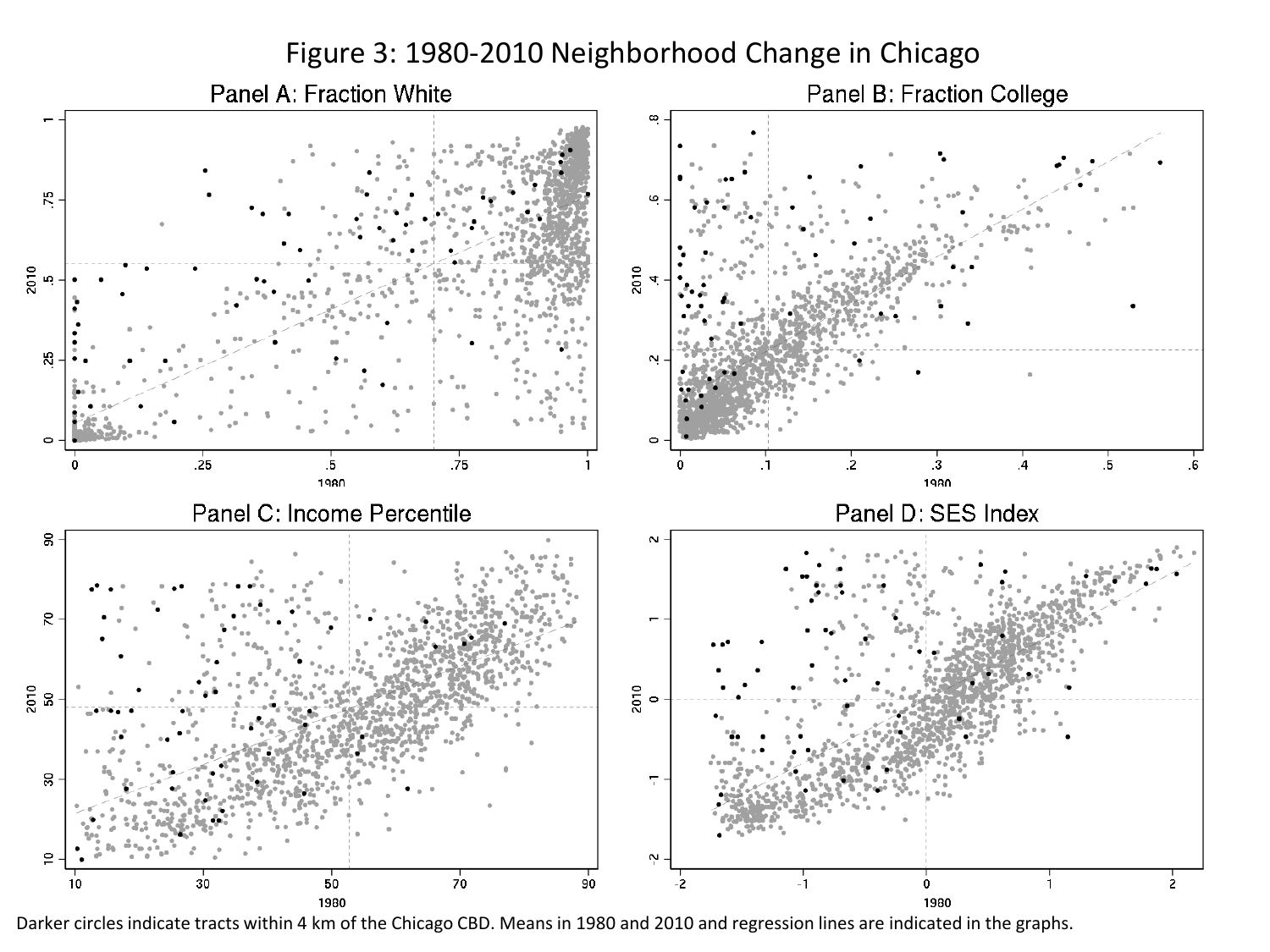



Each plot indicates the average change across CBSAs in  $\lambda$  for the indicated demographic group over the indicated decade.  $\lambda$  is calculated for each 0.5 km CBD distance band using  $\lambda_{hi}^t = \ln \pi_{hi}^t + \beta_h \, \text{d} \ln p_i^t$ .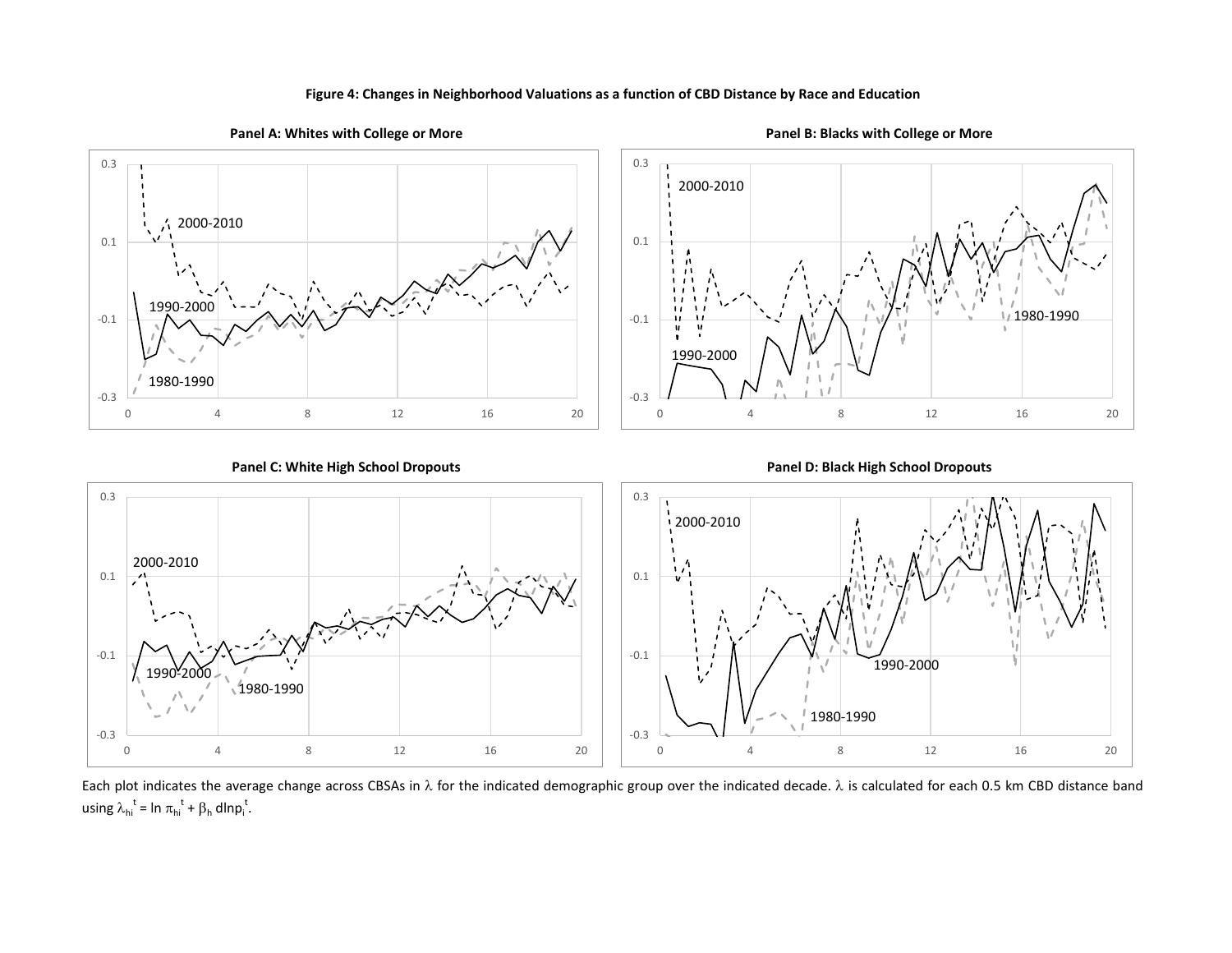#### **Table 1: Share of Population within 4 km of CBD in Tracts Changing by at Least**

|           | 20 Percentile Points |                                           | 1/2 Standard Deviation |       |
|-----------|----------------------|-------------------------------------------|------------------------|-------|
|           | up                   | down                                      | up                     | down  |
|           |                      | <b>Panel A: Fraction White</b>            |                        |       |
| 1970-1980 | 6.5%                 | 13.3%                                     | 14.5%                  | 20.8% |
| 1980-1990 | 4.4%                 | 6.0%                                      | 8.1%                   | 13.9% |
| 1990-2000 | 4.0%                 | 3.1%                                      | 12.1%                  | 11.0% |
| 2000-2010 | 5.2%                 | 1.3%                                      | 14.2%                  | 5.5%  |
| 1980-2010 | 5.3%                 | 1.3%                                      | 34.8%                  | 23.2% |
|           |                      | <b>Panel B: Fraction College Educated</b> |                        |       |
| 1970-1980 | 10.3%                | 10.0%                                     | 14.7%                  | 7.6%  |
| 1980-1990 | 5.2%                 | 5.8%                                      | 6.0%                   | 7.5%  |
| 1990-2000 | 3.8%                 | 6.1%                                      | 5.5%                   | 7.6%  |
| 2000-2010 | 10.3%                | 4.0%                                      | 14.4%                  | 5.3%  |
| 1980-2010 | 10.8%                | 4.0%                                      | 18.8%                  | 16.6% |
|           |                      | <b>Panel C: Median Income</b>             |                        |       |
| 1970-1980 | 0.8%                 | 12.2%                                     | 3.3%                   | 21.3% |
| 1980-1990 | 3.5%                 | 1.1%                                      | 7.8%                   | 3.3%  |

Notes: Distributions of fraction white, fraction college educated and median income are calculated separately for each CBSA using tracts weighted by base year population. Each CBSA is weighted equally in reporting.

1990‐2000 3.3% 1.4% 7.6% 2.9% 2000‐2010 8.1% 1.5% 14.6% 4.7% 1980‐2010 8.0% 1.4% 30.6% 9.1%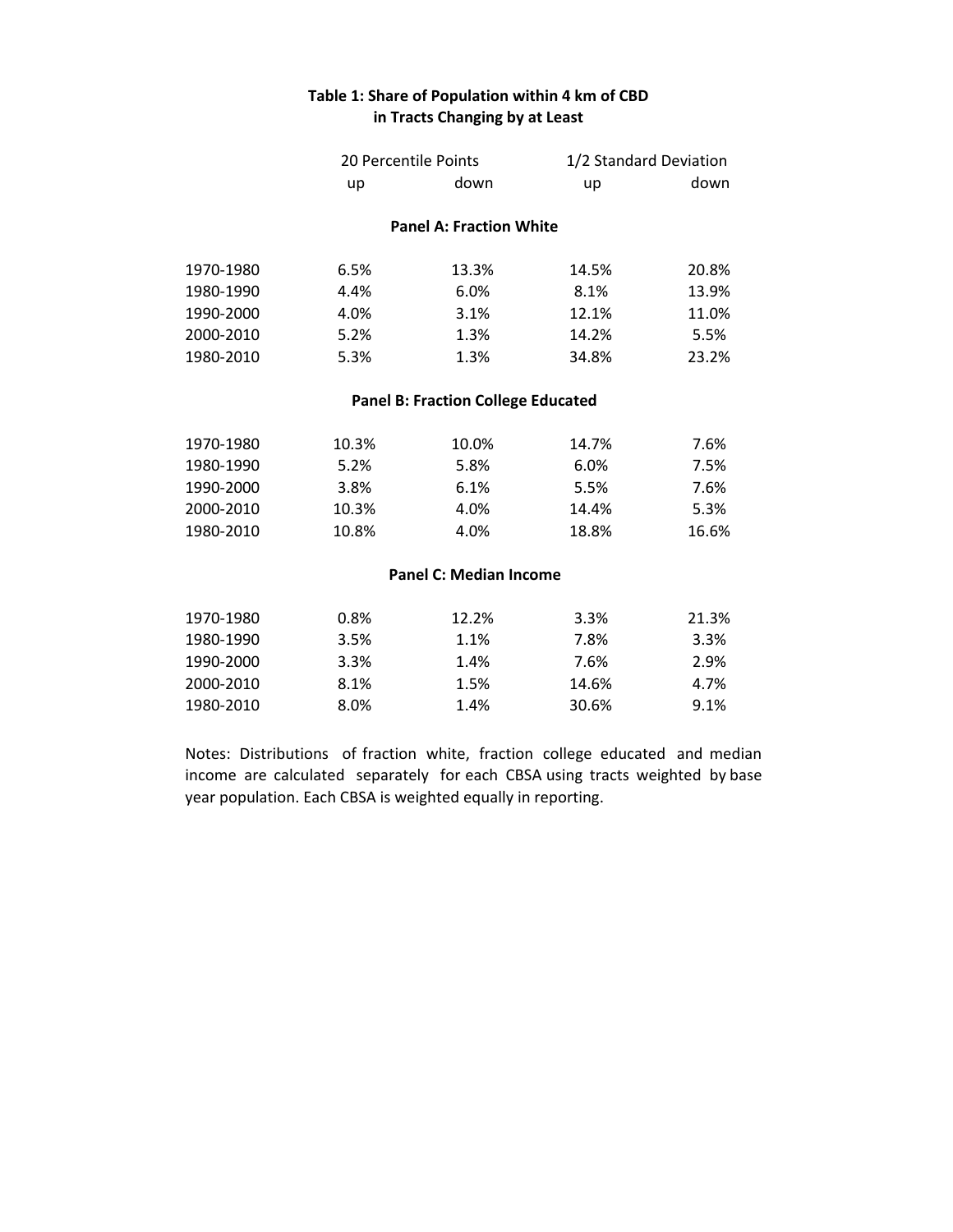#### **Table 2: Decomposition of Percent Changes in Central Area Population by Demographic Category**

|                   |         |      |         |      | Contribution to Difference Between (1) and (2) from |                     |           |           |                    |      |  |
|-------------------|---------|------|---------|------|-----------------------------------------------------|---------------------|-----------|-----------|--------------------|------|--|
|                   |         |      |         |      |                                                     | $\Delta$ choices of |           |           | $\Delta$ shares of |      |  |
| Choices in year t | All     | None | All     | None | Target                                              | Target              | NonTarget | NonTarget | X Race             | Race |  |
| Shares in year t  | All     | None | None    | All  | White                                               | NonWhite            | White     | NonWhite  |                    |      |  |
|                   | (1)     | (2)  | (3)     | (4)  | (5)                                                 | (6)                 | (7)       | (8)       | (9)                | (10) |  |
| Data Set          |         |      |         |      |                                                     |                     |           |           |                    |      |  |
|                   |         |      |         |      | Panel A: 1980-2000                                  |                     |           |           |                    |      |  |
| Education, 2 km   | $-0.07$ | 0.21 | $-0.12$ | 0.31 | $-0.01$                                             | 0.00                | $-0.14$   | $-0.18$   | $-0.04$            | 0.10 |  |
|                   |         |      |         |      | (0.07)                                              | (0.01)              | (0.52)    | (0.40)    |                    |      |  |
| Education, 4 km   | $-0.07$ | 0.21 | $-0.12$ | 0.28 | $-0.02$                                             | $-0.01$             | $-0.16$   | $-0.15$   | $-0.04$            | 0.09 |  |
|                   |         |      |         |      | (0.07)                                              | (0.01)              | (0.56)    | (0.36)    |                    |      |  |
| Age, 4 km         | $-0.07$ | 0.21 | $-0.14$ | 0.31 | $-0.01$                                             | $-0.03$             | $-0.16$   | $-0.14$   | $-0.02$            | 0.09 |  |
|                   |         |      |         |      | (0.19)                                              | (0.10)              | (0.44)    | (0.27)    |                    |      |  |
| Family Type, 4 km | $-0.07$ | 0.21 | $-0.22$ | 0.37 | $-0.10$                                             | $-0.05$             | $-0.14$   | $-0.15$   | 0.06               | 0.09 |  |
|                   |         |      |         |      | (0.27)                                              | (0.10)              | (0.36)    | (0.27)    |                    |      |  |
| Income, 4 km      | $-0.07$ | 0.27 | $-0.15$ | 0.35 | $-0.03$                                             | $-0.01$             | $-0.22$   | $-0.16$   | 0.00               | 0.07 |  |
|                   |         |      |         |      | (0.12)                                              | (0.03)              | (0.56)    | (0.29)    |                    |      |  |
|                   |         |      |         |      | Panel B: 2000-2010                                  |                     |           |           |                    |      |  |
|                   |         |      |         |      |                                                     |                     |           |           |                    |      |  |
| Education, 2 km   | 0.06    | 0.07 | 0.04    | 0.09 | 0.04                                                | 0.00                | 0.02      | $-0.08$   | $-0.01$            | 0.03 |  |
|                   |         |      |         |      | (0.11)                                              | (0.03)              | (0.40)    | (0.46)    |                    |      |  |
| Education, 4 km   | $-0.01$ | 0.07 | $-0.03$ | 0.08 | 0.01                                                | 0.00                | $-0.02$   | $-0.09$   | $-0.01$            | 0.03 |  |
|                   |         |      |         |      | (0.11)                                              | (0.03)              | (0.42)    | (0.44)    |                    |      |  |
| Age, 4 km         | $-0.01$ | 0.07 | $-0.04$ | 0.11 | 0.01                                                | $-0.02$             | $-0.02$   | $-0.09$   | 0.00               | 0.03 |  |
|                   |         |      |         |      | (0.15)                                              | (0.12)              | (0.38)    | (0.35)    |                    |      |  |
| Family Type, 4 km | $-0.02$ | 0.08 | $-0.07$ | 0.14 | $-0.01$                                             | $-0.03$             | $-0.03$   | $-0.08$   | 0.02               | 0.03 |  |
|                   |         |      |         |      | (0.26)                                              | (0.14)              | (0.27)    | (0.33)    |                    |      |  |
| Income, 4 km      | 0.00    | 0.09 | $-0.02$ | 0.12 | 0.01                                                | $-0.01$             | $-0.04$   | $-0.08$   | 0.00               | 0.03 |  |
|                   |         |      |         |      | (0.11)                                              | (0.04)              | (0.48)    | (0.38)    |                    |      |  |

Notes: All results are averages over the 120 CBSAs in our sample weighting each CBSA equally. Results in (1) and (2) report actual percent changes in population in the indicated CBD distance ring and average CBSA population growth rates respectively.Results in remaining columns use counterfactual data for the indicated demographic group. TableA1 presents the mathematicalexpression for each counterfactual. Results in (5)-(10) sum to actuals in (1) minus CBSA growth in (2). Entries in parentheses show the averagebase year fraction of the near-CBD population in the indicated demographic group. The income joint distribution uses households rather than people. Target groups are college graduates, ages 20‐34, single or married without children and in the top 3 deciles of the sample area household income distribution.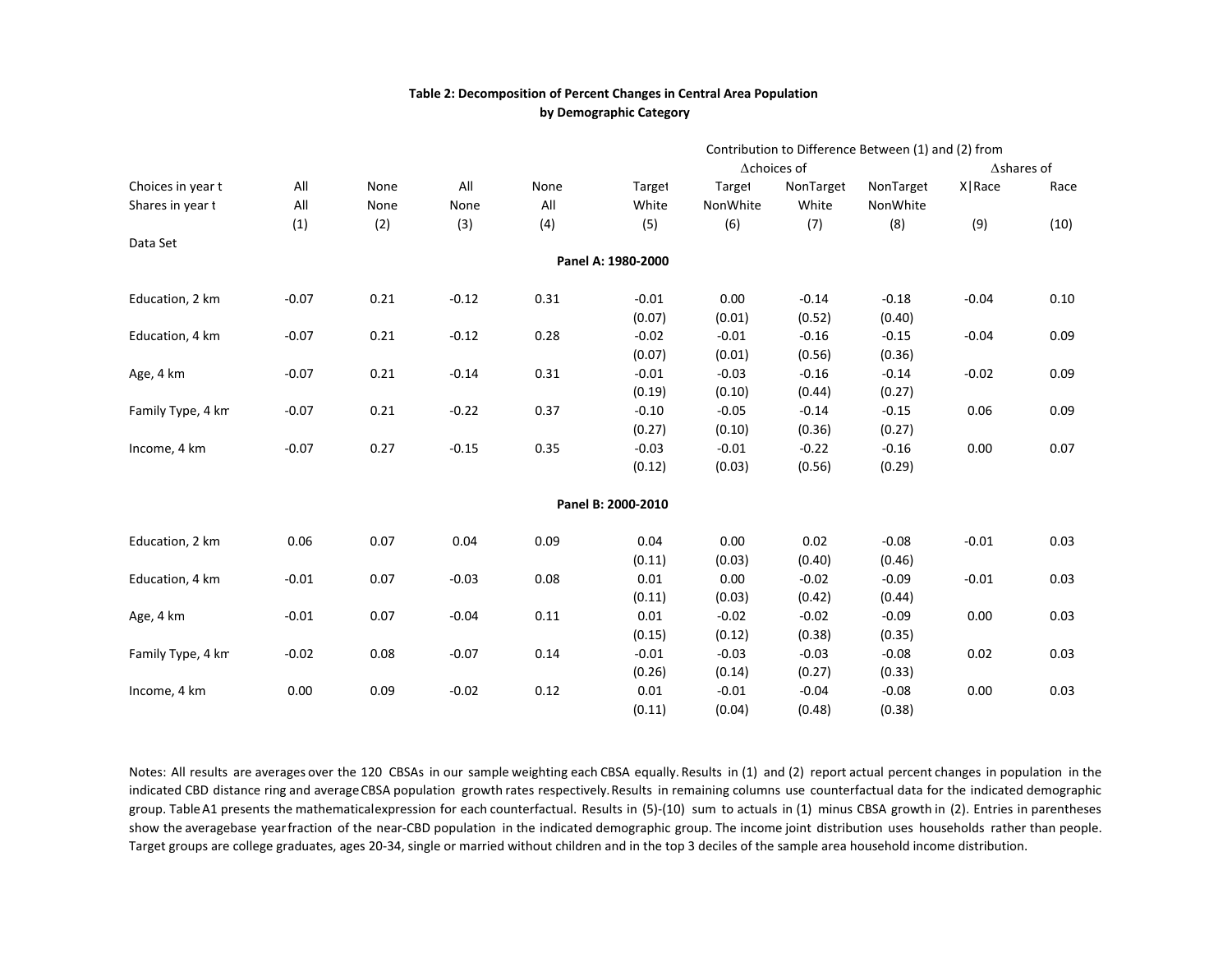#### **Table 3: Decompositions of Changes in Demographic Composition within 4 km of CBDs**

|                                                               |         |      |      |         | Contribution to All in (1) from |          |             |           |                    |         |
|---------------------------------------------------------------|---------|------|------|---------|---------------------------------|----------|-------------|-----------|--------------------|---------|
|                                                               |         |      |      |         |                                 |          | ∆choices of |           | $\Delta$ shares of |         |
| Choices in year t                                             | All     | None | All  | None    | Target                          | Target   | NonTarget   | NonTarget | X   Race           | Race    |
| Shares in year t                                              | All     | None | None | All     | White                           | NonWhite | White       | NonWhite  |                    |         |
|                                                               | (1)     | (2)  | (3)  | (4)     | (5)                             | (6)      | (7)         | (8)       | (9)                | (10)    |
| Outcome                                                       |         |      |      |         |                                 |          |             |           |                    |         |
| Data Set                                                      |         |      |      |         |                                 |          |             |           |                    |         |
|                                                               |         |      |      |         | Panel A: 1980-2000              |          |             |           |                    |         |
| <b>Fraction White</b>                                         |         |      |      |         |                                 |          |             |           |                    |         |
| 1 Education                                                   | $-0.10$ | 0.00 | 0.01 | $-0.11$ | $-0.01$                         | 0.00     | $-0.06$     | 0.07      | 0.00               | $-0.11$ |
| 2 Income                                                      | $-0.09$ | 0.00 | 0.00 | $-0.09$ | $-0.01$                         | 0.01     | $-0.08$     | 0.08      | 0.00               | $-0.10$ |
| <b>Fraction College</b>                                       |         |      |      |         |                                 |          |             |           |                    |         |
| 3 Education                                                   | 0.05    | 0.00 | 0.00 | 0.05    | $-0.02$                         | 0.00     | 0.01        | 0.01      | 0.06               | $-0.01$ |
| Median Income (Percentile Points of Sample Area Distribution) |         |      |      |         |                                 |          |             |           |                    |         |
| 4 Income                                                      | $-0.45$ | 0.00 | 0.40 | $-0.63$ | $-1.07$                         | $-0.34$  | 0.84        | 0.98      | 0.23               | $-1.08$ |
|                                                               |         |      |      |         | Panel B: 2000-2010              |          |             |           |                    |         |
| <b>Fraction White</b>                                         |         |      |      |         |                                 |          |             |           |                    |         |
| 1 Education                                                   | 0.01    | 0.00 | 0.04 | $-0.04$ | 0.01                            | 0.00     | $-0.00$     | 0.04      | 0.00               | $-0.04$ |
| 2 Income                                                      | $-0.00$ | 0.00 | 0.03 | $-0.04$ | 0.00                            | 0.00     | $-0.01$     | 0.04      | 0.00               | $-0.04$ |
| <b>Fraction College</b>                                       |         |      |      |         |                                 |          |             |           |                    |         |
| 3 Education                                                   | 0.04    | 0.00 | 0.02 | 0.02    | 0.01                            | $-0.00$  | 0.00        | 0.01      | 0.03               | $-0.01$ |
| Median Income (Percentile Points of Sample Area Distribution) |         |      |      |         |                                 |          |             |           |                    |         |
| 4 Income                                                      | 1.74    | 0.00 | 2.01 | $-0.19$ | 0.51                            | $-0.10$  | 0.71        | 0.89      | 0.26               | $-0.54$ |

Notes: Entries are analogous to those in Tables 2 except that the CBSA‐level statistic of interest differs. See the notes to Table 2 for <sup>a</sup> description of target groups and Table A1 and Appendix B for mathematical expressions used to calculate these counterfactuals.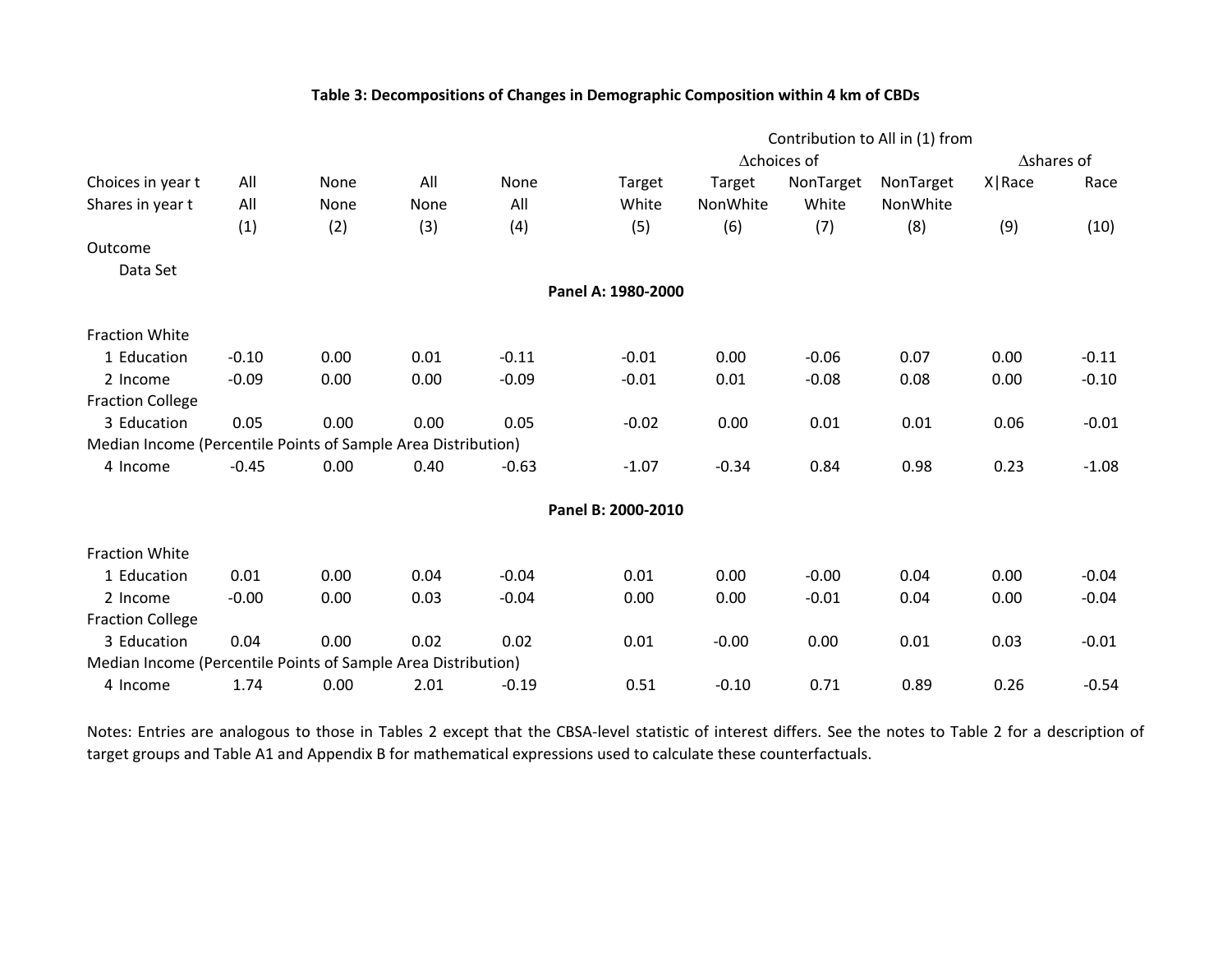#### **Table 4: Changes in Tract Valuations by Race and Education**

|                                                             | 1980-1990 | 1990-2000 | 2000-2010 |
|-------------------------------------------------------------|-----------|-----------|-----------|
| Estimator                                                   | <b>RF</b> | IV        | IV        |
|                                                             |           |           |           |
| Panel A: White College+                                     |           |           |           |
| $1(< 4$ km to CBD)                                          | 0.004     | $-0.058$  | 0.149     |
|                                                             | (0.065)   | (0.226)   | (0.049)   |
| CBSA Employment Growth* 1(< 4 km to CBD)                    | $-0.200$  | $-0.065$  | $-0.023$  |
|                                                             | (0.042)   | (0.159)   | (0.046)   |
| CBD Area Employment Growth* 1(< 4 km to CBD)                | 0.030     | 0.106     | 0.269     |
|                                                             | (0.021)   | (0.082)   | (0.094)   |
| Observations                                                | 33,891    | 35,169    | 35,077    |
| R-Squared (First Stage F)                                   | 0.058     | (20.3)    | (48.2)    |
| Panel B: Black College+                                     |           |           |           |
|                                                             |           |           |           |
| $1(< 4$ km to CBD)                                          | $-0.427$  | $-2.111$  | 0.140     |
|                                                             | (0.215)   | (0.662)   | (0.084)   |
| CBSA Employment Growth* 1(< 4 km to CBD)                    | $-0.174$  | 1.146     | $-0.291$  |
|                                                             | (0.129)   | (0.470)   | (0.075)   |
| CBD Area Employment Growth* 1(< 4 km to CBD)                | 0.010     | $-0.539$  | 0.299     |
|                                                             | (0.050)   | (0.210)   | (0.121)   |
| Observations                                                | 17,423    | 21,844    | 23,380    |
| R-Squared (First Stage F)                                   | 0.047     | (10.2)    | (72.2)    |
| Panel C: White <hs< td=""><td></td><td></td><td></td></hs<> |           |           |           |
| $1(< 4 \text{ km to CBD})$                                  | $-0.206$  | $-0.443$  | $-0.007$  |
|                                                             | (0.044)   | (0.211)   | (0.045)   |
| CBSA Employment Growth* 1(< 4 km to CBD)                    | $-0.073$  | 0.179     | $-0.089$  |
|                                                             | (0.030)   | (0.150)   | (0.042)   |
| CBD Area Employment Growth* 1(< 4 km to CBD)                | $-0.016$  | $-0.107$  | 0.105     |
|                                                             | (0.014)   | (0.071)   | (0.100)   |
| Observations                                                | 34,883    | 36,014    | 35,252    |
| R-Squared (First Stage F)                                   | 0.079     | (22.0)    | (57.0)    |
|                                                             |           |           |           |
| Panel C: Black <hs< td=""><td></td><td></td><td></td></hs<> |           |           |           |
| $1(< 4$ km to CBD)                                          | 0.067     | $-0.643$  | $-0.020$  |
|                                                             | (0.139)   | (0.513)   | (0.087)   |
| CBSA Employment Growth* 1(< 4 km to CBD)                    | $-0.298$  | 0.106     | $-0.269$  |
|                                                             | (0.085)   | (0.340)   | (0.073)   |
| CBD Area Employment Growth* 1(< 4 km to CBD)                | 0.018     | $-0.229$  | 0.263     |
|                                                             | (0.032)   | (0.196)   | (0.143)   |
| Observations                                                | 17,808    | 19,698    | 19,642    |
| R-Squared (First Stage F)                                   | 0.071     | (11.8)    | (60.9)    |

Notes: Reported coefficients are from regressions analogous to those in Table 5 Panel A, except using changes in  $\lambda$  utility components for each group indicated in panel headers rather than the unified SES index. Equation (8) in the text shows the full regression specification used. CBSA and CBD area employment shocks are normalized to have a standard deviation of 1. All regressions have CBSA fixed effects. Tracts with valid data 1980-2010 are equally weighted within 0-4 km and beyond 4 km in each CBSA, such that each distance ring gets equal weight across CBSAs. Because of sample differences, weights differ across groups. Coefficients that are significant at the 10% level are shaded red if positive and blue if negative.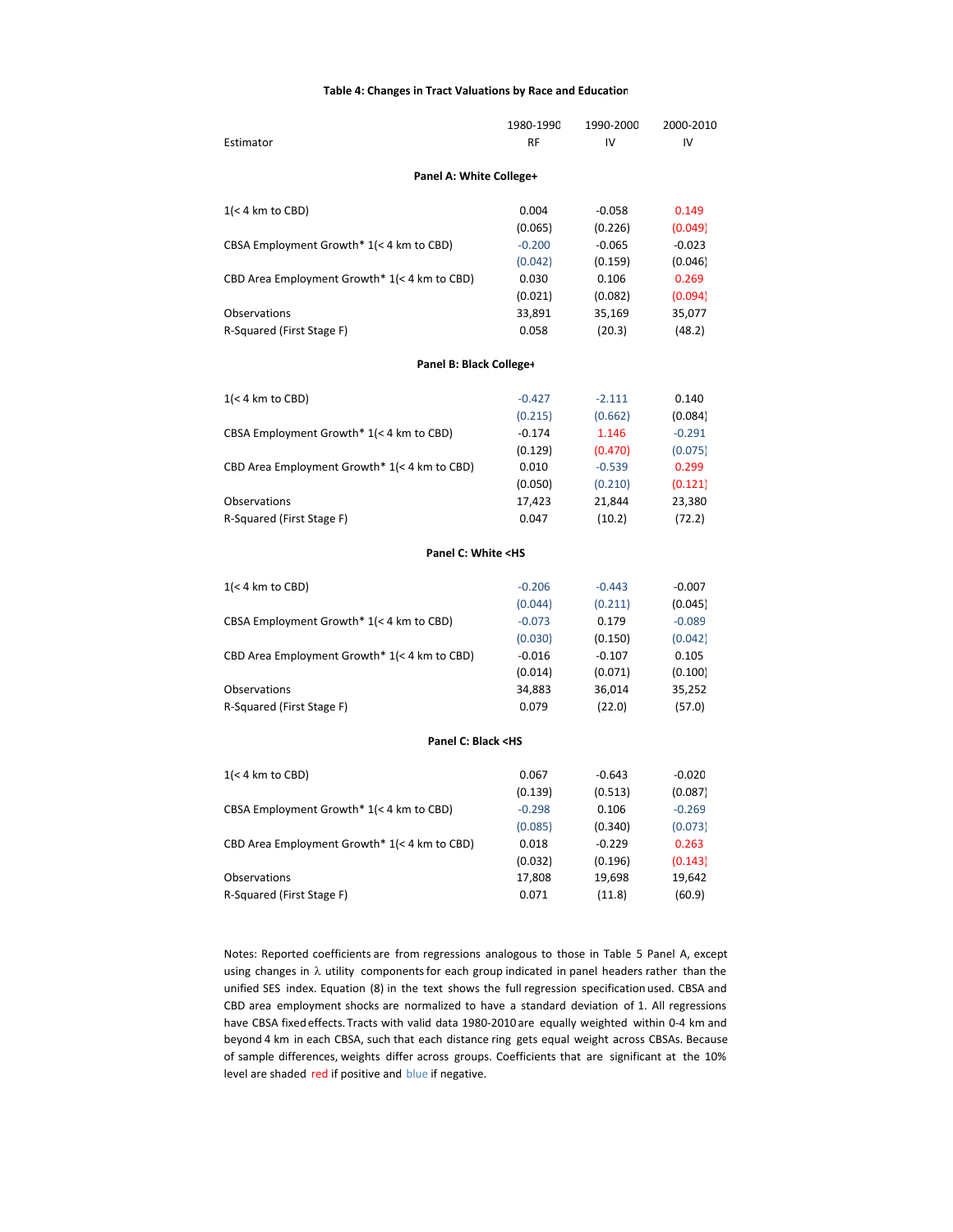#### **Table 5: SES Index Regressions**

|  | <b>Equally weighted Rings</b> |  |
|--|-------------------------------|--|
|--|-------------------------------|--|

|                                  | Lyually waighten miligs                  |           |           |           |           |
|----------------------------------|------------------------------------------|-----------|-----------|-----------|-----------|
|                                  | 1970-1980                                | 1980-1990 | 1990-2000 | 2000-2010 | 1980-2010 |
| Estimator                        | <b>RF</b>                                | <b>RF</b> | IV        | IV        | <b>RF</b> |
|                                  | <b>Panel A: Difference Specification</b> |           |           |           |           |
| $1(< 4$ km to CBD)               | $-0.203$                                 | 0.013     | 0.024     | 0.153     | 0.205     |
|                                  | (0.022)                                  | (0.013)   | (0.008)   | (0.008)   | (0.043)   |
| Standardized CBSA Emp Growth     | $-0.043$                                 | 0.011     | 0.120     | 0.025     | 0.108     |
| $X$ 1(< 4 km to CBD)             | (0.020)                                  | (0.015)   | (0.091)   | (0.020)   | (0.044)   |
| Standardized CBD Area Emp Growth | 0.047                                    | 0.017     | 0.052     | 0.129     | 0.064     |
| $X$ 1(< 4 km to CBD)             | (0.015)                                  | (0.013)   | (0.043)   | (0.035)   | (0.038)   |
| <b>Observations</b>              | 37,924                                   | 38,329    | 38,275    | 38,249    | 38,279    |
| R-Squared (First Stage F)        | 0.123                                    | 0.028     | (19.0)    | (71.6)    | 0.114     |
|                                  | Panel B: AR(1) Specification             |           |           |           |           |
| $1(< 4$ km to CBD)               | $-0.308$                                 | $-0.033$  | $-0.001$  | 0.153     | 0.082     |
|                                  | (0.025)                                  | (0.016)   | (0.008)   | (0.009)   | (0.044)   |
| Standardized CBSA Emp Growth     | $-0.040$                                 | 0.000     | 0.143     | 0.018     | 0.100     |
| $X$ 1(< 4 km to CBD)             | (0.022)                                  | (0.018)   | (0.091)   | (0.023)   | (0.046)   |
| Standardized CBD Area Emp Growth | 0.043                                    | 0.020     | 0.059     | 0.136     | 0.071     |
| $X$ 1(< 4 km to CBD)             | (0.021)                                  | (0.016)   | (0.040)   | (0.037)   | (0.037)   |
| Observations                     | 37,924                                   | 38,329    | 38,306    | 38,281    | 38,279    |
| R-Squared (First Stage F)        | 0.780                                    | 0.882     | (22.0)    | (87.3)    | 0.666     |
|                                  |                                          |           |           |           |           |

Notes: Each column in each panel reports results from a separate regression of the change in (Panel A) or level of (Panel B) the tract SES index on variables listed at left and indicators for 4‐8, and 8‐12 km from a CBD and 0‐4, 4‐8 and 8‐12 km from the nearest top 1970 quartile SES index tract. Log of distance to the nearest coastline, lake, and river are also included as controls. See Equations (4) and (5) in the text for specifications used in Panels A and B respectively. Employment growth variables and their Bartik instruments are standardized to be mean 0 and standard deviation 1. "RF" refers to "reduced form" and "IV" stands for "instrumental variables" in column headers. Tracts with valid data 1980‐2010 are equally weighted within 0-4 km and beyond 4 km in each CBSA, such that each distance ring gets equal weight across CBSAs. Coefficients that are significant at the 10% level are shaded red if positive and blue if negative. RF standard errors are clustered by CBSA.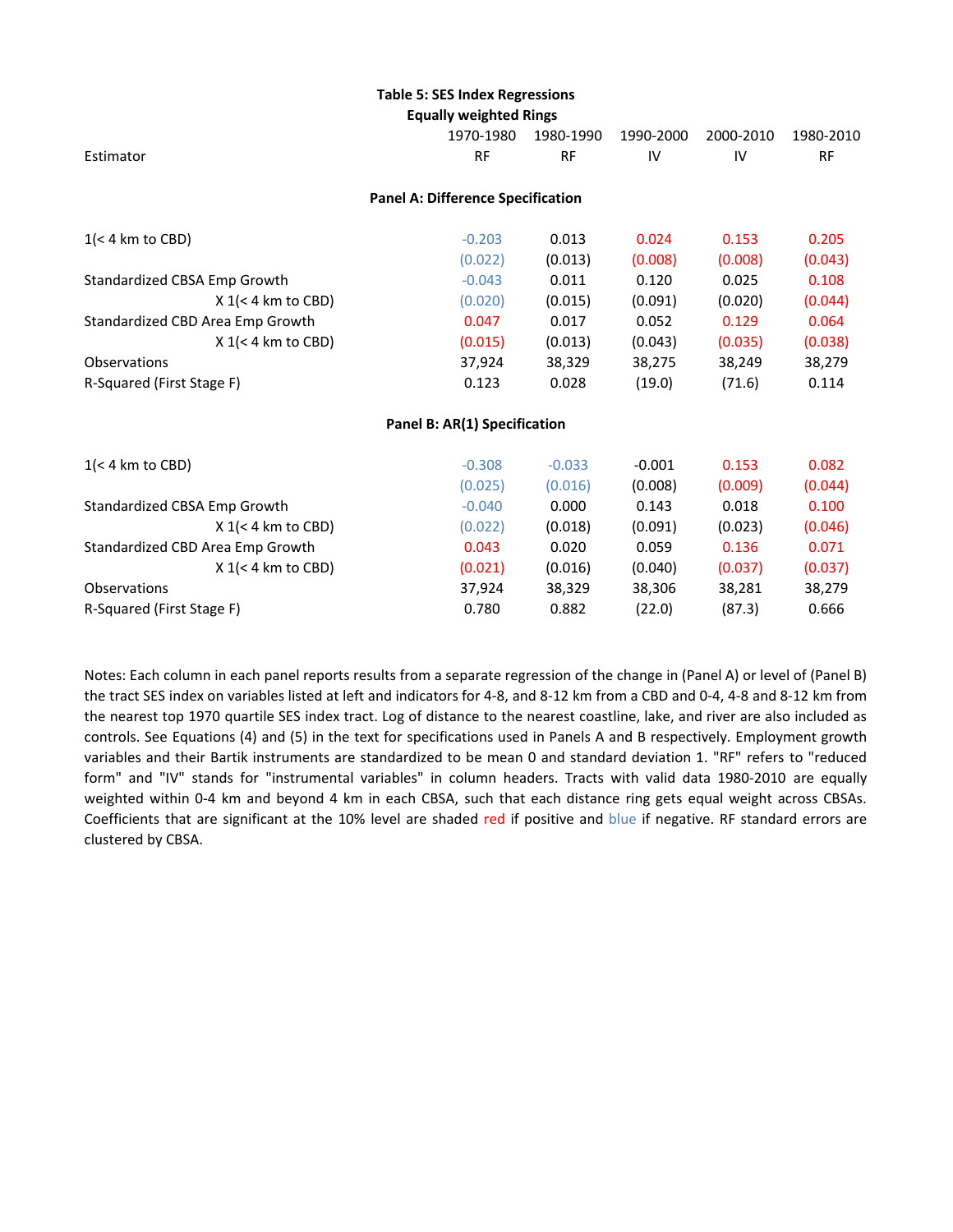|                                  | College  | College            | < College | < College |         |
|----------------------------------|----------|--------------------|-----------|-----------|---------|
|                                  | White    | NonWhite           | White     | NonWhite  | All     |
| Due to                           |          |                    |           |           |         |
|                                  |          | Panel A: 1980-2000 |           |           |         |
| Chg. In Home Prices              | 0.000    | 0.000              | 0.002     | $-0.002$  | 0.00    |
| Central Area Employment          | $-0.002$ | 0.001              | $-0.017$  | 0.006     | $-0.01$ |
|                                  | (0.001)  | (0.001)            | (0.006)   | (0.009)   | (0.01)  |
| <b>Employment in Other Areas</b> | $-0.011$ | 0.002              | $-0.107$  | $-0.135$  | $-0.25$ |
|                                  | (0.010)  | (0.004)            | (0.025)   | (0.032)   | (0.04)  |
| Val. Of Observed Amenities       | $-0.002$ | 0.000              | $-0.029$  | $-0.005$  | $-0.04$ |
|                                  | (0.002)  | (0.001)            | (0.008)   | (0.006)   | (0.01)  |
| <b>Unobserved Amenities</b>      | $-0.004$ | $-0.009$           | $-0.031$  | $-0.035$  | $-0.08$ |
|                                  | (0.001)  | (0.000)            | (0.002)   | (0.003)   | (0.00)  |
| Unexplained                      | 0.002    | 0.001              | 0.022     | 0.022     | 0.05    |
|                                  | (0.009)  | (0.004)            | (0.023)   | (0.035)   | (0.04)  |
| Total                            | $-0.02$  | 0.00               | $-0.16$   | $-0.15$   | $-0.33$ |
|                                  |          | Panel B: 2000-2010 |           |           |         |
| Chg. In Home Prices              | 0.000    | 0.000              | 0.000     | $-0.004$  | 0.00    |
| Central Area Employment          | 0.005    | 0.000              | 0.001     | 0.010     | 0.02    |
|                                  | (0.001)  | (0.001)            | (0.001)   | (0.004)   | (0.00)  |
| <b>Employment in Other Areas</b> | 0.000    | $-0.004$           | $-0.008$  | $-0.049$  | $-0.06$ |
|                                  | (0.003)  | (0.001)            | (0.003)   | (0.005)   | (0.01)  |
| Val. Of Observed Amenities       | $-0.003$ | $-0.001$           | $-0.012$  | $-0.006$  | $-0.02$ |
|                                  | (0.001)  | (0.000)            | (0.001)   | (0.001)   | (0.00)  |
| <b>Unobserved Amenities</b>      | 0.016    | 0.004              | 0.026     | $-0.016$  | 0.03    |
|                                  | (0.001)  | (0.001)            | (0.002)   | (0.003)   | (0.00)  |
| Unexplained                      | $-0.014$ | $-0.002$           | $-0.028$  | $-0.017$  | $-0.06$ |
|                                  | (0.002)  | (0.001)            | (0.003)   | (0.006)   | (0.01)  |
| Total                            | 0.00     | 0.00               | $-0.02$   | $-0.08$   | $-0.10$ |

#### **Table 6: Contributions to Changes in Central Area Neighborhood Choices by Demographic Group**

Notes: Elements in the "Total" rows match elements in the "Education, 4 km" rows and Columns 5-8 of Table 2, except numbers in this table are built excluding some tracts to maintain consistent samples over time. Regressions used as a basis for calculating results are the same as those in Table 4 (plus those for the other demographic groups) but maintaining consistent samples over time. Tracts with 0 reported population of demographic group h in at least one year during the study period receive 0 weight for that group. Patterns of coefficient sign and statistical significance are not affected. Coefficients that are significant at the 10% level are shaded red if positive and blue if negative. Standard errors are constructed using a parametric bootstrap with 100 replications.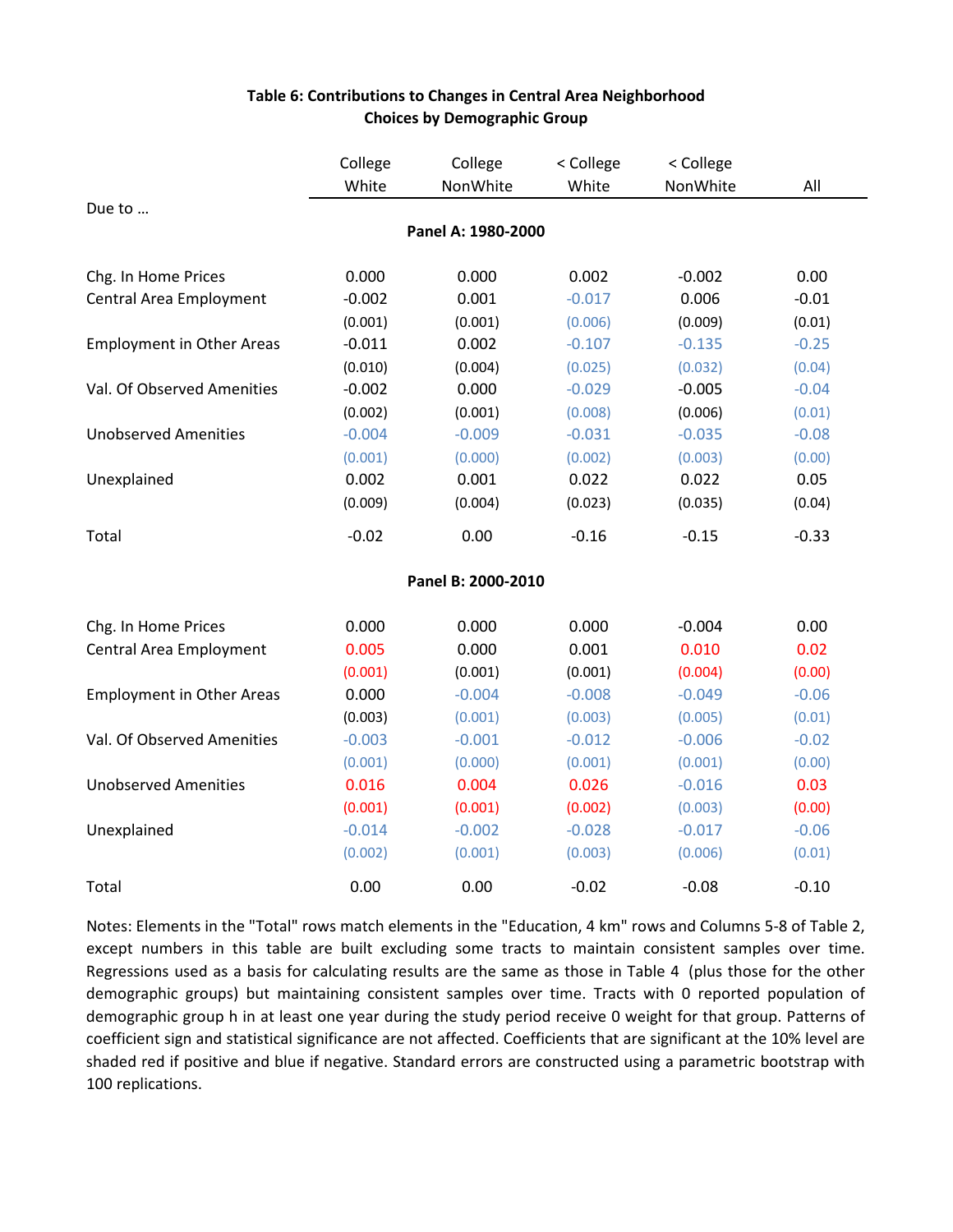| Column in      |                 |                          | Group          |             | <b>Math Notation</b>                     |
|----------------|-----------------|--------------------------|----------------|-------------|------------------------------------------|
| Tables 2-4     | Choices         | <b>Shares</b>            | Race           | X-Dimension |                                          |
| $\mathbf 1$    | All t           | All t                    | All            | All         | $f_{it}(i   r, x)g_{it}(r, x)$           |
| $\overline{2}$ | All Base Yr     | All Base Yr              | All            | All         | $f_{ib}(i   r, x)g_{ib}(r, x)$           |
| 3              | All t           | All Base Yr              | All            | All         | $f_{it}(i   r, x)g_{ib}(r, x)$           |
| 4              | All Base Yr     | All t                    | All            | All         | $f_{ib}(i   r, x)g_{it}(r, x)$           |
| 5              | Target Whites t | All Base Yr              | Whites         | Target      | $f_{it}(i   r, x)g_{ib}(r, x)$           |
|                |                 |                          | Blacks, Others | Target      | $f_{ib}(i   r, x)g_{ib}(r, x)$           |
|                |                 |                          | Whites         | Non-Target  | $f_{ib}(i   r, x)g_{ib}(r, x)$           |
|                |                 |                          | Blacks, Others | Non-Target  | $f_{ib}(i   r, x) g_{ib}(r, x)$          |
| 6              | Target t        | All Base Yr              | Whites         | Target      | $f_{it}(i   r, x)g_{ib}(r, x)$           |
|                |                 |                          | Blacks, Others | Target      | $f_{it}(i   r, x)g_{ib}(r, x)$           |
|                |                 |                          | Whites         | Non-Target  | $f_{ib}(i   r, x)g_{ib}(r, x)$           |
|                |                 |                          | Blacks, Others | Non-Target  | $f_{ib}(i   r, x)g_{ib}(r, x)$           |
| 7              | Target+Whites t | All Base Yr              | Whites         | Target      | $f_{it}(i   r, x)g_{ib}(r, x)$           |
|                |                 |                          | Blacks, Others | Target      | $f_{it}(i   r, x)g_{ib}(r, x)$           |
|                |                 |                          | Whites         | Non-Target  | $f_{it}(i   r, x)g_{ib}(r, x)$           |
|                |                 |                          | Blacks, Others | Non-Target  | $f_{ib}(i   r, x)g_{ib}(r, x)$           |
| 8              | All t           | All Base Yr              | All            | All         | $f_{it}(i   r, x)g_{ib}(r, x)$           |
| 9              | All t           | X   r in t, r in Base Yr | All            | All         | $f_{it}(i   r, x)g_{it}(x   r)h_{ib}(r)$ |
| 10             | All t           | All t                    | All            | All         | $f_{it}(i   r, x)g_{it}(x   r)h_{it}(r)$ |

#### **Table A1: Explanation of Counterfactual Experiments Population Distributions Used to Construct Counterfactuals**

Notes: Entries show the basis for the construction of each counterfactual in Tables 2‐4. See Section 3.1 of the text for an explanation of notation. Target groups are college graduates, households in the top three deciles of the income distribution, people aged 20‐34 and singles or married couples with no kids. Entries in Columns 1‐4 of Tables 2‐4 only are built using the indicated counterfactual distributions. Entries in Column 5 are built using the indicated distribution to calculate statistics relative to those calculated using the distribution in Column 2. Entries in remaining columns c>5 use the indicated distribution relative to statistics built using the distributions associated with columns c‐1.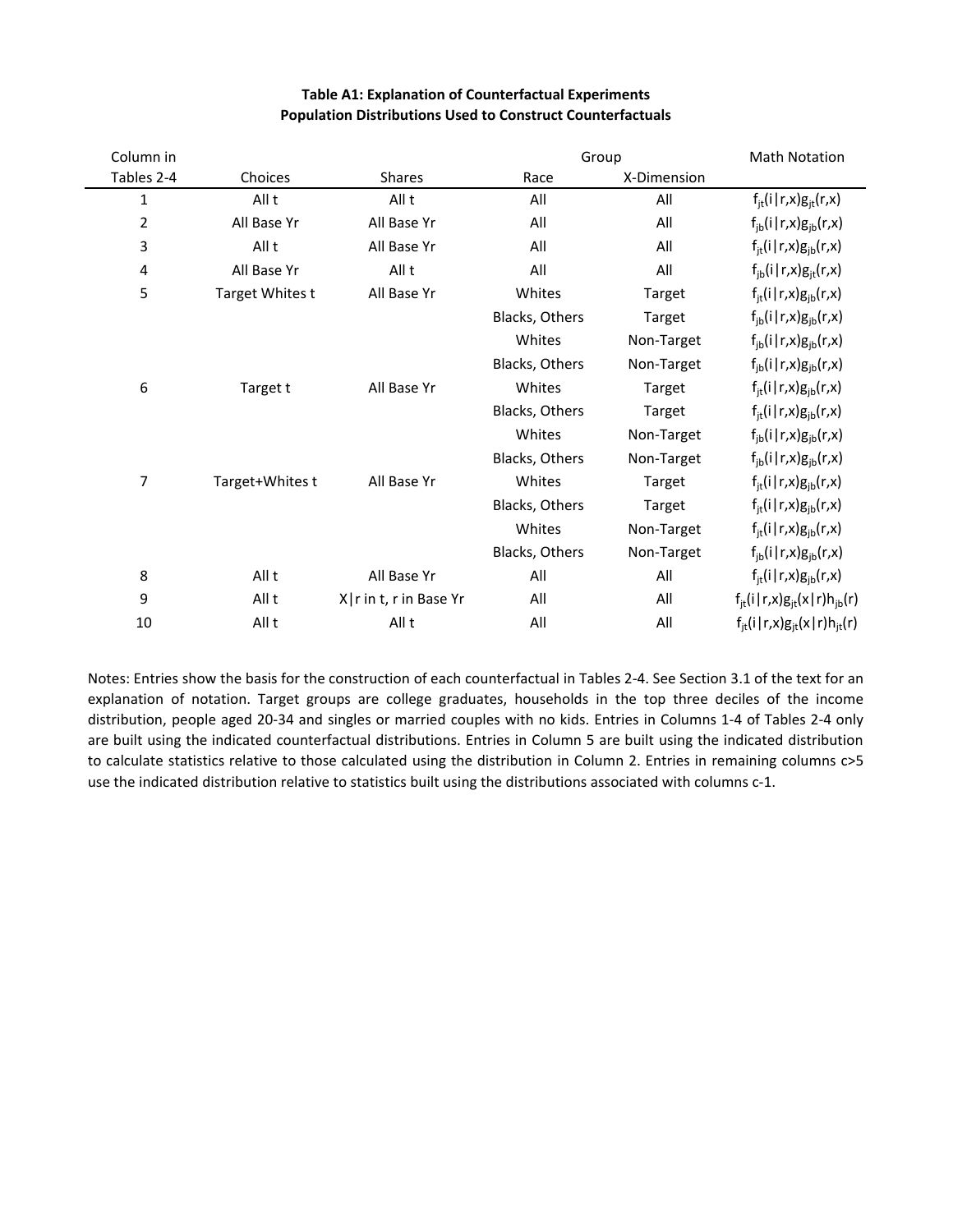#### **Table A2: Aggregate Quantities**

|      | <b>Fraction White</b>         | Fraction<br>College | Median HH<br>Income          | Share in<br>Families<br>without Kids | <b>Share 20-34</b> |  |  |  |  |  |  |
|------|-------------------------------|---------------------|------------------------------|--------------------------------------|--------------------|--|--|--|--|--|--|
|      | <b>Panel A: Entire Sample</b> |                     |                              |                                      |                    |  |  |  |  |  |  |
| 1970 | 0.883                         | 0.116               | 47881                        |                                      |                    |  |  |  |  |  |  |
| 1980 | 0.836                         | 0.102               | 44266                        | 0.328                                | 0.266              |  |  |  |  |  |  |
| 1990 | 0.809                         | 0.138               | 52310                        | 0.357                                | 0.255              |  |  |  |  |  |  |
| 2000 | 0.753                         | 0.167               | 58308                        | 0.384                                | 0.211              |  |  |  |  |  |  |
| 2010 | 0.717                         | 0.196               | 55532                        | 0.401                                | 0.209              |  |  |  |  |  |  |
|      |                               |                     | Panel B: Within 2 km of CBDs |                                      |                    |  |  |  |  |  |  |
| 1970 | 0.683                         | 0.082               | 32626                        |                                      |                    |  |  |  |  |  |  |
| 1980 | 0.590                         | 0.085               | 26281                        | 0.404                                | 0.300              |  |  |  |  |  |  |
| 1990 | 0.548                         | 0.115               | 30991                        | 0.376                                | 0.317              |  |  |  |  |  |  |
| 2000 | 0.507                         | 0.144               | 36770                        | 0.420                                | 0.298              |  |  |  |  |  |  |
| 2010 | 0.533                         | 0.204               | 38423                        | 0.454                                | 0.324              |  |  |  |  |  |  |
|      | Panel C: Within 4 km of CBDs  |                     |                              |                                      |                    |  |  |  |  |  |  |
| 1970 | በ 722                         | <u>በ በՋዓ</u>        | 36523                        |                                      |                    |  |  |  |  |  |  |

| 1970 | 0.722 | 0.089 | 36523 |       |       |
|------|-------|-------|-------|-------|-------|
| 1980 | 0.629 | 0.087 | 31055 | 0.366 | 0.288 |
| 1990 | 0.584 | 0.115 | 35777 | 0.358 | 0.289 |
| 2000 | 0.531 | 0.139 | 40934 | 0.396 | 0.267 |
| 2010 | 0.537 | 0.183 | 39882 | 0.423 | 0.286 |
|      |       |       |       |       |       |

Notes: Each entry is an average across CBSAs in the sample.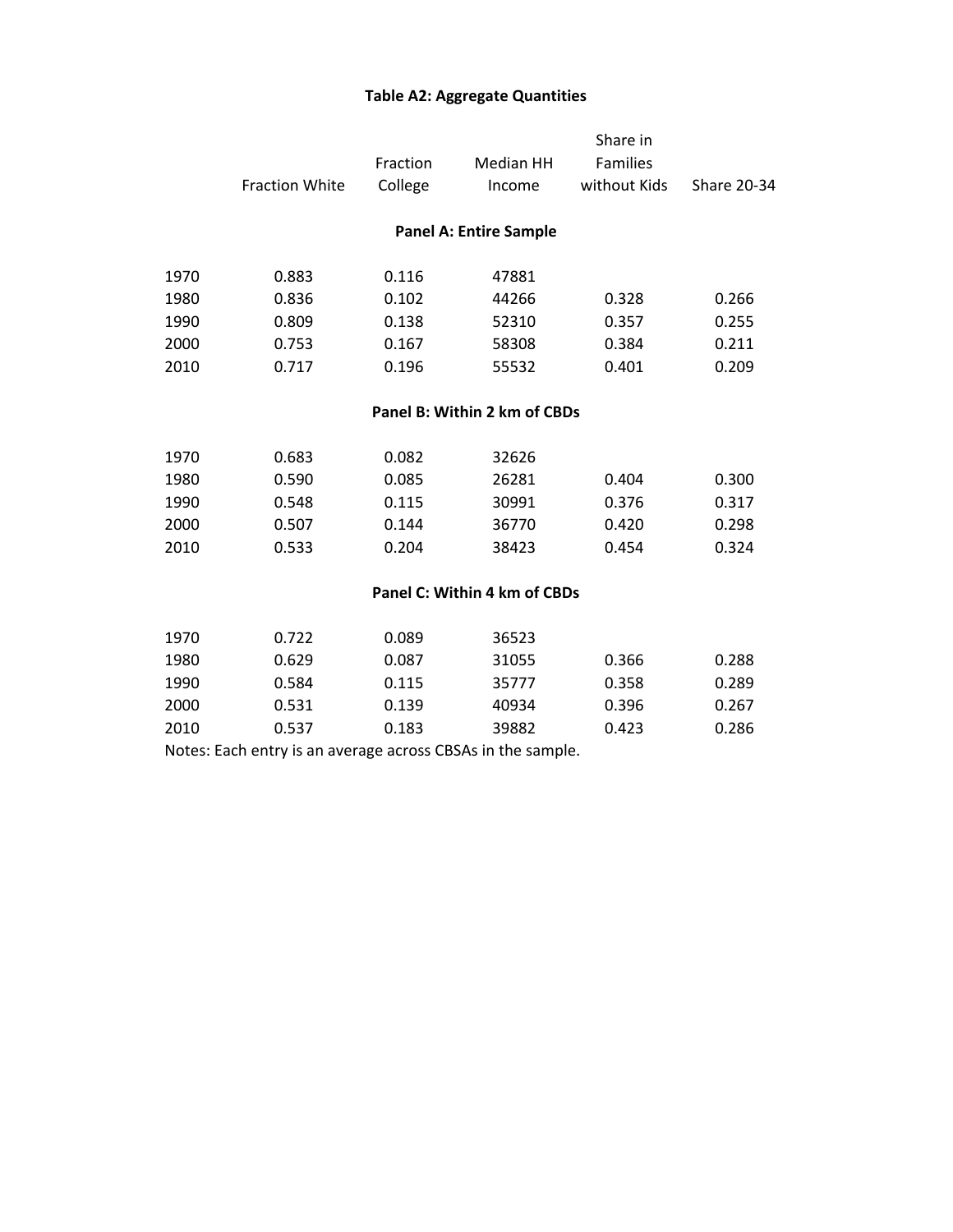|                              |                         |      |                    | Contribution to Difference Between (1) and (2) in Table 2 |                  |           |
|------------------------------|-------------------------|------|--------------------|-----------------------------------------------------------|------------------|-----------|
|                              | from $\Delta$ shares of |      |                    |                                                           | from Achoices of |           |
| Choices in year t            | X Race                  | Race | Target             | Target                                                    | NonTarget        | NonTarget |
| Shares in year t             |                         |      | White              | NonWhite                                                  | White            | NonWhite  |
|                              | (1)                     | (2)  | (3)                | (4)                                                       | (5)              | (6)       |
| Data Set & CBD Distance Ring |                         |      |                    |                                                           |                  |           |
|                              |                         |      | Panel A: 1980-2000 |                                                           |                  |           |
| Education, 2 km              | $-0.04$                 | 0.13 | $-0.02$            | $-0.01$                                                   | $-0.11$          | $-0.24$   |
| Education, 4 km              | $-0.03$                 | 0.10 | $-0.03$            | $-0.01$                                                   | $-0.12$          | $-0.19$   |
| Age, 4 km                    | 0.00                    | 0.10 | $-0.01$            | $-0.04$                                                   | $-0.15$          | $-0.18$   |
| Family Type, 4 km            | 0.06                    | 0.09 | $-0.10$            | $-0.06$                                                   | $-0.11$          | $-0.17$   |
| Income, 4 km                 | 0.00                    | 0.08 | $-0.02$            | $-0.01$                                                   | $-0.19$          | $-0.20$   |
|                              |                         |      | Panel B: 2000-2010 |                                                           |                  |           |
| Education, 2 km              | $-0.02$                 | 0.05 | 0.04               | 0.00                                                      | 0.02             | $-0.09$   |
| Education, 4 km              | $-0.02$                 | 0.04 | 0.01               | 0.00                                                      | $-0.01$          | $-0.09$   |
| Age, 4 km                    | 0.00                    | 0.04 | 0.01               | $-0.02$                                                   | $-0.02$          | $-0.09$   |
| Family Type, 4 km            | 0.02                    | 0.04 | $-0.01$            | $-0.03$                                                   | $-0.03$          | $-0.09$   |
| Income, 4 km                 | 0.00                    | 0.03 | 0.01               | $-0.01$                                                   | $-0.04$          | $-0.08$   |

Notes: Results are analogous to those in Table 2. The only difference is the order in which the counterfactuals are imposed.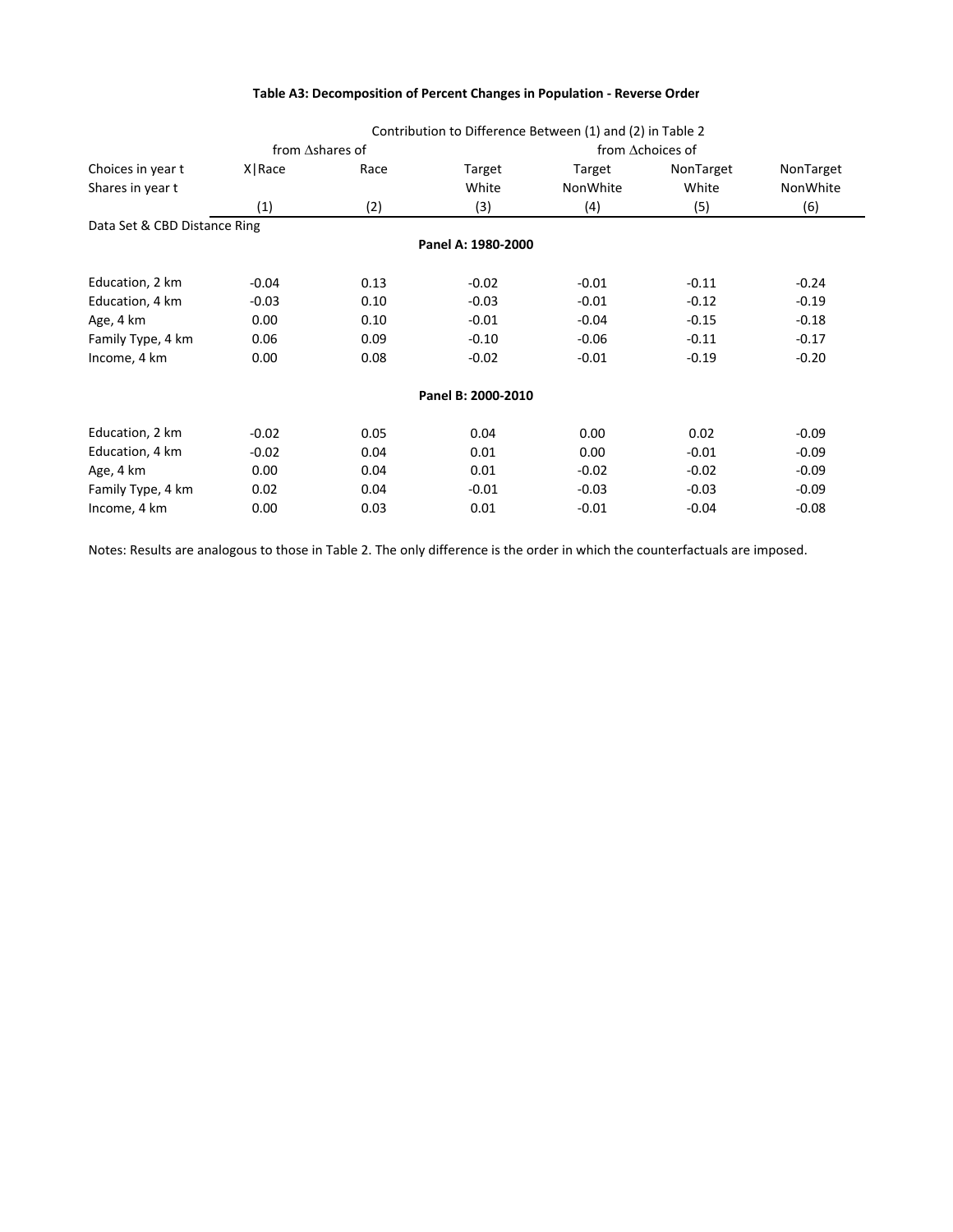#### **Table A4: Descriptive Statistics for Employment Shocks**

#### **Panel A: Employment Shocks**

|           | $\Delta$ In(CBSA Employment) |      |              | $\Delta$ In(Employment Within 4 km of CBD) |      |              |  |
|-----------|------------------------------|------|--------------|--------------------------------------------|------|--------------|--|
|           | Mean                         | SD   | Coeff of Var | Mean                                       | SD   | Coeff of Var |  |
| 1980-1990 | 0.17                         | 0.12 | 1.42         | Not Available                              |      |              |  |
| 1990-2000 | 0.10                         | 0.09 | 1.11         | $-0.07$                                    | 0.12 | $-0.58$      |  |
| 2000-2010 | 0.08                         | 0.09 | 0.89         | $-0.01$                                    | 0.13 | $-0.09$      |  |

#### **Panel B: Instruments**

|           | <b>Bartik</b> |      |              | <b>Spatial Bartik</b> |      |              |  |
|-----------|---------------|------|--------------|-----------------------|------|--------------|--|
|           | Mean          | SD   | Coeff of Var | Mean                  | SD   | Coeff of Var |  |
| 1970-1980 | 0.11          | 0.02 | 5.15         | 0.14                  | 0.02 | 6.29         |  |
| 1980-1990 | 0.17          | 0.03 | 5.99         | 0.20                  | 0.02 | 8.27         |  |
| 1990-2000 | 0.05          | 0.03 | 1.49         | 0.10                  | 0.03 | 3.00         |  |
| 2000-2010 | 0.07          | 0.03 | 2.44         | 0.08                  | 0.02 | 3.54         |  |
| 1980-2010 | 0.29          | 0.08 | 3.64         | 0.39                  | 0.07 | 5.23         |  |

Notes: We only use actual employment shocks for the 1990‐2000 and 2000‐2010 periods in Tables 4, 5 and 6, instrumented with variables whose summary statistics are reported in Panel B. For other periods, those tables report reduced form results. Statistics above are for the 120 CBSAs in the sample.